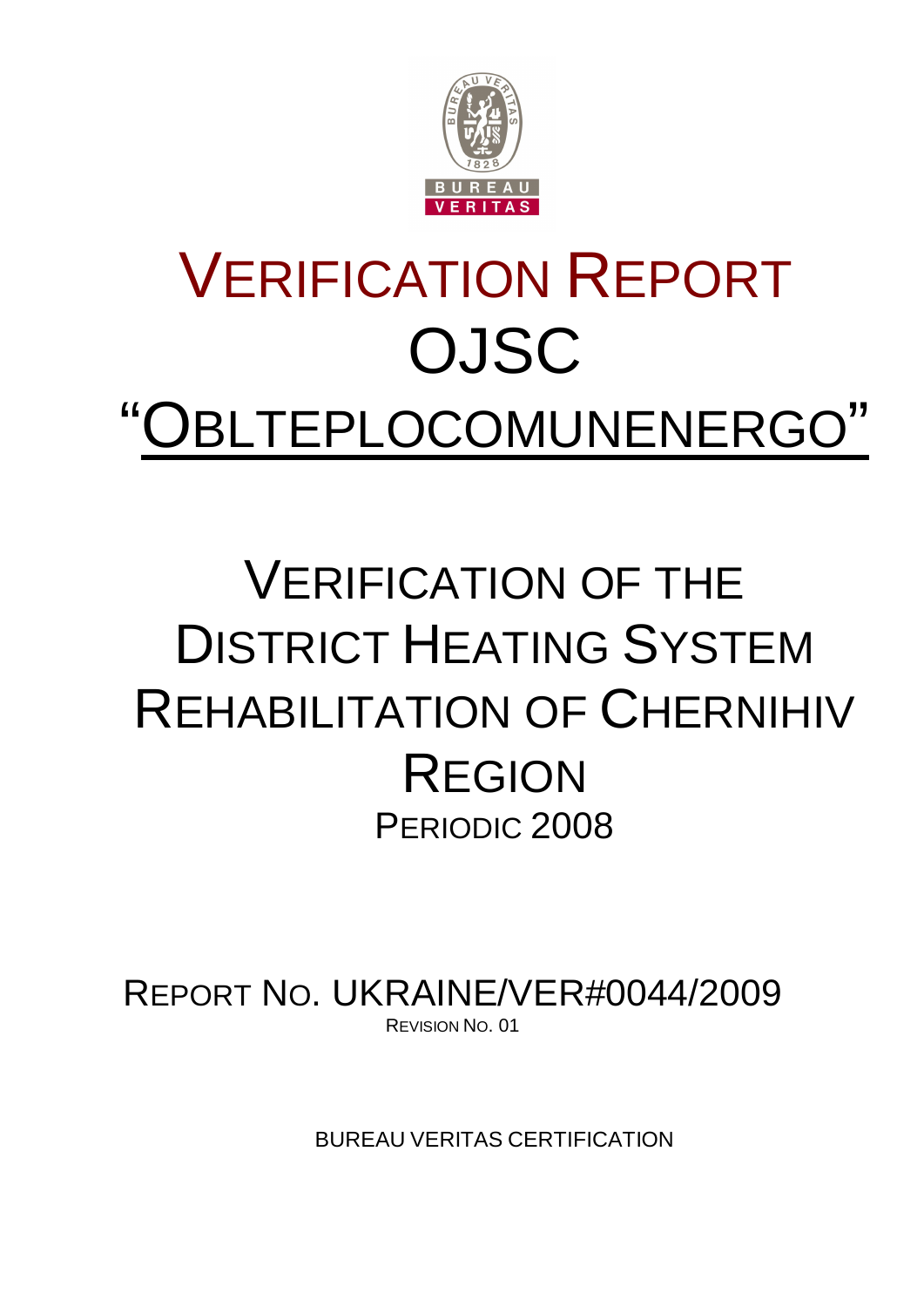## **VERIFICATION REPORT**



| Date of first issue:<br>20/07/2009                                                                                                                                                                                                                                                                                                                                                                                                                                                                                                                                                                                                                                                                                                                                                                                                                                                |                      | Organizational unit:<br><b>Holding SAS</b> |             | <b>Bureau Veritas Certification</b>                                                      |  |  |
|-----------------------------------------------------------------------------------------------------------------------------------------------------------------------------------------------------------------------------------------------------------------------------------------------------------------------------------------------------------------------------------------------------------------------------------------------------------------------------------------------------------------------------------------------------------------------------------------------------------------------------------------------------------------------------------------------------------------------------------------------------------------------------------------------------------------------------------------------------------------------------------|----------------------|--------------------------------------------|-------------|------------------------------------------------------------------------------------------|--|--|
| Client:<br>OJSC Oblteplocomunenergo                                                                                                                                                                                                                                                                                                                                                                                                                                                                                                                                                                                                                                                                                                                                                                                                                                               |                      | Client ref.:<br>Mr. Yuriy Barbarov         |             |                                                                                          |  |  |
| Summary:<br>Bureau Veritas Certification has made the verification of the "District Heating System Rehabilitation of<br>Chernihiv Region" project of OJSC "Oblteplocomunenergo" located in Chernihiv, Ukraine on the basis of<br>UNFCCC criteria for the JI, as well as criteria given to provide for consistent project operations, monitoring and<br>reporting, as well as the host country criteria.                                                                                                                                                                                                                                                                                                                                                                                                                                                                           |                      |                                            |             |                                                                                          |  |  |
| The verification scope is defined as a periodic independent review and post determination by the Accrediting<br>Entity of the monitored reductions in GHG emissions during defined verification period, and consisted of the<br>following three phases: i) desk review of the Monitoring Report, Project Design Document and the baseline and<br>monitoring plan; ii) follow-up interviews with project stakeholders; iii) resolution of outstanding issues and the<br>issuance of the final verification report and opinion. The overall verification, from Contract Review to<br>Verification Report & Opinion, was conducted using Bureau Veritas Certification internal procedures.<br>The first output of the verification process is a list of Clarification Requests, Corrective Actions Requests,<br>Forward Actions Requests (CL, CAR and FAR), presented in Appendix A. |                      |                                            |             |                                                                                          |  |  |
| In summary, Bureau Veritas Certification confirms that the project is implemented as planned and described in<br>validated and registered project design documents. Installed equipment being essential for generating<br>emission reduction runs reliably and is calibrated appropriately. The monitoring system is in place and the<br>project is ready to generate GHG emission reductions. The GHG emission reduction is calculated<br>without material misstatements.                                                                                                                                                                                                                                                                                                                                                                                                        |                      |                                            |             |                                                                                          |  |  |
| Our opinion relates to the project's GHG emissions and resulting GHG emissions reductions reported and<br>related to the valid and registered project baseline and monitoring, and its associated documents. Based on<br>information seen and evaluated we confirm that the implementation of the project has resulted in 52874,4 t<br>CO2e reductions during period from 01/01/2008 up to 31/12/2008.                                                                                                                                                                                                                                                                                                                                                                                                                                                                            |                      |                                            |             |                                                                                          |  |  |
| On the behalf of verification team, Flavio Gomes, the Bureau Veritas Certification Holding SAS Global Product<br>Manager for Climate Change, approved final version of the Verification Report and it is signed by Ivan Sokolov<br>authorized Bureau Veritas Certification Holding SAS Local product manager for Climate Change in Ukraine.                                                                                                                                                                                                                                                                                                                                                                                                                                                                                                                                       |                      |                                            |             |                                                                                          |  |  |
| Report No.:<br>UKRAINE/VER#0044/2009                                                                                                                                                                                                                                                                                                                                                                                                                                                                                                                                                                                                                                                                                                                                                                                                                                              | Subject Group:<br>JI |                                            |             | <b>Indexing terms</b>                                                                    |  |  |
| Project title:<br>District Heating System Rehabilitation of Chernihiv<br>Region                                                                                                                                                                                                                                                                                                                                                                                                                                                                                                                                                                                                                                                                                                                                                                                                   |                      |                                            |             |                                                                                          |  |  |
| Work carried out by:<br>Team Leader<br><b>Flavio Gomes</b><br><b>Team Member</b><br>Ivan Sokolov<br>Team Member<br>Nadiia Kaiun<br>Specialist<br>Oleg Skoblyk<br>Specialist<br>Kateryna Zinevych                                                                                                                                                                                                                                                                                                                                                                                                                                                                                                                                                                                                                                                                                  |                      |                                            | $\boxtimes$ | No distribution without permission from the<br>Client or responsible organizational unit |  |  |
| Work verified by:<br><b>Ashok Mammen</b>                                                                                                                                                                                                                                                                                                                                                                                                                                                                                                                                                                                                                                                                                                                                                                                                                                          |                      |                                            |             | Limited distribution                                                                     |  |  |
| Date of this revision:<br>Rev. No.:<br>20/07/2009                                                                                                                                                                                                                                                                                                                                                                                                                                                                                                                                                                                                                                                                                                                                                                                                                                 | 01                   | Number of pages:<br>64                     |             | Unrestricted distribution                                                                |  |  |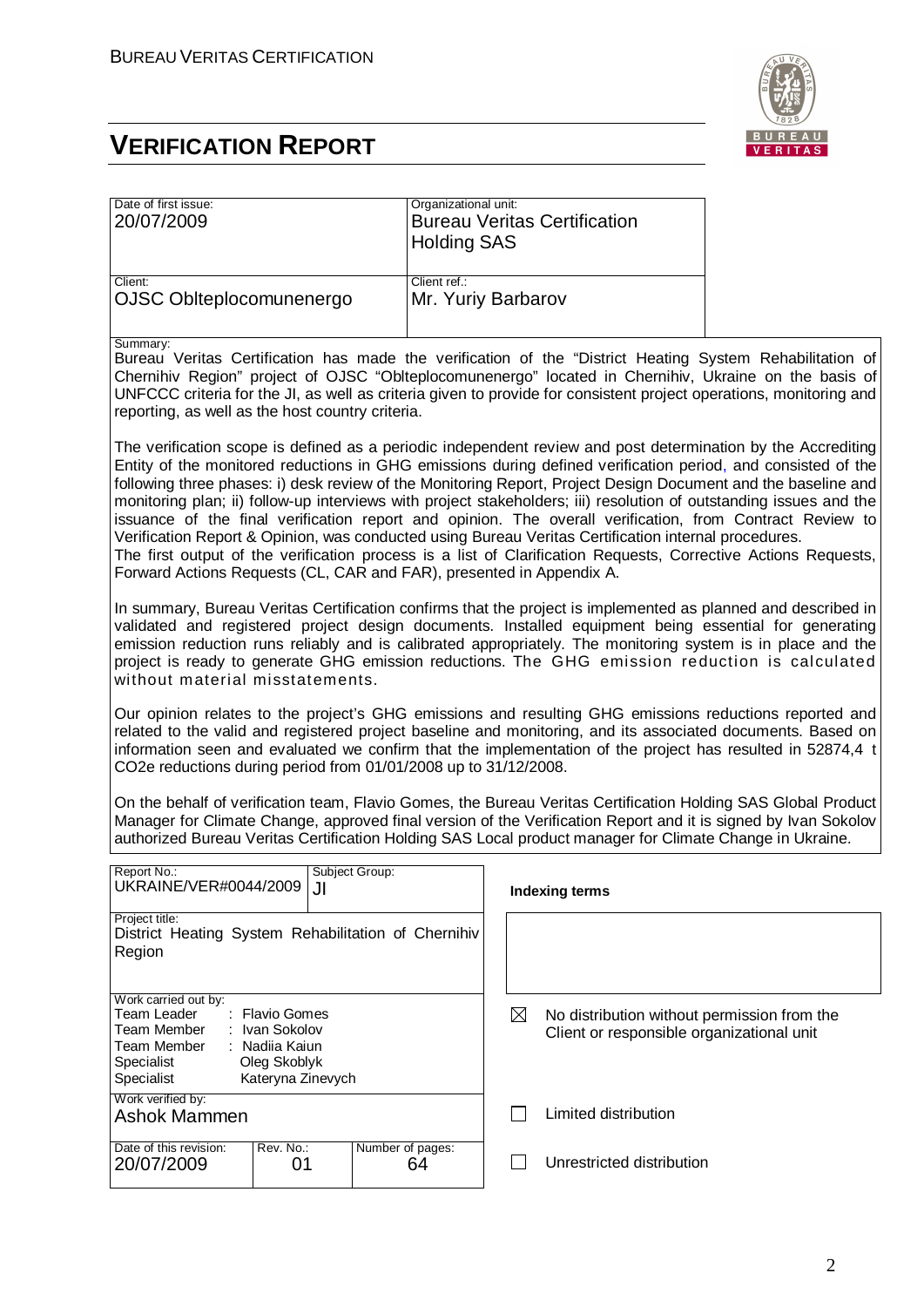

VERIFICATION REPORT

## **Abbreviations change / add to the list as necessary**

| AIE             | <b>Accredited Independent Entity</b>                  |
|-----------------|-------------------------------------------------------|
| <b>BVCH</b>     | <b>Bureau Veritas Certification Holding SAS</b>       |
| CAR             | <b>Corrective Action Request</b>                      |
| CER             | <b>Certified Emission Reductions</b>                  |
| CL              | <b>Clarification Request</b>                          |
| CO <sub>2</sub> | <b>Carbon Dioxide</b>                                 |
| FAR             | <b>Forward Action Request</b>                         |
| GHG             | Green House Gas(es)                                   |
| <b>IETA</b>     | <b>International Emissions Trading Association</b>    |
| JI              | Joint Implementation                                  |
| <b>JISC</b>     | <b>JI Supervisory Committee</b>                       |
| MoV             | <b>Means of Verification</b>                          |
| MΡ              | <b>Monitoring Plan</b>                                |
| <b>PCF</b>      | <b>Prototype Carbon Fund</b>                          |
| PDD             | <b>Project Design Document</b>                        |
| <b>UNFCCC</b>   | United Nations Framework Convention on Climate Change |
| DH              | <b>District Heating</b>                               |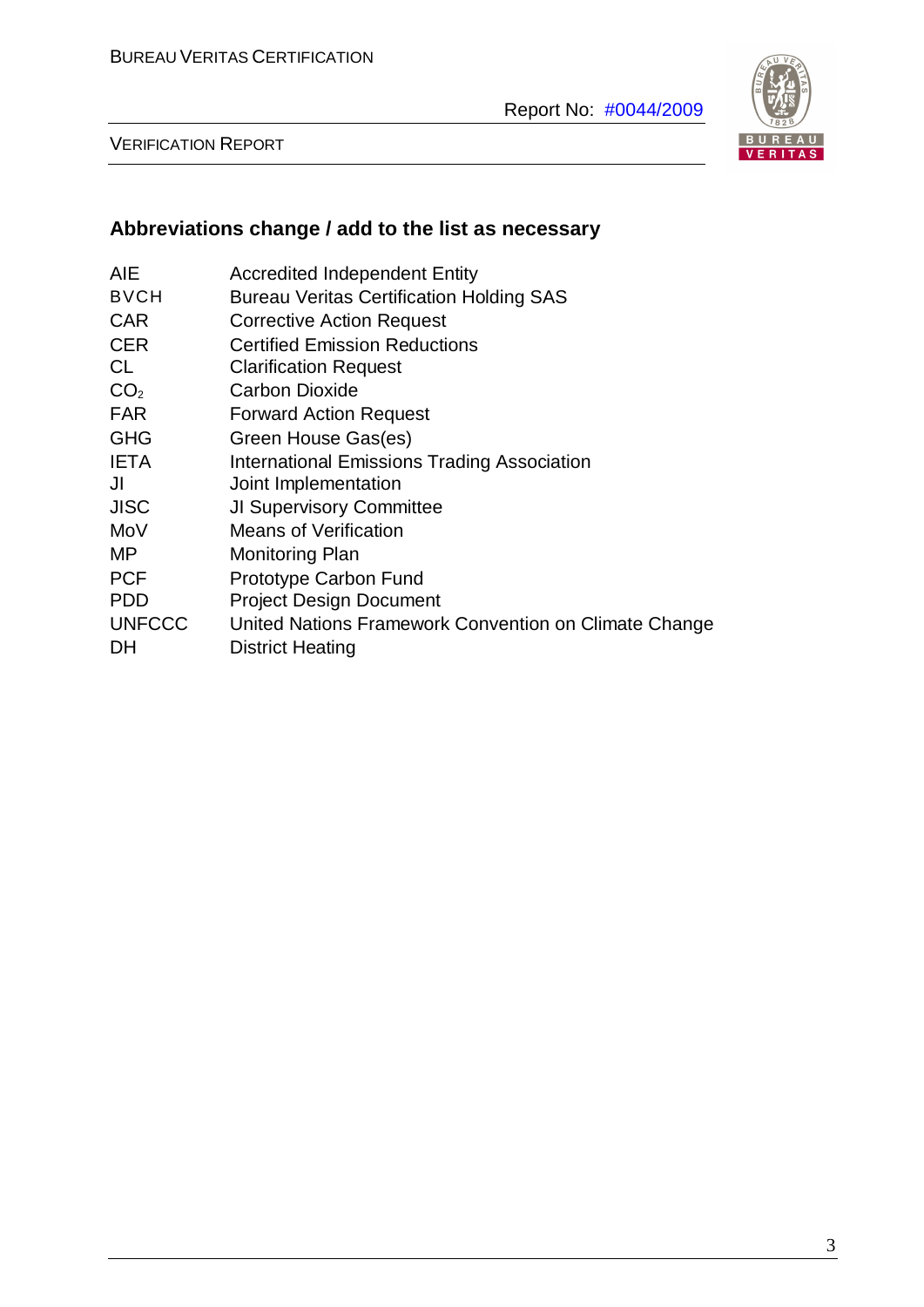Report No: #0044/2009



VERIFICATION REPORT

| <b>Table of Contents</b>                                                | Page           |
|-------------------------------------------------------------------------|----------------|
|                                                                         |                |
| 1.1 Objective                                                           | 5              |
| 1.2 Scope                                                               | 6              |
| 1.3 GHG Project Description                                             | $\overline{7}$ |
|                                                                         |                |
| 2.1 Review of Documents                                                 | 12             |
| 2.2 Follow-up Interviews                                                | 12             |
| 2.3 Resolution of Clarification, Corrective and Forward Action Requests | 13             |
|                                                                         |                |
| 3.1 Remaining issues CAR's, FAR's from previous verification            | 14             |
| 3.2 Project Implementation                                              | 15             |
| 3.3 Internal and External Data                                          | 17             |
| 3.5 Management and Operational System                                   | 21             |
|                                                                         | 22             |
| 4.1 Completeness of Monitoring                                          | 22             |
| 4.2 Accuracy of Emission Reduction Calculations                         | 24             |
| 4.3 Quality Evidence to Determine Emissions Reductions                  | 25             |
| 4.4 Management System and Quality Assurance                             | 25             |
|                                                                         |                |
|                                                                         |                |
|                                                                         |                |
|                                                                         |                |
|                                                                         |                |
| APPENDIX C: DOCUMENTS CHECKED DURING VERIFICATION                       | 53             |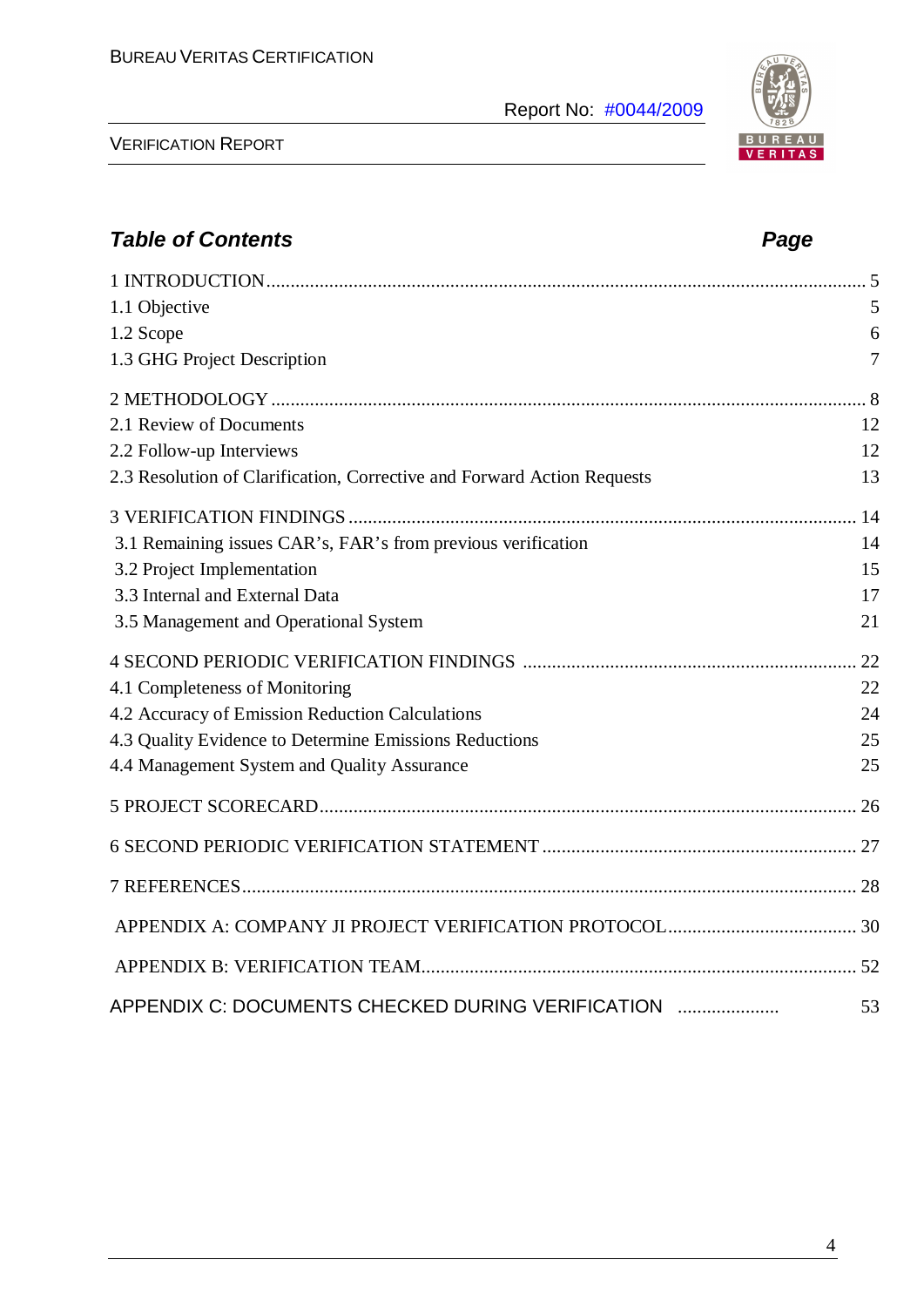#### **1 INTRODUCTION**

OJSC "Oblteplocomunenergo" has commissioned Bureau Veritas Certification to verify the emissions reductions of its JI project "District Heating System Rehabilitation of Chernihiv Region" (hereafter called "the project") at Chernihiv, Ukraine, UNFCCC JI Reference Number UA1000048.

This report summarizes the findings of the second periodic verification of the project, performed on the basis of criteria given to provide for consistent project operations, monitoring and reporting, and contains a statement for the verified emission reductions.

The order includes the second periodic verification of the project. Report is based on the Periodic Verification Report Template Version 3.0, December 2003, both part of the Validation and Verification Manual (VVM) published by International Emission Trading Association (IETA).

Second periodic verification has been performed with the account of findings and conclusions of the integral initial and first periodic verification report No. UKRAINE/VER#0008/2008 version 01 dated 20/07/2009.

The results of the determination were documented by "Climate and Energy" of TÜV Süddeutschland in the report: "Determination of the "District Heating System Rehabilitation of Chernigiv Region" JI-Project, Ukraine", Report No. 453859 dated 2004, May 25th. The changed monitoring plan was determined during initial verification (BVCH report No.UKERAINE/VER#0008/2008).

During the verification process the agreement between OJSC "Oblteplocomunenergo" and previous project Party "E-energy B.V", the Netherlands, was cancelled (see Section 7, Agreement on Termination of the Agreement on Purchase of Emission Reduction Unit (ERU). The new agreement regarding emission reduction trade between OJSC "Oblteplocomunenergo" and Deutche Bank AG was signed (see Section 7, Emission Reductions Purchase Agreement). All the documents were checked by the verification team and found valid and satisfactory.

Project is approved by the Ministry of Environment in Ukraine and Ministry of Economical Affairs in Netherlands (Letters of approval are presented). Since the one of the project Parties was changed from the Netherlands to Germany approval from Federal Environment Agency and German Emission Trading Authority was also received (see Section 7).

#### **1.1 Objective**

Verification is the periodic independent review and ex post determination by the AIE of the monitored reductions in GHG emissions during defined verification period.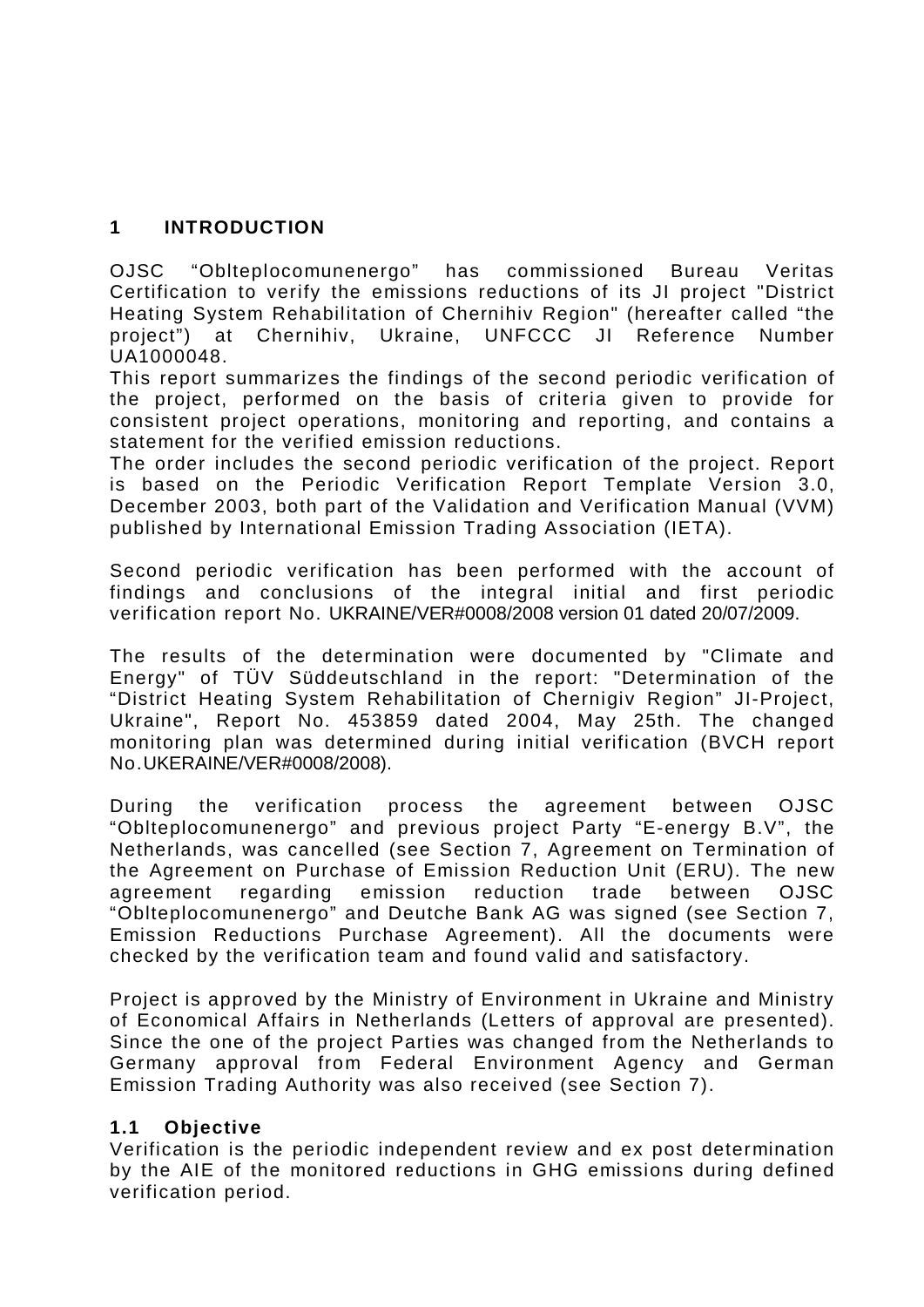The objective of verification can be divided in Initial Verification and Periodic Verification.

Initial Verification: The objective of an initial verification is to verify that the project is implemented as planned, to confirm that the monitoring system is in place and fully functional, and to assure that the project will generate verifiable emission reductions. A separate initial verification prior to the project entering into regular operations is not a mandatory requirement.

Periodic Verification: The objective of the periodic verification is to verify that actual monitoring systems and procedures are in compliance with the monitoring systems and procedures described in the monitoring plan; furthermore the periodic verification evaluates the GHG emission reduction data and express a conclusion with a high, but not absolute, level of assurance about whether the reported GHG emission reduction data is free of material misstatements; and verifies that the reported GHG emission data is sufficiently supported by evidence, i.e. monitoring records.

The verification follows UNFCCC criteria referring to the Kyoto Protocol criteria, the JI/CDM rules and modalities, and the subsequent decisions by the JISC, as well as the host country criteria.

#### **1.2 Scope**

Verification scope is defined as an independent and objective review and ex post determination by the AIE of the monitored reductions in GHG emissions. The verification is based on the submitted monitoring report and the determinated project design document including the project's baseline study and monitoring plan and other relevant documents. The information in these documents is reviewed against Kyoto Protocol requirements, UNFCCC rules and associated interpretations. Bureau Veritas Certification has, based on the recommendations in the Validation and Verification Manual employed a risk-based approach in the verification, focusing on the identification of significant risks of the project implementation and the generation of ERUs.

The verification is not meant to provide any consulting towards the Client. However, stated requests for forward actions and/or corrective actions may provide input for improvement of the project monitoring towards reductions in the GHG emissions.

The audit team has been provided with a Monitoring Report version 2 and underlying data records, covering the period 01 January 2008 to 31 December 2008 inclusive.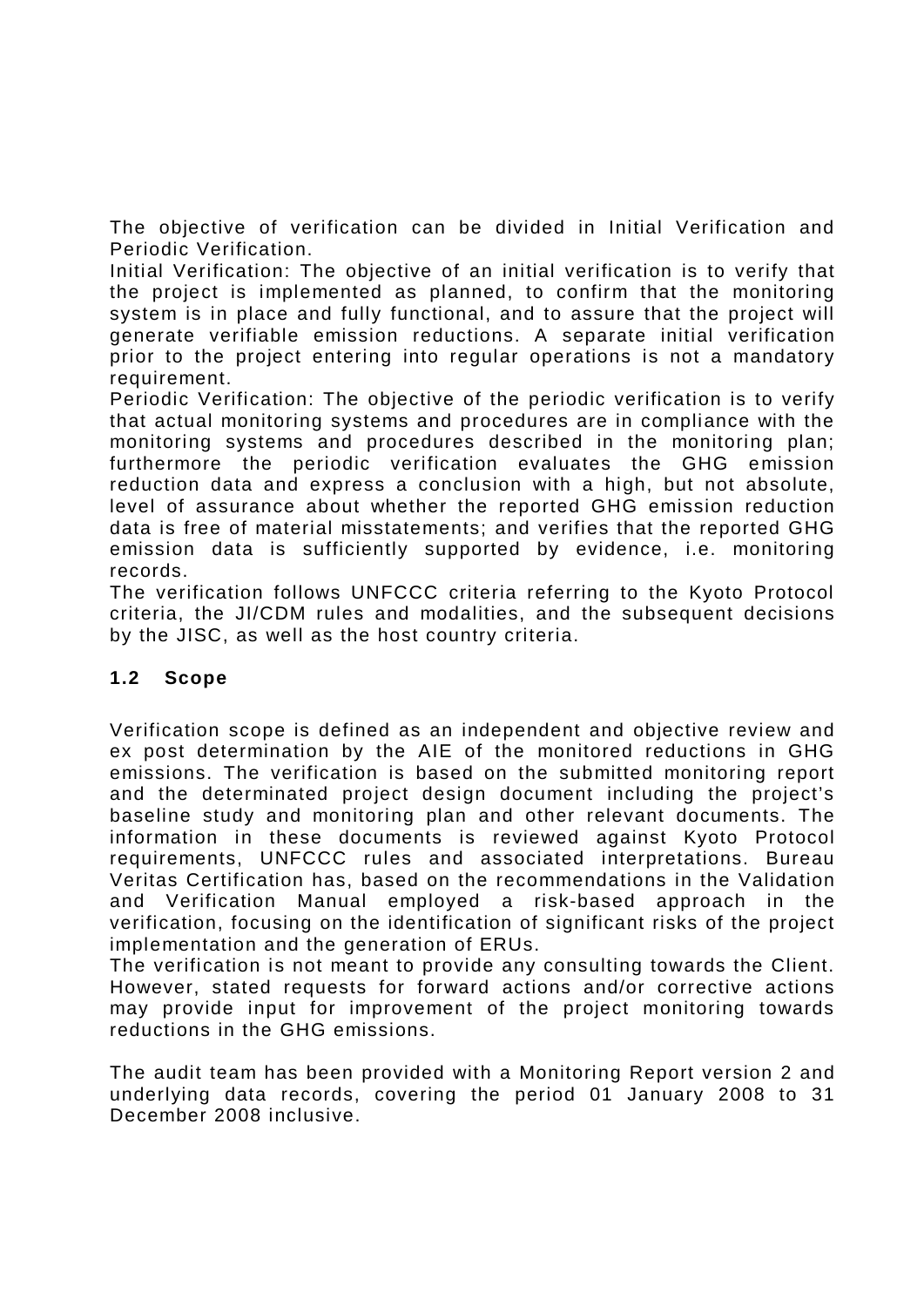#### **1.3 GHG Project Description**

The project main goal is fuel consumption reduction, in particular reduction of natural gas consumption (which is imported to Ukraine), coal and fuel oil consumption by means of district heating system rehabilitation in the Chernihiv region. Such fuel consumption reduction will result in decrease of greenhouse gas emissions (CO2 mainly). The purpose of the project is sustainable development of the region through implementation of energy saving technologies.

Chernihiv region's district heating (DH) utility (system of heat supply enterprises) supplies and sells heat energy in forms of heat and hot water to local consumers, namely households, municipal consumers and stateowned organizations. It is a natural monopolist of heat production in the region. Heat supply market in the region is stable for years.

The project was initiated in 2002 to rehabilitate Chernihiv region's district heating system, including boiler and distribution network equipment replacement and rehabilitation.

The 124 boiler-houses with 458 boilers (total maximal connected load 423.9 Gkal/hour, 2002) and 227 km of heat distributing networks in Chernihiv city and Chernihiv Region, which belong to "Oblteplocomunenergo" are involved in the project as well as the 65 boiler-houses with 223 boilers (total maximal connected load 173.8 Gkal/hour, 2002) and 125 km of heat distributing networks in Chernihiv Region, which belong to other heat supply enterprises that empowered OJSC "Oblteplocomunenergo" to represent their interests in this project.

The total number of boiler-houses which are involved in the project is 189 with 681 boilers (435 of which are for reconstruction and replacement within this project) and 352 km heat distribution networks (198 of which are for reconstruction and replacement within this project). This is approximately 80% of Chernihiv regional DH system, and project may be expanded by including the other DH objects in the region.

After complete project implementation 32.8 mln. Nm3 of natural gas, 890 tons of heavy oil and 6358 tons of coal will be saved annually. Such reduction of fuel consumption is based on increase of the boiler efficiencies and reduction of heat losses in networks. The following activities will ensure fuel saving:

- Replacement of old boilers by new highly efficient boilers;

- Upgrading of boilers,
- Upgrading of boilers' burners;

- Installation of heat utilizers, including condensation ones;

- Fuel switch from coal and fuel oil to gas;

- Decreasing pipelines length and replacing the 4-pipe lines by 2-pipe lines, with application of the new insulation and the pre-insulated pipes.

Estimated project annual reductions of GHG emissions, in particular CO2, are from 6.2 thousand tons to 66.7 thousand tons in 2003 – 2010, and by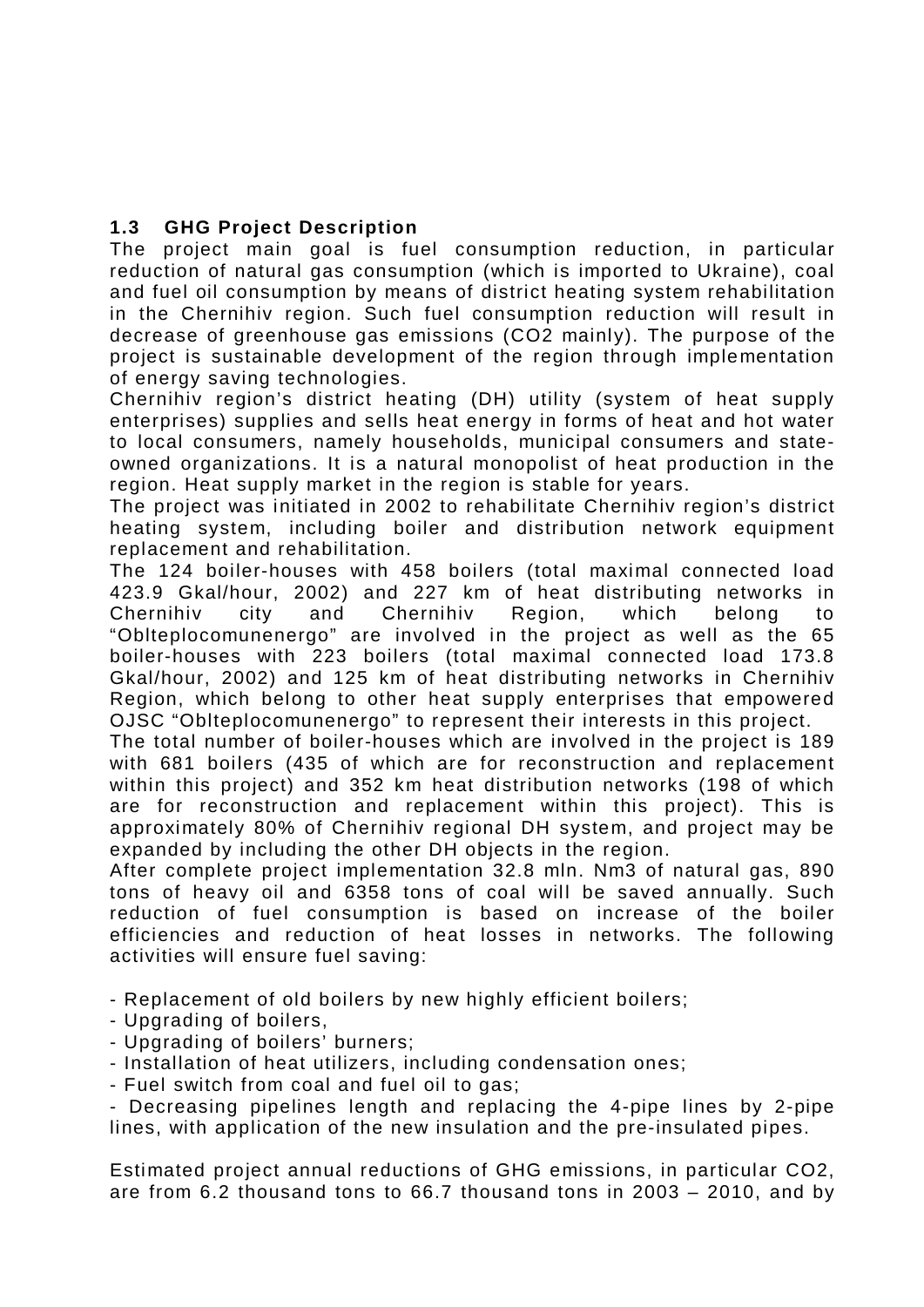about 79 thousand tons per year starting from 2011, comparing to business-as-usual or baseline scenario.

Implementation of the project will provide substantial economic, environmental, and social benefits to the Chernihiv region. Social impact of the project is positive since after project implementation heat supply service will be improved and tariffs for heat energy will not be raised to cover construction costs. Environmental impact of the project is expected to be very positive as an emission of the greenhouse and toxic gases such as CO2, NOx, and CO will be reduced. Also due to a better afterimplementation service, some part of population will cease to use electric heaters thus reducing electricity consumption, which is related to power plants emissions of CO2, SOx, NOx, CO and particulate matter.

OJSC "Oblteplocomunenergo" fulfils annual minimal repairing of the DH system to keep it working. Particularly it executes repairing of network's parts and boilers that might cause accidents. More economically feasible and realistic scenario without carbon credits sales is a baseline scenario with very slow reconstruction activities than to make a major overhaul of the heating system. Tariffs for heat do not include the resources for prospective reconstruction of the district heating system, only the resources for probable necessary repairing after possible accidents. Minimal annual repairing doesn't lead to drooping of baseline emissions because of degradation of the whole system with efficiency droop at other objects, the overall actual emissions of Supplier would stay on the same level. This scenario is less environmentally favourable for the nearest future (including first commitment period 2008-2012), since GHGs emissions of Supplier will continue to be kept at the same level or even higher, but economically such scenario is more attractive.

Estimated project risks are limited and minimized. Ukraine has claimed district heating and municipal energy sector as a priority for the national energy-saving development.

#### **2 METHODOLOGY**

The verification is as a desk review and field visit including discussions and interviews with selected experts and stakeholders.

In order to ensure transparency, a verification protocol was customized for the project, according to the Validation and Verification Manual (IETA/PCF) a verification protocol is used as part of the verification. The protocol shows, in a transparent manner, criteria (requirements), means of verification and the results from verifying the identified criteria. The verification protocol serves the following purposes:

It organises, details and clarifies the requirements the project is expected to meet; and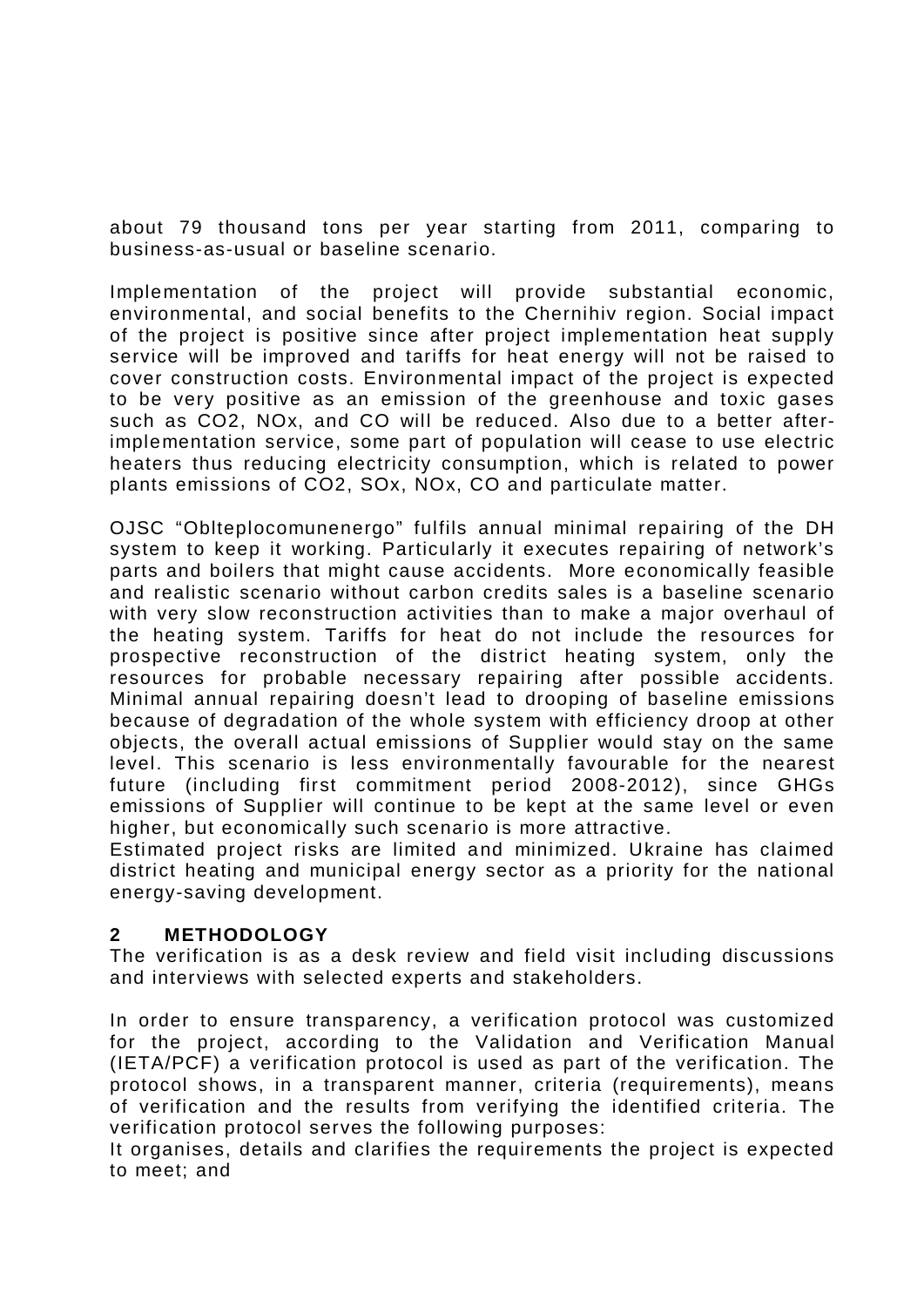It ensures a transparent verification process where the verifier will document how a particular requirement has been verified and the result of the verification;

The verification protocol consists of one table under Initial Verification checklist and four tables under Periodic verification checklist. The different columns in these tables are described in Figure 1.

The overall verification, from Contract Review to Verification Report & Opinion, was conducted using Bureau Veritas Certification procedures.

The completed verification protocol is enclosed in Appendix A to this report.

| <b>Initial Verification Protocol Table 1</b> |                                                                   |                                                                              |                                                                                                                                                                                                                                                                               |  |  |  |  |  |
|----------------------------------------------|-------------------------------------------------------------------|------------------------------------------------------------------------------|-------------------------------------------------------------------------------------------------------------------------------------------------------------------------------------------------------------------------------------------------------------------------------|--|--|--|--|--|
| <b>Objective</b>                             | <b>Reference</b>                                                  | <b>Comments</b>                                                              | <b>Conclusion (CARs/FARs)</b>                                                                                                                                                                                                                                                 |  |  |  |  |  |
| The requirements the<br>project must meet    | Gives reference to<br>where<br>the<br>requirement<br>is<br>found. | Description<br>circumstances and<br>further<br>comments<br>on the conclusion | of   This is either acceptable based on<br>evidence provided (OK), or a<br>Corrective Action Request (CAR)<br>of risk or non-compliance of the<br>requirements. Forward<br>stated<br>Action Request (FAR) indicates<br>essential risks for further periodic<br>verifications. |  |  |  |  |  |

| Periodic Verification Checklist Protocol Table 2: Data Management System/Controls                                                                                                                                                                                                                                                                    |                                                                                                                                                                                                                                                                                                                                                                   |                                                                                                                                                                                                                                                                                                                                                                                                                                                                                                                                 |  |  |  |  |
|------------------------------------------------------------------------------------------------------------------------------------------------------------------------------------------------------------------------------------------------------------------------------------------------------------------------------------------------------|-------------------------------------------------------------------------------------------------------------------------------------------------------------------------------------------------------------------------------------------------------------------------------------------------------------------------------------------------------------------|---------------------------------------------------------------------------------------------------------------------------------------------------------------------------------------------------------------------------------------------------------------------------------------------------------------------------------------------------------------------------------------------------------------------------------------------------------------------------------------------------------------------------------|--|--|--|--|
| Identification of potential<br>reporting risk                                                                                                                                                                                                                                                                                                        | Identification,<br>assessment and testing<br>of management controls                                                                                                                                                                                                                                                                                               | Areas of residual risks                                                                                                                                                                                                                                                                                                                                                                                                                                                                                                         |  |  |  |  |
| The project operator's data<br>management system/controls<br>identify<br>assessed to<br>are<br>reporting risks and to assess<br>data<br>the<br>management<br>system's/control's ability to<br>mitigate reporting risks. The<br>GHG<br>data<br>management<br>system/controls are assessed<br>against<br>the<br>expectations<br>detailed in the table. | A score is assigned as<br>follows:<br>Full - all best-<br>$\bullet$<br>practice<br>expectations are<br>implemented.<br>Partial<br>$\bullet$<br>a<br>proportion of the<br>best<br>practice<br>expectations<br>is<br>implemented<br>Limited<br>this<br>$\sim$<br>$\bullet$<br>should be given if<br>little or none of<br>the<br>system<br>component is in<br>place. | Description of circumstances and further<br>commendation to the conclusion. This is<br>either acceptable based on evidence<br>provided (OK), or a Corrective Action<br>Request (CAR) of risk or non compliance<br>with stated requirements. The corrective<br>action requests are numbered<br>and<br>presented to the client in the verification<br>Initial<br>Verification<br>report. The<br>has<br>additional<br>Forward<br>Action<br>Requests<br>(FAR). FAR indicates essential risks for<br>further periodic verifications. |  |  |  |  |

**Periodic Verification Protocol Table 3: GHG calculation procedures and management control testing**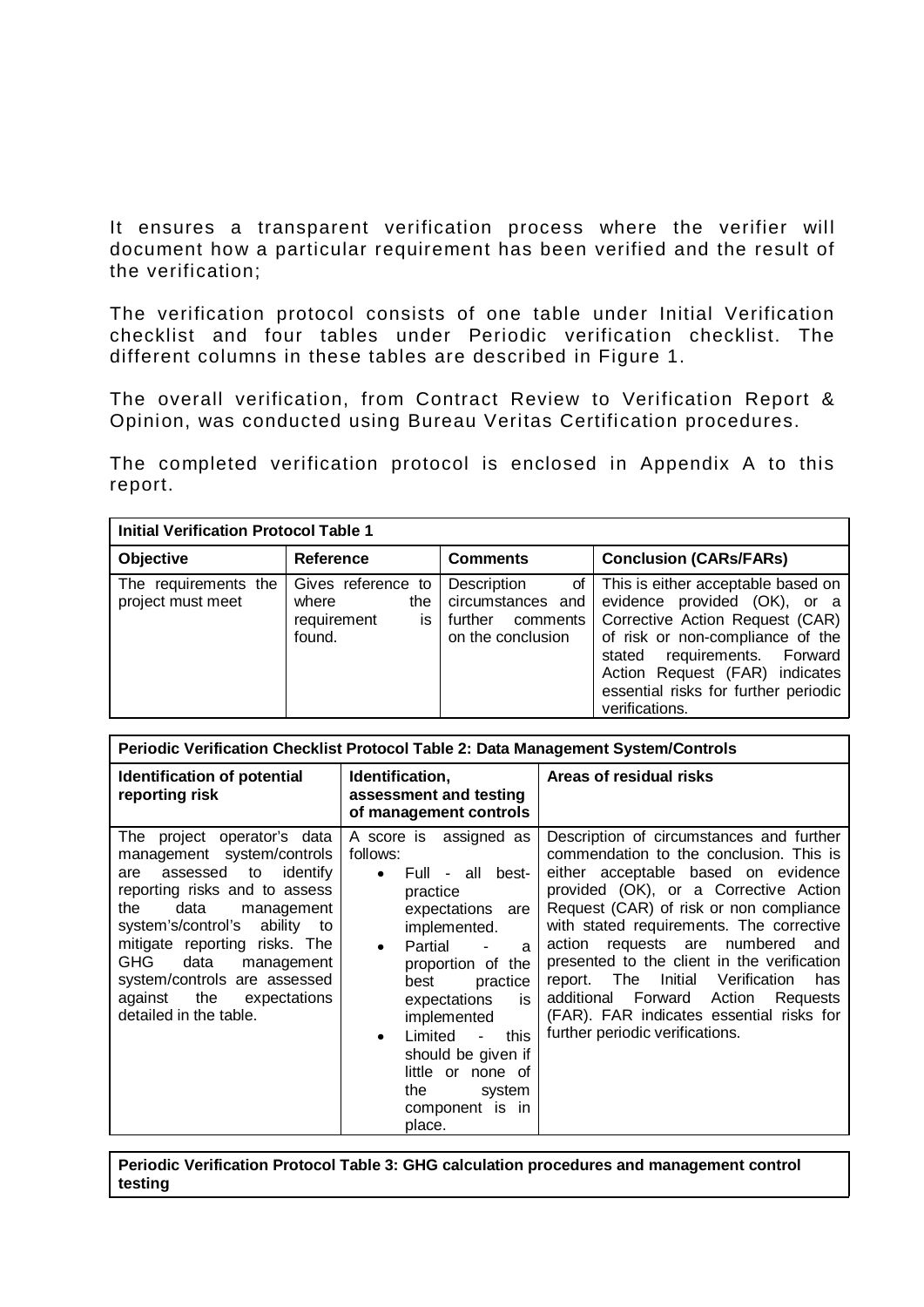| <b>Identification</b><br>of<br>potential<br>reporting risk                                                                                                                                                                                                                                                                                                                                                                                                                                                                                                                                                                                                                                                                                                                                                                                                                                                                                                                                                                                                                                                                                                             | Identification,<br>assessment<br>and<br>testing of management controls                                                                                                                                                                                                                                                                                                                                                                                                                                                                                                                                                                                                                                                                                                                                                                                                                                                                                                                                                                                                                                                           | Areas of residual risks                                                                                                                                                                                                                                                                                                      |
|------------------------------------------------------------------------------------------------------------------------------------------------------------------------------------------------------------------------------------------------------------------------------------------------------------------------------------------------------------------------------------------------------------------------------------------------------------------------------------------------------------------------------------------------------------------------------------------------------------------------------------------------------------------------------------------------------------------------------------------------------------------------------------------------------------------------------------------------------------------------------------------------------------------------------------------------------------------------------------------------------------------------------------------------------------------------------------------------------------------------------------------------------------------------|----------------------------------------------------------------------------------------------------------------------------------------------------------------------------------------------------------------------------------------------------------------------------------------------------------------------------------------------------------------------------------------------------------------------------------------------------------------------------------------------------------------------------------------------------------------------------------------------------------------------------------------------------------------------------------------------------------------------------------------------------------------------------------------------------------------------------------------------------------------------------------------------------------------------------------------------------------------------------------------------------------------------------------------------------------------------------------------------------------------------------------|------------------------------------------------------------------------------------------------------------------------------------------------------------------------------------------------------------------------------------------------------------------------------------------------------------------------------|
| Identify and list potential reporting<br>risks based on an assessment of<br>emission<br>the<br>estimation<br>procedures, i.e.<br>the calculation methods,<br>➤<br>raw data collection and<br>⋗<br>of<br>supporting<br>sources<br>documentation,<br>reports/databases/informat<br>➤<br>ion systems from which<br>data is obtained.<br>Identify key source data. Examples<br>of source data include metering<br>records,<br>monitors,<br>process<br>operational<br>logs,<br>laboratory/analytical<br>data,<br>accounting records, utility data and<br>vendor data. Check appropriate<br>calibration and maintenance of<br>equipment, and assess the likely<br>accuracy of data supplied.<br>Focus on those risks that impact<br>the accuracy, completeness and<br>consistency of the reported data.<br>Risks are weakness in the GHG<br>calculation<br>systems<br>and<br>may<br>include:<br>transfer<br>οf<br>≻<br>manual<br>data/manual calculations,<br>unclear origins of data,<br>➤<br>due<br>≻<br>accuracy<br>to<br>technological limitations,<br>lack of appropriate data<br>➤<br>protection measures? For<br>example,<br>protected<br>calculation<br>cells<br>in. | Identify the key controls for each area<br>with potential reporting risks. Assess<br>the adequacy of the key controls and<br>eventually test that the key controls are<br>actually in operation.<br>Internal<br>controls<br>include<br>(not<br>exhaustive):<br>$\triangleright$ Understanding<br>οf<br>responsibilities and roles<br>Reporting, reviewing<br>➤<br>and<br>formal<br>management<br>approval of data;<br>Procedures<br>for<br>ensuring<br>➤<br>data<br>completeness,<br>conformance with reporting<br>guidelines, maintenance of<br>data trails etc.<br>➤<br>Controls<br>to<br>ensure<br>the<br>arithmetical accuracy of the<br>GHG data generated and<br>accounting<br>records<br>e.g.<br>internal<br>audits,<br>and<br>checking/<br>review<br>procedures;<br>Controls over the computer<br>➤<br>information systems;<br>≻<br>Review<br>processes<br>for<br>identification<br>and<br>understanding<br>οf<br>key<br>parameters<br>process<br>and<br>implementation of calibration<br>maintenance regimes<br>Comparing and analysing<br>➤<br>the GHG data with previous<br>periods,<br>targets<br>and<br>benchmarks. | Identify areas of residual<br>risks,<br>i.e.<br>areas<br>ot<br>potential reporting risks<br>there<br>where<br>are<br>no<br>adequate<br>management<br>controls<br>mitigate<br>to<br>potential reporting risks<br>where<br>Areas<br>data<br>accuracy,<br>completeness<br>and consistency could be<br>improved are highlighted. |
| and/or<br>spreadsheets<br>password restrictions.                                                                                                                                                                                                                                                                                                                                                                                                                                                                                                                                                                                                                                                                                                                                                                                                                                                                                                                                                                                                                                                                                                                       | When testing the specific internal<br>controls, the following questions are<br>considered:<br>1. Is the control designed properly to<br>ensure that it would either prevent<br>detect<br>and<br>correct<br>or<br>any<br>significant misstatements?<br>2. To what extent have the internal<br>controls<br>been<br>implemented<br>according to their design;                                                                                                                                                                                                                                                                                                                                                                                                                                                                                                                                                                                                                                                                                                                                                                       |                                                                                                                                                                                                                                                                                                                              |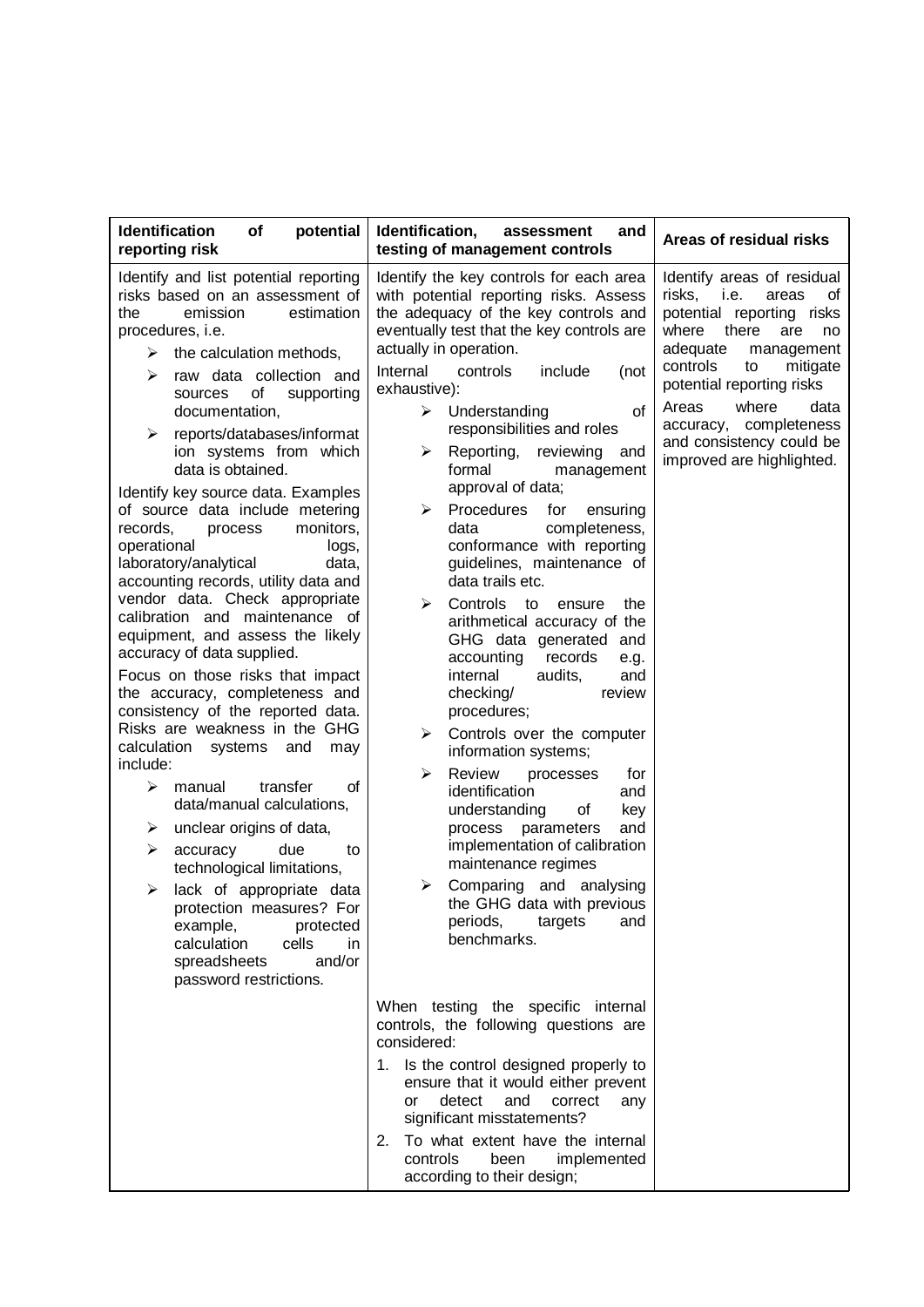| 3. To what extent have the internal<br>controls (if existing) functioned<br>properly (policies and procedures<br>have been followed) throughout<br>the period?<br>4. How does management assess<br>the internal control as reliable? |  |
|--------------------------------------------------------------------------------------------------------------------------------------------------------------------------------------------------------------------------------------|--|
|--------------------------------------------------------------------------------------------------------------------------------------------------------------------------------------------------------------------------------------|--|

| Periodic Verification Protocol Table 4: Detailed audit testing of residual risk areas and random<br>testing                                                                                    |                                                                                                                                                                                                                                                                                                                                                                                                                                                                                                                                                                |                                                                                                                                                                                                                                                                                                                                                                                                                                                                                                                                                                                                                                                                                                                                                                                                                                                                                                                                                                                                                                                                                                                                                                                                                                                                                                                                                                       |  |  |  |  |  |
|------------------------------------------------------------------------------------------------------------------------------------------------------------------------------------------------|----------------------------------------------------------------------------------------------------------------------------------------------------------------------------------------------------------------------------------------------------------------------------------------------------------------------------------------------------------------------------------------------------------------------------------------------------------------------------------------------------------------------------------------------------------------|-----------------------------------------------------------------------------------------------------------------------------------------------------------------------------------------------------------------------------------------------------------------------------------------------------------------------------------------------------------------------------------------------------------------------------------------------------------------------------------------------------------------------------------------------------------------------------------------------------------------------------------------------------------------------------------------------------------------------------------------------------------------------------------------------------------------------------------------------------------------------------------------------------------------------------------------------------------------------------------------------------------------------------------------------------------------------------------------------------------------------------------------------------------------------------------------------------------------------------------------------------------------------------------------------------------------------------------------------------------------------|--|--|--|--|--|
| residual<br>of<br><b>Areas</b><br>risks                                                                                                                                                        | <b>Additional</b><br>verification<br>testing performed                                                                                                                                                                                                                                                                                                                                                                                                                                                                                                         | <b>Conclusions</b><br>and<br><b>Areas</b><br><b>Requiring</b><br>Improvement<br>(including Forward Action Requests)                                                                                                                                                                                                                                                                                                                                                                                                                                                                                                                                                                                                                                                                                                                                                                                                                                                                                                                                                                                                                                                                                                                                                                                                                                                   |  |  |  |  |  |
| List the residual areas<br>of risks (Table 2 where<br>detailed audit testing<br>is necessary.<br>addition,<br>other<br>In.<br>material areas may be<br>selected for detailed<br>audit testing. | additional<br>verification<br>The<br>testing performed is described.<br>Testing may include:<br>Sample cross checking of<br>1.<br>manual transfers of data<br>Recalculation<br>2.<br>3.<br>Spreadsheet<br>ʻwalk<br>throughs' to check links<br>and equations<br>Inspection of calibration<br>4.<br>and maintenance records<br>for key equipment<br>Check<br>$\blacktriangleright$<br>sampling<br>analysis results<br><b>Discussions</b><br>➤<br>with<br>engineers<br>process<br>detailed<br>who<br>have<br>knowledge of process<br>uncertainty/error<br>bands. | Having investigated the residual risks, the<br>conclusions should be noted here. Errors and<br>uncertainties should be highlighted.<br>Errors and uncertainty can be due to a<br>number of reasons:<br>Calculation errors. These may be due<br>≻<br>to inaccurate manual transposition,<br>use of inappropriate emission factors<br>or assumptions etc.<br>Lack of clarity in the monitoring plan.<br>➤<br>This could lead to<br>inconsistent<br>approaches to calculations or scope<br>of reported data.<br>Technological limitations. There may<br>➤<br>inherent<br>uncertainties<br>be<br>(error<br>bands) associated with the methods<br>used to measure emissions e.g. use<br>of particular equipment such as<br>meters.<br>Lack of source data. Data for some<br>↘<br>sources may not be cost effective or<br>practical to collect. This may result in<br>the use of default data which has<br>derived<br>based on certain<br>been<br>assumptions/conditions and which will<br>therefore have varying applicability in<br>different situations.<br>The second two categories are explored with<br>the site personnel, based on their knowledge<br>and experience of the processes. High risk<br>process parameters or source data (i.e. those<br>with a significant influence on the reported<br>data, such as meters) are reviewed for these<br>uncertainties. |  |  |  |  |  |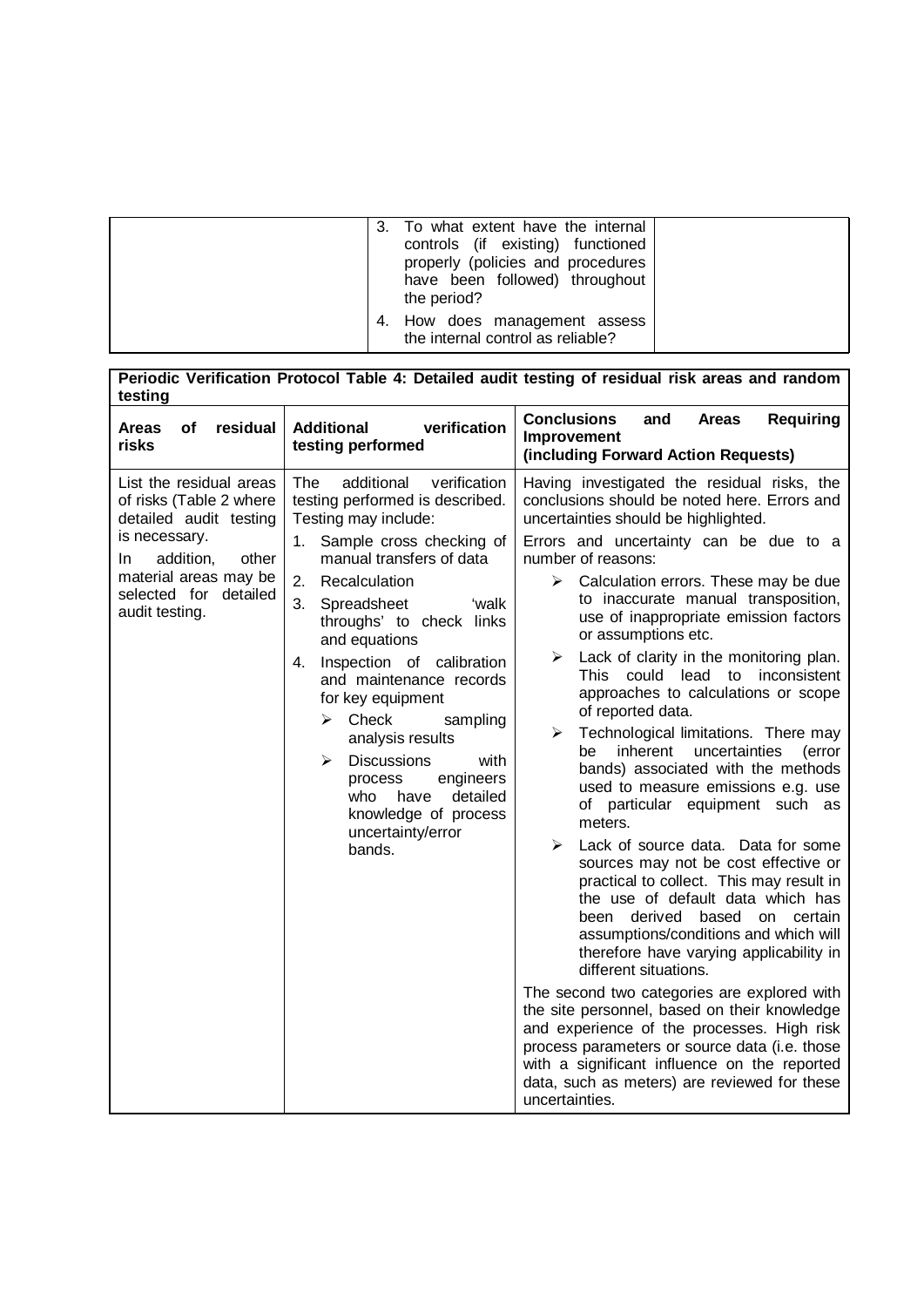| Verification Protocol Table 5: Resolution of Corrective Action and Clarification Requests                                                                                            |                                                                                                                                                                                           |                                                                                                                                                                                                |                                                                                                                                                                                                           |  |  |  |  |
|--------------------------------------------------------------------------------------------------------------------------------------------------------------------------------------|-------------------------------------------------------------------------------------------------------------------------------------------------------------------------------------------|------------------------------------------------------------------------------------------------------------------------------------------------------------------------------------------------|-----------------------------------------------------------------------------------------------------------------------------------------------------------------------------------------------------------|--|--|--|--|
| clarifications<br>Report<br>and corrective action<br>requests                                                                                                                        | Ref. to<br>checklist<br>question in tables<br>2/3                                                                                                                                         | Summary of project<br>owner response                                                                                                                                                           | <b>Verification conclusion</b>                                                                                                                                                                            |  |  |  |  |
| If the conclusions from<br>Verification<br>the<br>are<br>either<br>a Corrective<br>Action<br>Request or a<br>Clarification<br>Request,<br>these should be listed in<br>this section. | Reference<br>the<br>to<br>checklist<br>question<br>number in Tables 2, 3<br>where<br>and $4$<br>the<br>Corrective<br>Action<br>Request<br>or<br>Clarification<br>Request<br>is explained. | The responses given<br>by the Client or other<br>project<br>participants<br>during<br>the<br>communications<br>with<br>verification<br>team<br>the<br>should be summarized<br>in this section. | This<br>should<br>section<br>summarize the verification<br>team's responses and final<br>conclusions.<br>The<br>conclusions should also be<br>included in Tables 2, 3 and<br>4, under "Final Conclusion". |  |  |  |  |

**Figure 1 Verification protocol tables**

#### **2.1 Review of Documents**

The Monitoring Report (MR) version 2 submitted by OJSC "Oblteplocomunenergo" and additional background documents related to the project design and baseline, i.e. country Law, Project Design Document (PDD), applied methodology, Kyoto Protocol, Clarifications on Verification Requirements to be Checked were reviewed.

The verification findings presented in this report relate to the project as described in the PDD version 11 and Project Monitoring Report version 2 for the year 2008.

#### **2.2 Follow-up Interviews**

On 27/02/2009 Bureau Veritas Certification performed interviews with project stakeholders to confirm selected information and to resolve issues identified in the document review. Representatives of OJSC "Oblteplocomunenergo" and subordinated branches "Nizhynteplomerezhi" Ltd, ME "Prilukiteplovodopostachannya", ME "Bahmachteplomerezhi", PEHN "Borznateplocomunenergo" and ME "Nosivski teplovi merezhi" were interviewed (see References). The main topics of the interviews are summarized in Table 1.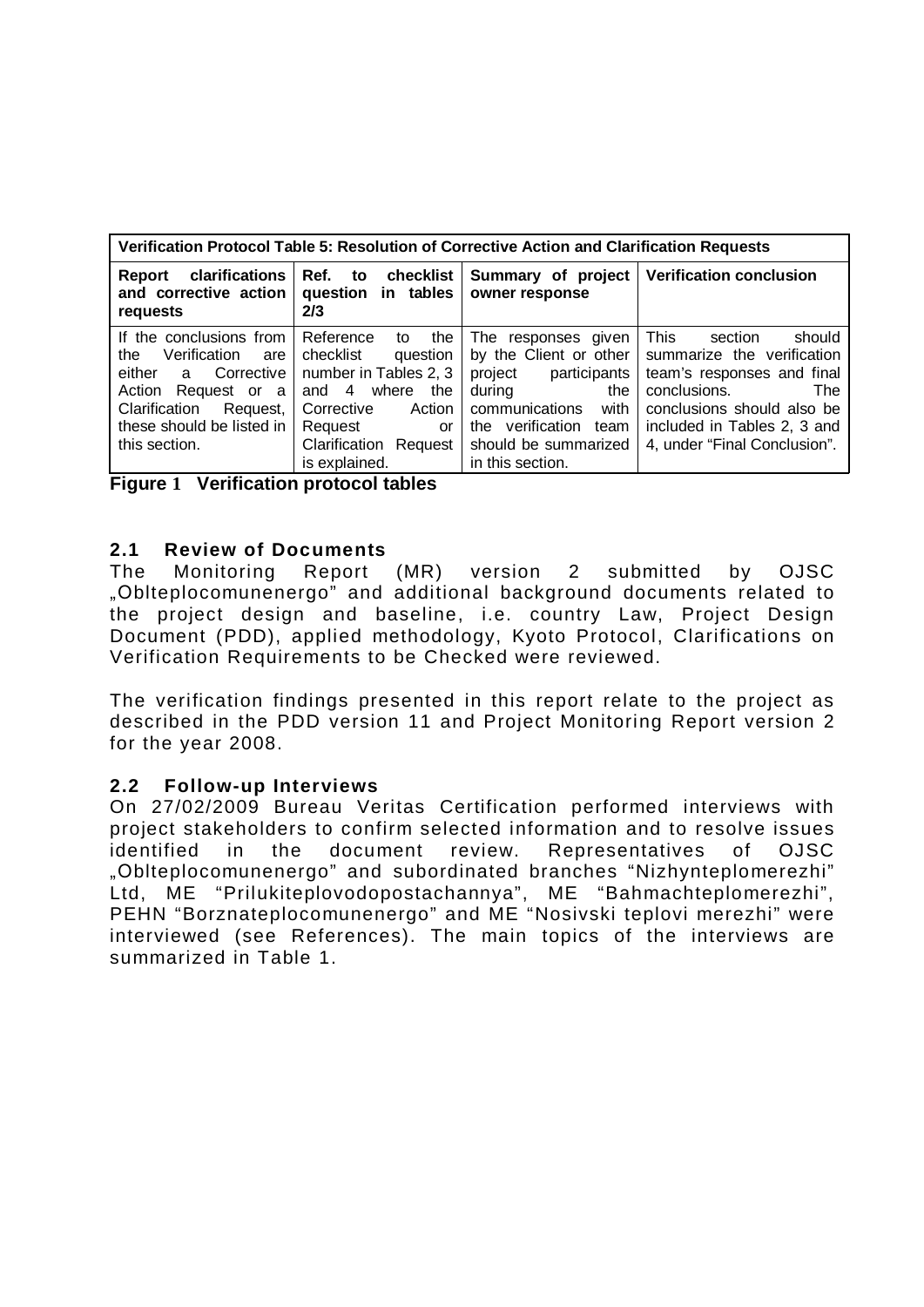| <b>Interviewed organization</b>      | <b>Interview topics</b>                       |
|--------------------------------------|-----------------------------------------------|
| JSC "Oblteplocomunenergo",           | Organizational structure.                     |
| "Nizhynteplomerezhi" Ltd             | Responsibilities and authorities.             |
| ME                                   | Training of personnel.                        |
| "Prilukiteplovodopostachannya"       | Quality management procedures and technology. |
| ME "Bahmachteplomerezhi"             | Rehabilitation /Implementation of equipment   |
| PEHN "Borznateplocomunenergo"        | (records).                                    |
| ME "Nosivski teplovi merezhi"        | Metering equipment control.                   |
|                                      | Metering record keeping system, database.     |
| Local Stakeholder:                   | Social impacts.                               |
| <b>District State Administration</b> | Environmental impacts.                        |
| Consultant:                          | Baseline methodology.                         |
| Institute of Engineering Ecology     | Monitoring plan.                              |
|                                      | Monitoring report.                            |
|                                      | Deviations from PDD.                          |

#### **2.3 Resolution of Clarification, Corrective and Forward Action Requests**

The objective of this phase of the verification is to raise the requests for corrective actions and clarification and any other outstanding issues that needed to be clarified for Bureau Veritas Certification positive conclusion on the GHG emission reduction calculation.

Corrective Action Requests (CAR) are issued, where:

i) there is a clear deviation concerning the implementation of the project as defined by the PDD;

ii) requirements set by the MP or qualifications in a verification opinion have not been met; or

iii) there is a risk that the project would not be able to deliver (high quality) ERUs.

Forward Action Requests (FAR) are issued, where:

iv) the actual status requires a special focus on this item for the next consecutive verification, or

v) an adjustment of the MP is recommended.

The verification team may also use the term Clarification Request (CL), which would be where:

vi) additional information is needed to fully clarify an issue.

To guarantee the transparency of the verification process, the concerns raised are documented in more detail in the verification protocol in Appendix A.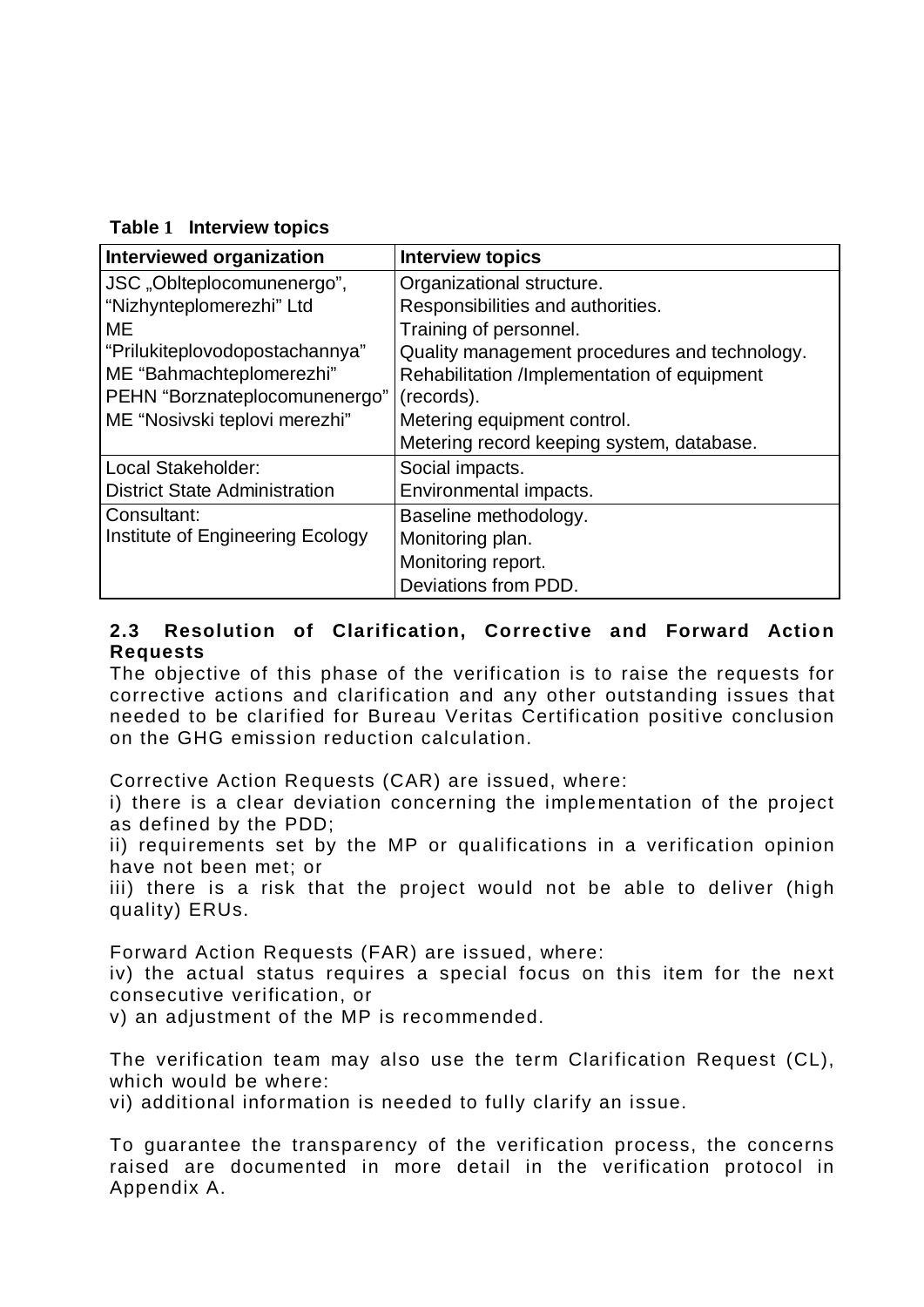#### **3 VERIFICATION FINDINGS**

In the following sections, the findings of the verification are stated. The verification findings for each verification subject are presented as follows: 1) The findings from the desk review of the original project activity documents and the findings from interviews during the follow up visit are summarized. A more detailed record of these findings can be found in the Verification Protocol in Appendix A.

2) The conclusions for verification subject are presented.

The discussions and the conclusions that followed the preliminary verification report and possible corrective action requests are encapsulated in this section.

#### **3.1 Remaining issues CAR's, FAR's from previous verification**

One task of verification is to check the remaining issues from the previous validation or issues which are clearly defined for assessment in the PDD. The Initial and First verification report, prepared by Bureau Veritas Certification Holding SAS does not include any open issue.

#### **Determination of PDD version 11 versus PDD version 10**

At first the PDD for this project -"District Heating System Rehabilitation of Chernihiv Region", - was developed and submitted to ERUPT-4. This PDD version 04 from May 13, 2004, was determined by TUV SUD (Report # 453859 from May 25, 2004). Because of absence of the Ukraine National procedure at that period the Letter of Approval was not properly issued, and contract with Netherlands was not signed.

After organizing of JISC, PDD for this project was re-made in the new form, and its version 06 dated August 30, 2007, was sent to TUV SUD for re-determination. This version was published at the UNFCCC site for global stakeholder process. During the re-determination, the Determination Protocol from 13 November 2007 was received from TUV SUD with clarification requests and corrective action requests. After meeting of all requirements of determinator, the last PDD Version 10, dated July 14, 2008, was created and Report # 453859 was re-confirmed on November 17, 2008.

PDD Version 10 distinguishes from published Version 06 by:

- more detailed description of justification of the baseline chosen;
- the additionality of the project activity is demonstrated with using the "Tool for the demonstration and assessment of additionally" that was valid at that time (Version 04);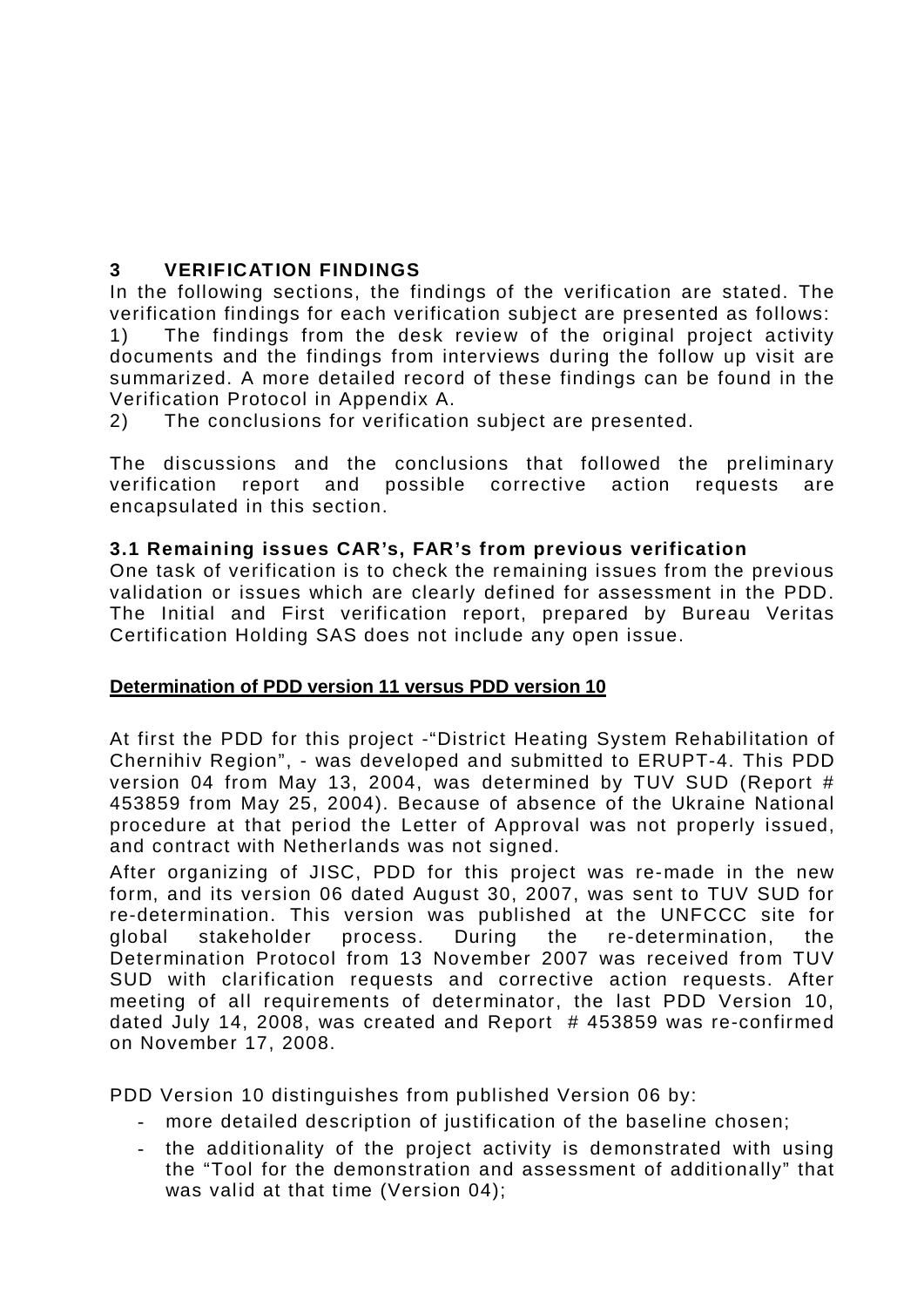- containing more detailed monitoring plan.

PDD Version 11 dated 09 July, 2009 was designed because of change of the project partners. On December, 2008 the Agreement on termination of the Agreement on purchase of emission reduction unit between the JSC "Oblteplocomunenergo" and the company "E energy B.V." was signed. On July, 2009 – Emission reduction purchase agreement was signed between the JSC "Oblteplocomunenergo" and the Deutsche Bank AG.

#### **3.2 Project Implementation**

#### **3.2.1 Discussion**

The scrutiny of a proper implementation of a project was a key issue of an Initial Verification, in order to have a climate change project ready for successful operation. The project is implemented in the boiler-houses undertaking the JI project activities.

The project was initiated in 2002 to rehabilitate Chernihiv region's district heating system, including boiler and distribution network equipment replacement and rehabilitation.

The 124 boiler-houses with 458 boilers (total maximal connected load 423.9 Gkal/hour, 2002) and 227 km of heat distributing networks in Chernihiv city and Chernihiv Region, which belong to "Oblteplocomunenergo" are involved in the project as well as the 65 boiler-houses with 223 boilers (total maximal connected load 173.8 Gkal/hour, 2002) and 125 km of heat distributing networks in Chernihiv Region, which belong to other heat supply enterprises that empowered OJSC "Oblteplocomunenergo" to represent their interests in this project.

The total number of boiler-houses which are involved in the project is 189 with 681 boilers (435 of which are for reconstruction and replacement within this project) and 352 km heat distribution networks (198 of which are for reconstruction and replacement within this project). The following activities ensuring fuel saving were performed before 2008:

- Replacement of old boilers by new highly efficient boilers;

- Upgrading of boilers,
- Upgrading of boilers' burners;
- Installation of heat utilizers, including condensation ones;
- Fuel switch from coal and fuel oil to gas;

- Decreasing pipelines length and replacing the 4-pipe lines by 2-pipe lines, with application of the new insulation and the pre-insulated pipes.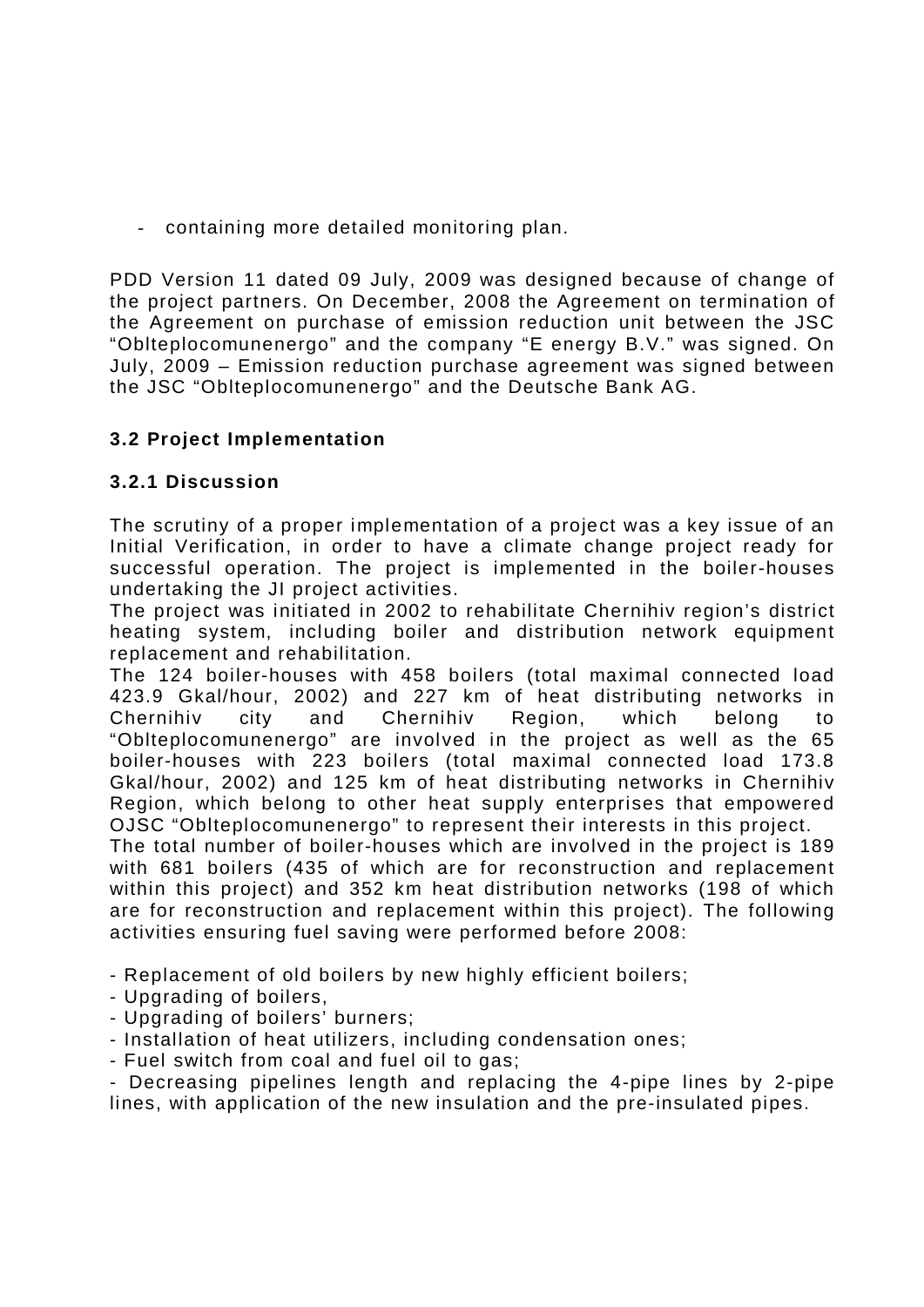|                    |              | <b>Replacement of boilers</b> |                | <b>Reconstruction of</b><br>boilers | Reconstruction of boiler-<br>house |                                        |                | <b>Heat supply networks</b>                                                                 |        |
|--------------------|--------------|-------------------------------|----------------|-------------------------------------|------------------------------------|----------------------------------------|----------------|---------------------------------------------------------------------------------------------|--------|
| KSVa-0,63          | 3            | $VK-21$                       | $\overline{4}$ | Replacement of<br>burners           | 20                                 | Installation of heat<br>utilizers      | 5              | Total rconstructed<br>$2 -$<br>pipe length in<br>pipe calculation with<br>insulation, m     | 12510  |
| KSVa-1,25          | 2            | MH 120                        | 60             | Adjustment                          | 67                                 | Switch to individual<br>heating system |                | Total rconstructed<br>pipe length in<br>$2 -$<br>pipe calculation with<br>pre-insulation, m | 4168,3 |
| <b>KSVa-2,0</b>    | 6            | Witomax-<br>1,75              | 2              | Lining                              | 41                                 | Individual Heating<br>Points           |                | Insulation, m                                                                               | 300    |
| KSVa-3,15          | 3            | Protherm -<br>85              | $\overline{2}$ | Flushing                            | 38                                 | Switch in water<br>mode                | $\overline{2}$ |                                                                                             |        |
| $KVaS-0,8$         | $\mathbf{1}$ | Protherm -<br>50              | $\overline{2}$ | Waterwall tube                      | $\overline{9}$                     | Mini-boilers, Load<br>trans.           | 41             |                                                                                             |        |
| KVP-1200           | 2            | RBI - 1740                    | $\mathbf{1}$   | <b>Hydrodynamic</b><br>cleaning     | 3                                  |                                        |                |                                                                                             |        |
| <b>KVP-600</b>     | 2            | Fakel-G                       | 4              | Convective part                     | $\mathbf{1}$                       |                                        |                |                                                                                             |        |
| MVK-5              | 3            | <b>KCT-50</b>                 | 1              |                                     |                                    |                                        |                |                                                                                             |        |
| NIISTU-5           | 17           | <b>KGB-100</b>                | $\overline{7}$ |                                     |                                    |                                        |                |                                                                                             |        |
| Protherm -120      | 46           | $KGB-50$                      | 4              |                                     |                                    |                                        |                |                                                                                             |        |
| <b>RIELLO-1000</b> | 6            | Rivnotherm<br>$-100$          | 2              |                                     |                                    |                                        |                |                                                                                             |        |
| Riello-2000        | $\mathbf{1}$ | <b>KBNG-2,5</b>               | $\overline{4}$ |                                     |                                    |                                        |                |                                                                                             |        |
| RIELLO-500         | 9            | KVV-3,15                      | 3              |                                     |                                    |                                        |                |                                                                                             |        |
| RIELLO-600         | 9            | Nadiya                        | 2              |                                     |                                    |                                        |                |                                                                                             |        |
| RIELLO-700         | 3            | Sophiya                       | 2              |                                     |                                    |                                        |                |                                                                                             |        |
| STG-100            | 10           | Major                         | 2              |                                     |                                    |                                        |                |                                                                                             |        |
| TVG-8              | $\mathbf{1}$ | Konvector                     | 2              |                                     |                                    |                                        |                |                                                                                             |        |
| <b>Total</b>       |              | 228                           |                | <b>Total</b>                        | 179                                | <b>Total</b>                           | 48             | Total reconstructed<br>pipe length in<br>$2 -$<br>pipe calculation, m                       | 16739  |

According to the project activities the following equipment was implemented before 2008:

Measurement equipment is in place and calibrated. All required metering systems have been identified. Some of the were checked during the site visit on the sampling basis. The following meters are relevant for the calculation of emission reductions: PFK-100, PFK-600 produced by Ivano-Frankivsk plant JSC "Promprylad", ЛГК-80, ЛГК-200 produced by Ivano-Frankivsk plant JSC "Promprylad», G10 and G650 produced by Ivano-Frankivsk plant JSC "Promprylad», GMS- G10 and G250 produced by "Arsenal" plant. Kiev city, G-10 PJ produced by DP "Novator". Khmelnitsk city, G-16 produced by "Aktaris" plant, G-7 produced by "Vizar" plant.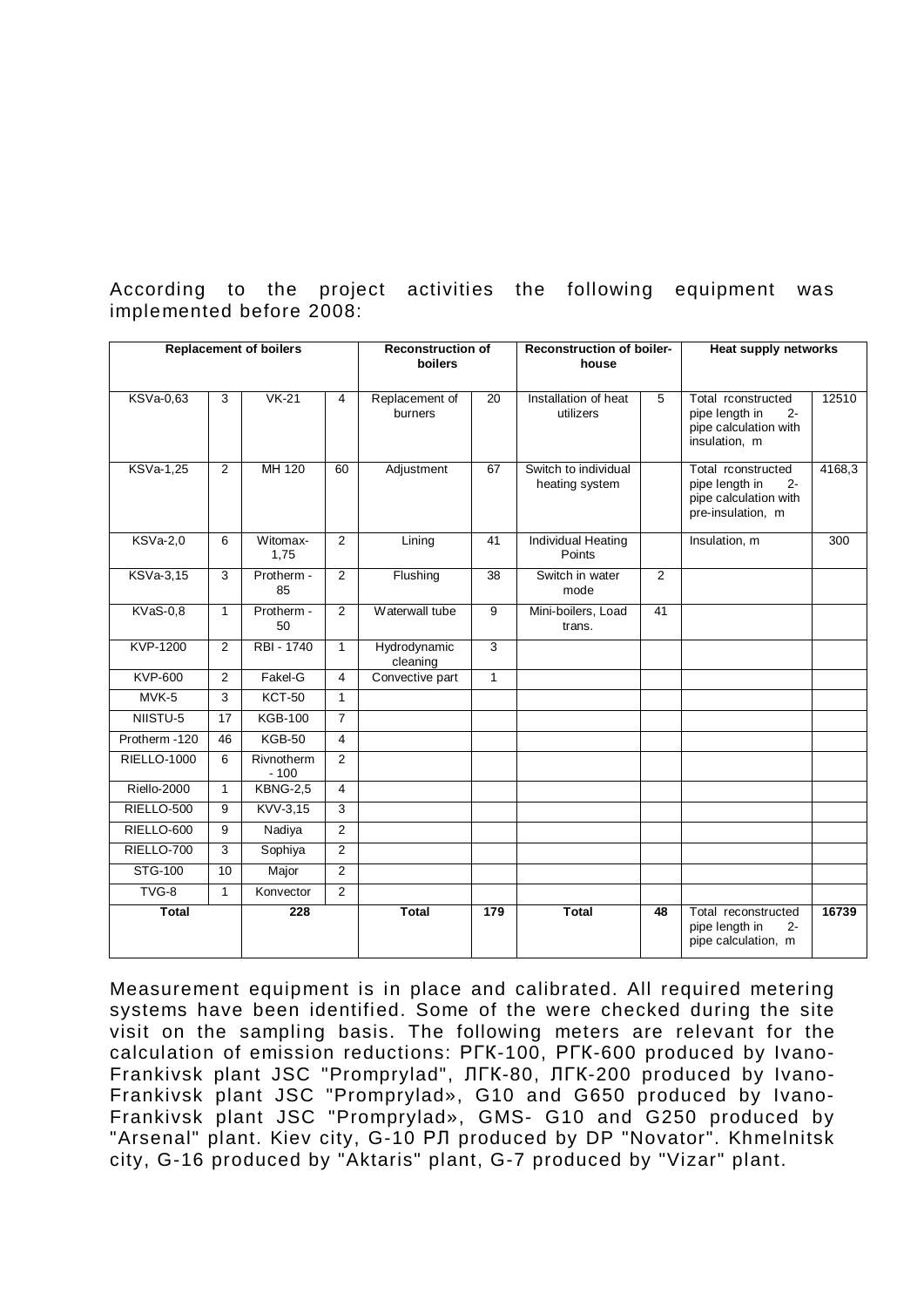Used meters are within their calibration period. They comply with the appropriate standards.

According to the Monitoring Plan the volume of consumed natural gas was corrected by measurement error using the principle of conservatism. Natural gas consumption in the reported year that used for Project emissions calculations was increased on the level of accuracy of gas flue meters installed at the every boiler-house.

The Monitoring Plan defines the responsibilities to consolidate the data required for emission reduction calculations. Calculations are transparent and restricted to entering annually the production data into a predefined Excel spreadsheet.

#### **3.2.2 Findings**

None.

#### **3.2.3. Conclusion**

The project complies with the requirement.

#### **3.3 Internal and External Data**

#### **3.3.1 Discussion**

The 17 parameters are monitored within the projects but only one of them (volume of natural gas consumption) is measured directly. The remaining monitoring parameters used in calculation of the baseline and project line emissions are taken as statistic data.

The following parameters need to be obtained according to the monitoring plan:

- Fuel Natural gas consumption at boiler-houses (for natural gas in 1000 m<sup>3</sup>, for coal in ton, for heavy oil in ton, manually recorded every day)
- Average annual Heating Value of fuel (  $MJ/m^3$  for natural gas, MJ/kg for coal and heavy oil, data is provided by natural gas suppliers usually 3 times per month, quality certificate is given by coal and heavy oil supplier's for every consignment )
- Average daily outside temperature during the heating season ( $^0C$ (K), recorded every day of heating season
- Average inside temperature during the heating season ( $^0C$  (K), recorded once per heating season)
- Number of Customers (contracts with population, organizations and legal entities are concluded directly with OJSC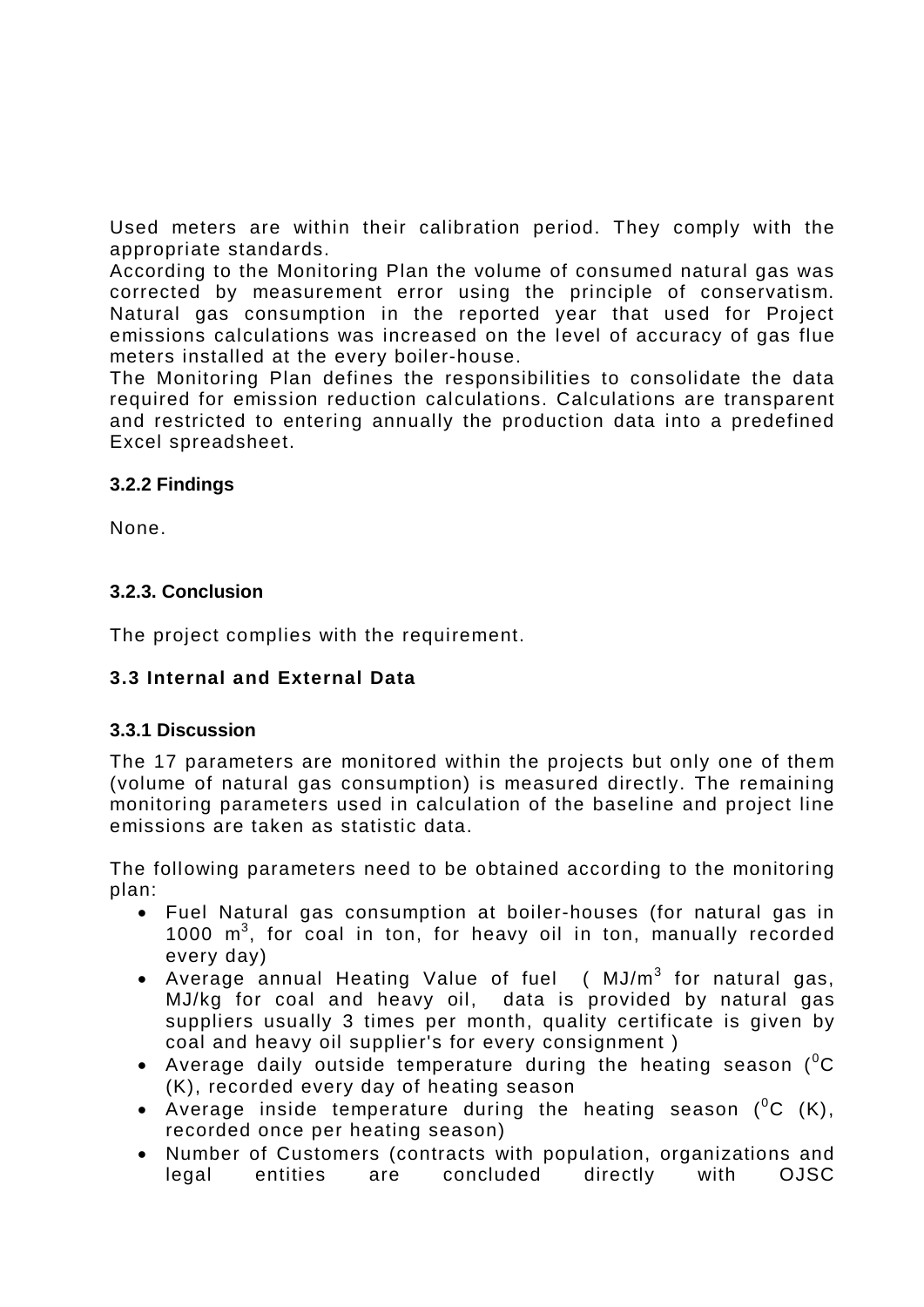"Oblteplocomunenergo" and Chernihiv region enterprises, they are updated once per year)

- Heating area (total,  $m^2$  the revise is made in case of new contracts with Customers or in case of contracts break)
- Average heat transfer factor of heated buildings in the base year  $(W/m^{2*}K$ , heat transfer factor is recorded ones per year at recording of connection or disconnection of any heating area to boiler-houses included in project)
- Heating area of buildings (previously existed in the base year) with the renewed (improved) thermal insulation in the reported year (m<sup>2</sup>, once per year)
- Heating area of newly connected buildings (assumed with the new (improved) thermal insulation) in the reported year  $(m^2,$  once per year)
- Heat transfer factor of buildings with the new thermal insulation  $(W/m^{2*}K)$
- Duration of the heating period (hours, once per year)
- Duration of the hot water supply period (hours, once per day)
- Maximum connected load to the boiler-house that is required for heating (MW, once per year)
- Connected load to the boiler-house, that is required for hot water supply service (MW, once per year)
- Standard specific discharge of hot water per personal account (kWh/h, once per year)
- Carbon emission factor (for natural gas, coal and heavy oil kt  $CO<sub>2</sub>/TJ$  once per year)
- Recalculating factor for average load during heating period (once per year)

The records are maintained on daily and annually basis, the boiler operation is statutory, so the chances of misstatement in the records are hereby low. In fact records are taken every 2 hours (manually) or semicontinuously where correctors are present (electronically), and after that manual daily summarizing record is performed. In both cases (manual or semi-continuous) monitoring is within the PDD version 11 where records are required every 2 hours.

As mentioned above the responsibility for data collection, measurements, calibration, data recording and storage for each boiler–house is carried by the team leaded by the head of production department Mr. Victor Olejnik, who is responsible for the implementation and management of the monitoring process at the OJSC "Oblteplocomunenergo", "Nizhynteplomerezhi" Ltd, ME "Prilukiteplovodopostachannya", ME "Bahmachteplomerezhi", PEHN "Borznateplocomunenergo", ME "Nosivski teplovi merezhi".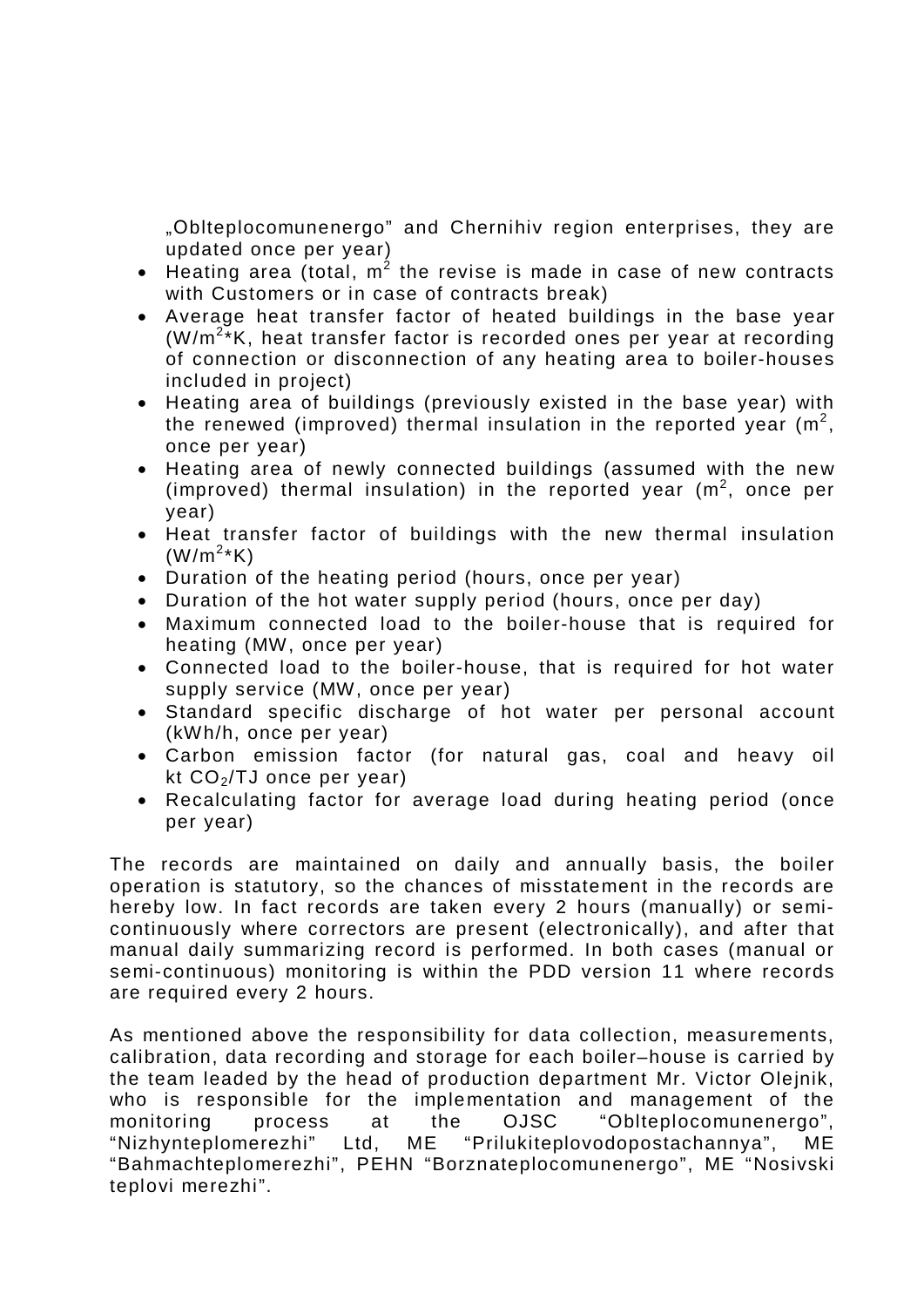Dr. Vladimir Gomon, Managing Engineer of European Institute for safety, security, insurance and environmental techniques, is responsible for baseline and monitoring methodology development.

Dr. Dmitri Paderno, vice director of Engineering Ecology, is responsible for baseline and monitoring methodology development.

Ms. Tetiana Grechko, senior engineer of Institute of Engineering Ecology, is responsible for baseline and monitoring methodology development and data processing.

 In October 2007 European Institute for safety, security, insurance and environmental techniques carried out a comprehensive training "Organization and training of special group for necessary data collection according with Monitoring plan".In addition there were deployed trained engineers with good experience in operation and maintenance of the boiler equipment and academically qualified to carry out the task.

The external data used are following:

Natural gas consumption at boiler houses data are presented in the table below.

| Enterprise                          | Natural<br>gas consumption<br>at<br>boiler houses data for 2008,<br>m <sup>3</sup> |
|-------------------------------------|------------------------------------------------------------------------------------|
| OJSC "Oblteplocomunenergo",         | 93115.7                                                                            |
| "Nizhynteplomerezhi" Ltd            | 22889.5                                                                            |
| <b>ME</b>                           | 1594.5                                                                             |
| "Prilukiteplovodopostachannya"      |                                                                                    |
| ME "Bahmachteplomerezhi"            | 1989.4                                                                             |
| PEHN "Borznateplocomunenergo" 600.0 |                                                                                    |
| ME "Nosivski teplovi merezhi"       | 684.9                                                                              |

Average annual Heating Value of Natural Gas – used values are presented in the table below.

| Enterprise                                  | Average annual heating value of<br>Natural gas for 2008,<br>MJ/m <sup>3</sup> |
|---------------------------------------------|-------------------------------------------------------------------------------|
| OJSC "Oblteplocomunenergo",                 | 34.9                                                                          |
| "Nizhynteplomerezhi" Ltd                    | 34.8                                                                          |
| <b>ME</b><br>"Prilukiteplovodopostachannya" | 34.8                                                                          |
| ME "Bahmachteplomerezhi"                    | 34.8                                                                          |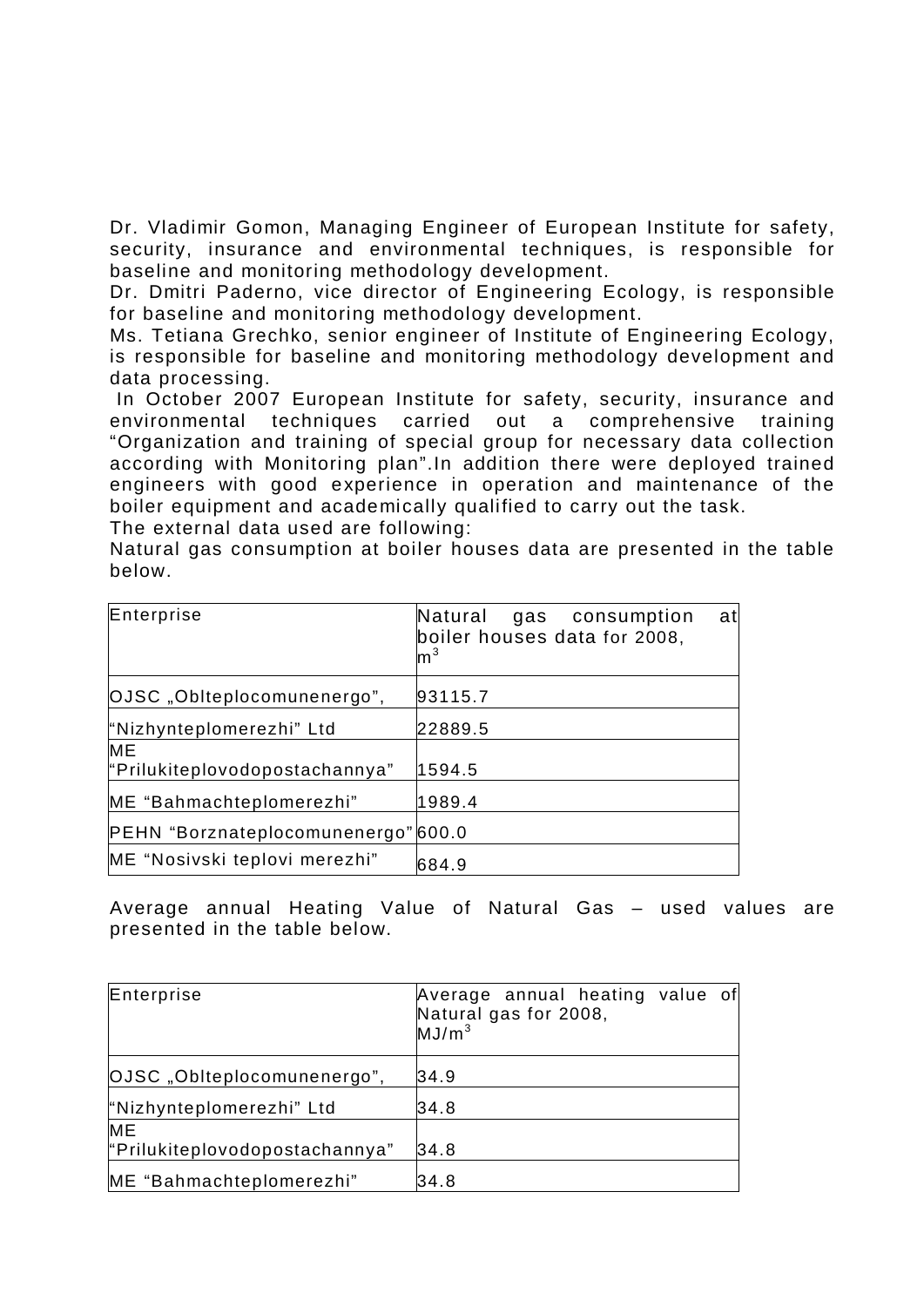| PEHN "Borznateplocomunenergo" 34.9 |      |
|------------------------------------|------|
| ME "Nosivski teplovi merezhi"      | 35.0 |

Daily outside temperature during the heating season - Daily outside temperature is taken by dispatcher of OJSC "Oblteplocomunenergo" from Chernihiv Meteorological Centre from 10 to 11 a.m. every day of heating season for every town.

Heat transfer factor of buildings - for calculation of Heat transfer factor of buildings for every boiler-house, the method of weighted average value was used, that depends on heating area of existing buildings and heating area of the new buildings. Values of the heat transfer factor for existing buildings were taken from SNiP 2-3-79 (1998) - not higher than 0.63. Values of the heat transfer factor of new buildings were taken according to State Buildings Norms (B.2.6-31:2006) - not higher than 0.36.

Heat transfer factor of new buildings and buildings with new thermal insulation - Not higher than 0.36, according to State Buildings Norms (B.2.6-31:2006).

Standard specific discharge of hot water per personal account - standard specific discharges of hot water per personal account for different types of consumers are presented in "KTM 204 Ukraine 244-941".

Carbon emission factor for different fuels, which is determinated in PDD and is confirmed in the Monitoring Report 2 for the year 2008 without deviations.

- Cef (natural gas) =  $0.0561$ ktCO<sub>2</sub>/TJ
- Cef (mazut) =  $0.0774$  ktCO<sub>2</sub>/TJ
- $-$  Cef (coal) = 0.0946 ktCO<sub>2</sub>/TJ

#### **3.3.2 Findings**

None

#### **3.3.3 Conclusion**

The project complies with the requirements. According to the methodology the grid factor is calculated – this is in compliance with UNFCCC requirements.

#### **3.4 Environmental and Social Indicators**

#### **3.4.1 Discussion**

No environmental and social indicators are defined in the monitoring plan.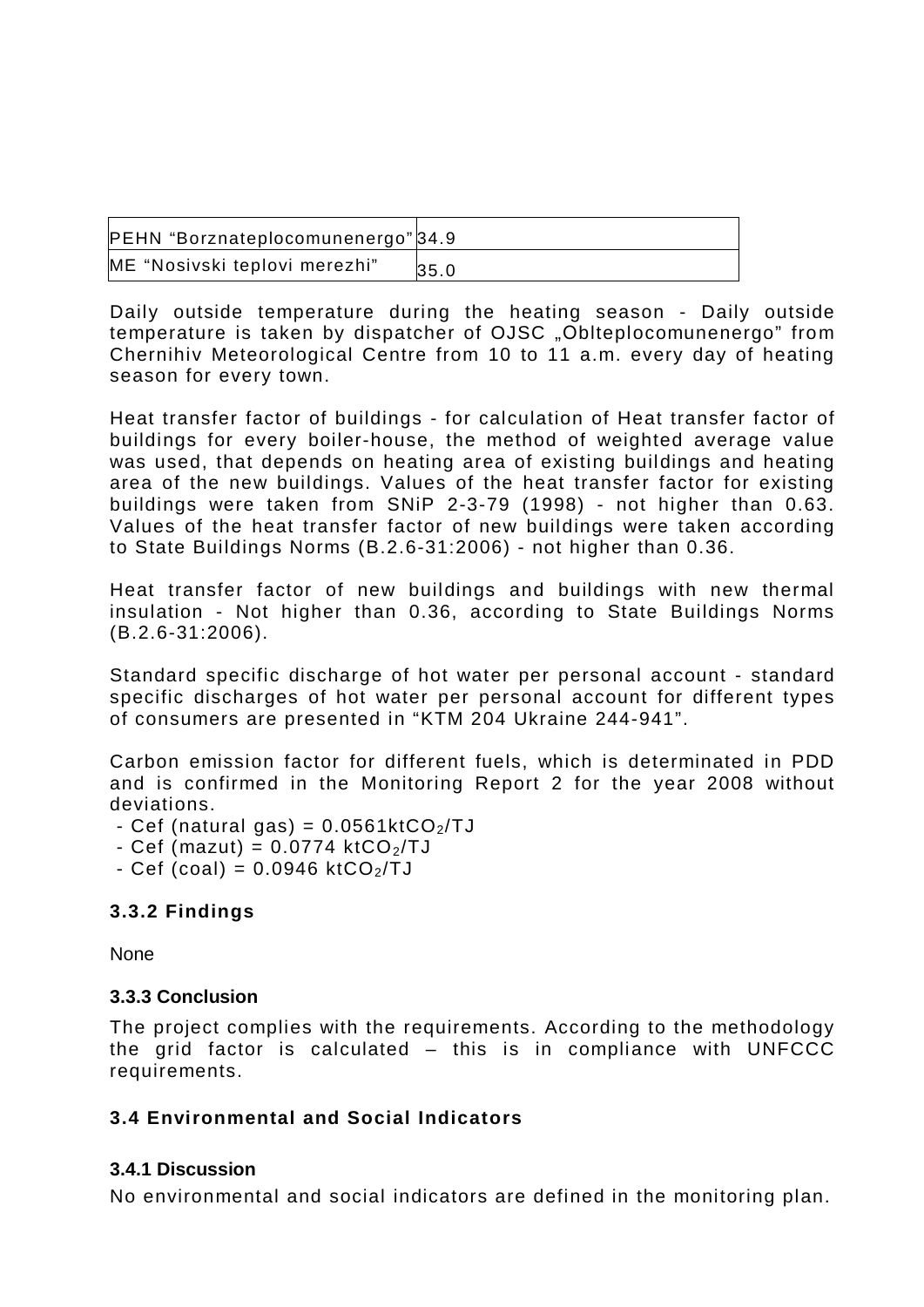The auditor team on site met a sample of local stakeholders. They expressed their deep appreciations for the project. As per them the project has brought sustainable development in to the Chernihiv Region through implementation of energy saving technologies, as well as improving of living comfort through improving of heat and hot water supply service quality and reliability.

#### **3.4.2 Findings**

None

#### **3.4.3. Conclusion**

The project complies with the JI requirements as well as with the local requirements.

#### **3.5 Management and Operational System**

#### **3.5.1 Discussion**

In order to ensure a successful operation of a Client project and the credibility and verifiability of the emissions reductions achieved, the project must have a well defined management and operational system. The "Oblteplocomunenergo" complies with all legal and statutory requirements of the Ukrainian Government and the same were made available to the verification team. Appropriate procedures reflect commitment in management and operational control. Job descriptions, technological instructions are in place. Calibration and maintenance procedures are followed according statutory requirements of Ukraine.

#### **3.5.2 Findings**

During 2008 at the every registration point of the OJSC "Oblteplocomunenergo" were introduced gas consumption correctors of the following types: OE 22 Amiz, OE 22 AAiz and OE VPT with modems, by way of which information is carried out every hour to united server, installed at the JSC "Oblteplocomunenergo" calculating center. During 2008 gas consumption correctors "Floutek TM-3-4" were installed at the several boiler-houses of "Nizhynteplomerega" Ltd. In addition registration of natural gas consumption in paper journal is carried out too.

#### **3.5.2 Conclusion**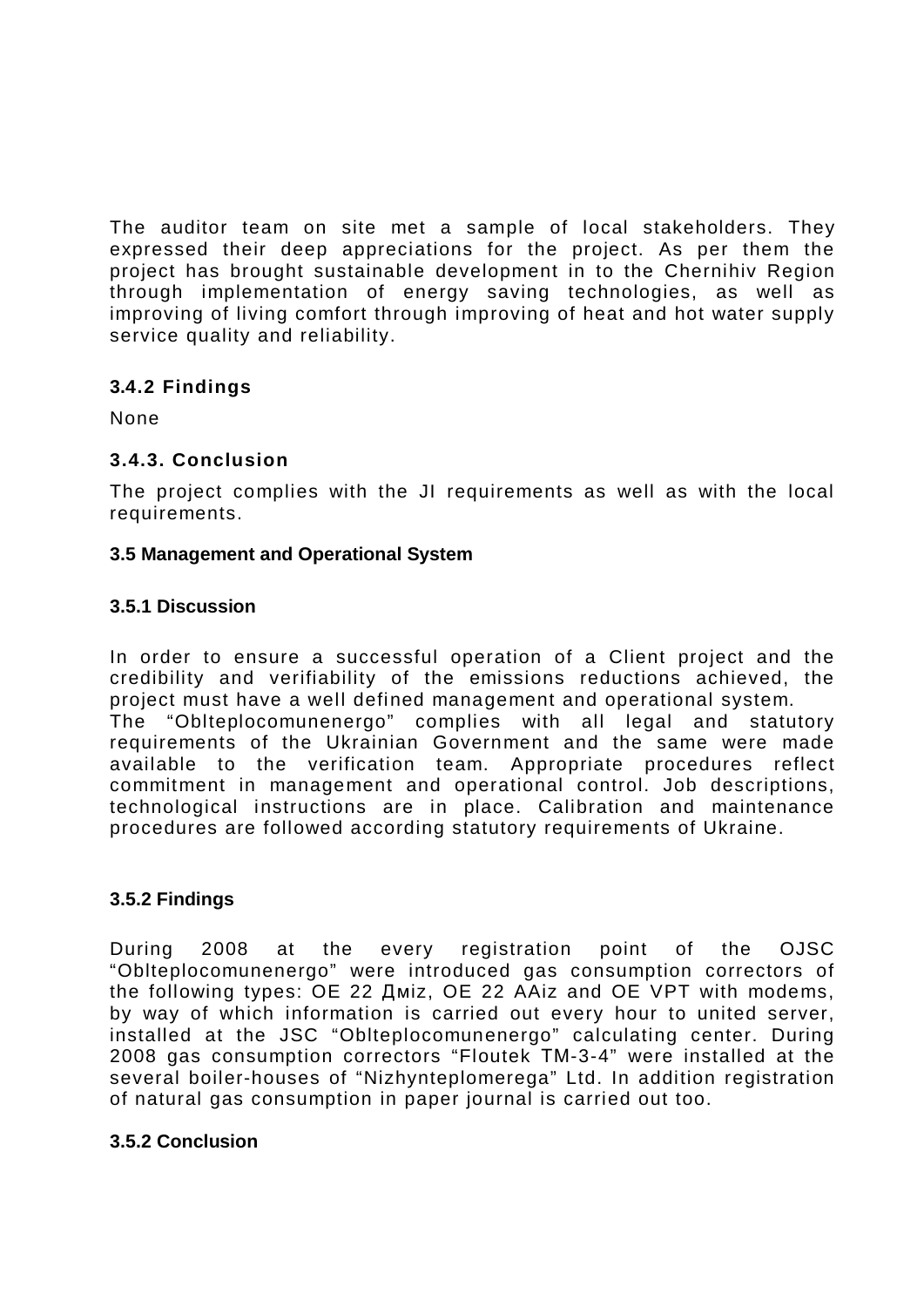The Monitoring Report and the Management and Operational Systems are eligible for reliable project monitoring.

### 4 SECOND PERIODIC VERIFICATION FINDINGS

#### 4.1 Completeness of Monitoring

#### **4.1.1 Discussion**

The reporting procedures reflect the monitoring plan completely. It is confirmed that the monitoring report does comply with the monitoring methodology and PDD. However there is one particular deviation – the amount of emission reductions stated in Monitoring Report 2 for the year 2008 differs from the stated in the Monitoring Plan in PDD version10.

All parameters were determined as prescribed. The complete data is stored electronically and documented. The necessary procedures have been defined in internal procedures and additional internal documents relevant for the determination of the all 17 parameters listed in the monitoring plan.

According to PDD version 11, emission reductions during 2008 monitoring period were expected 48676 t CO2 e. According Monitoring Report version 2 emission reductions achieved are 52172.5 t CO2 e. The difference in the emission reductions are explained as follows:

1. Determination is based on conservative approach; this means that the most unfavourable variant is considered with the further possibility to verify real reductions.

2. Real calorific characteristics (factors) of fuel could differ from PDD ones.

3. Fuel consumption is not stable, and it is difficult to predict season deviations affecting heat production.

4. The baseline was calculated accordingly for each year using developed methodology that was determined, so the PDD baseline was only prediction.

5. Equipment and measures were implemented faster then it was expected by PDD. It is mentioned in the PDD that equipment and measures will be implemented approximately till 2009, but all that was planned according to the project was done in the period from 2004-2007. The list of implemented measures is the follows:

- Replacement of old boilers by the new highly efficient boilers;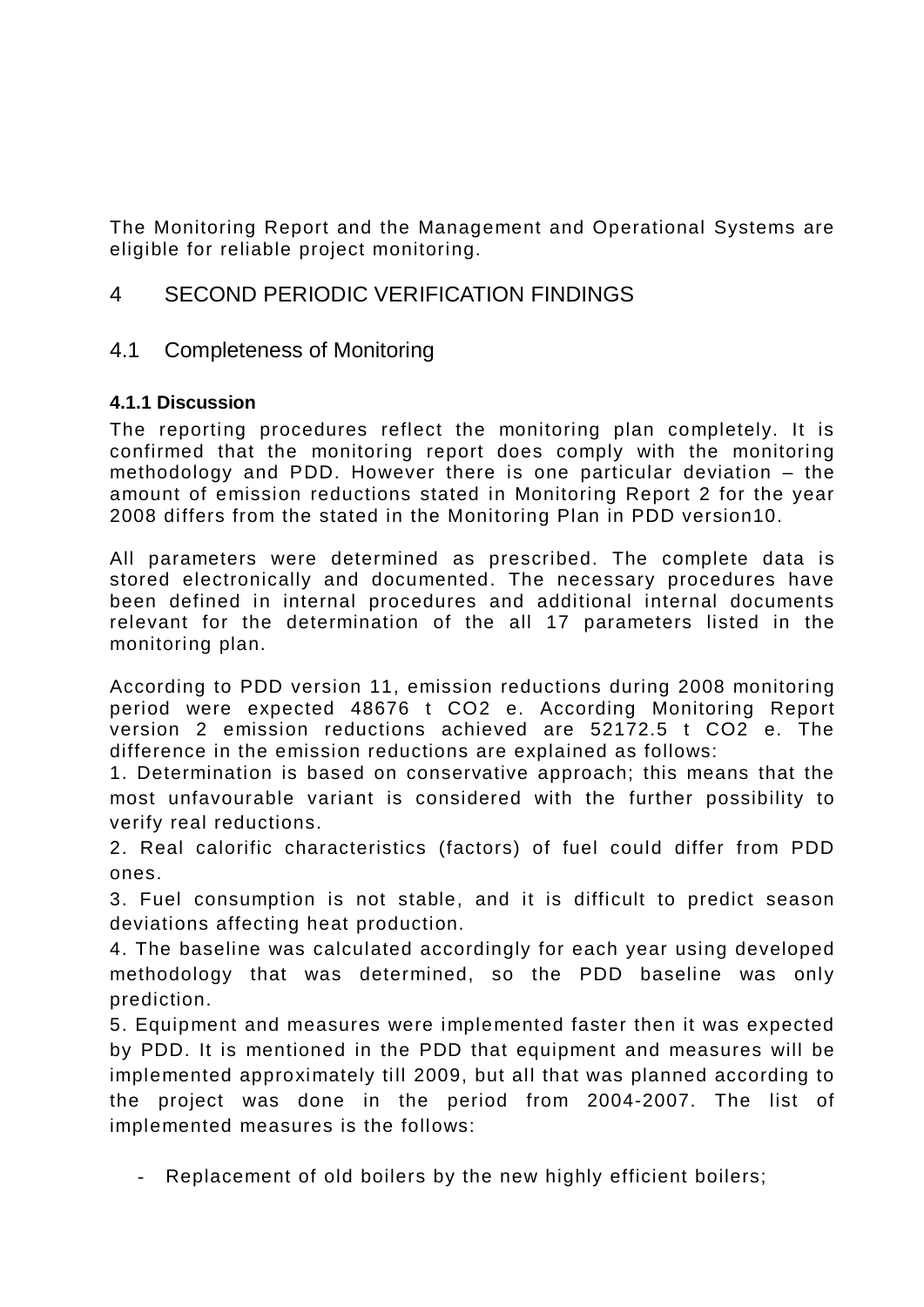- Upgrading / replacement of boilers' burners;
- Switching of load from boiler-houses with obsolete equipment to modern equipped boiler houses and CHP plants and units.
- Installation of heat utilizers, including condensation ones;
- Switching of boiler-houses from coal and fuel oil to natural gas;
- Improving of the network organization;
- Application of the new insulation and the pre-insulated pipes;
- Installation of combined heat and power production units;
- Installation of frequency controllers at electric drives of exhaustingblowing equipment and hot water pumps motors.

Calculating emission reduction in the PDD was based on the conservative approach (according to the requirements of the determinating organization). Emission reduction was calculated in accordance with proposed modification of efficiency factor for boilers and loss change in the heat distributing networks through insulation.

At the same time some measures' results that were difficult to foresee, for example, "network management improvement" that is developed in network length reduction, replacement 4-pipes system with 2-pipes one etc., lead to additional essential reduction of fuel expense that was not taken into account in the PDD but influence the monitoring results.

According to the emission reduction 2005-2007 verification results it can be assumed that emission reduction in 2008-2012 also will be higher than in PDD.

#### **4.1.2 Findings**

None

#### **4.1.3 Conclusion**

The project complies with the requirements.

#### **4.2 Accuracy of Emission Reduction Calculations**

#### **4.2.1 Discussion**

Due to the methodology corrections for data uncertainty should be made. The audit team confirms that emission reduction calculations have been performed according to the Monitoring Plan and to the calculation methodology reported in the Section D.1. of the Monitoring Report version 2.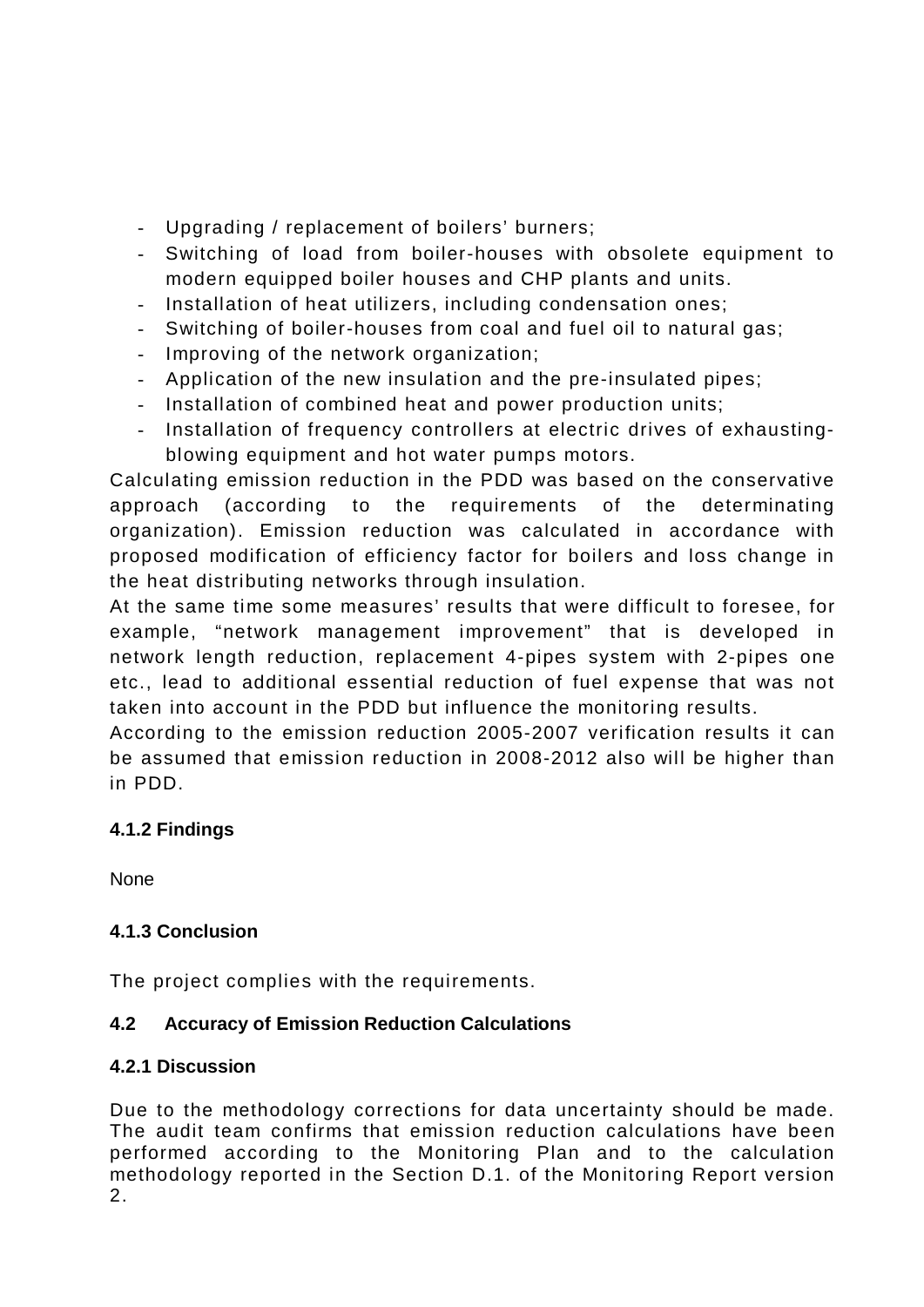Possible uncertainties and errors for such type project may arise from two main reasons: measurement and stipulation. Measurement error is due to metering equipment inaccuracies. Stipulation occurs when some values are required to complete calculations, but these values cannot be measured directly. In these cases estimates are used in place of actual measurements, and therefore error may be introduced. The stipulation error itself may be estimated based on the expected accuracy of the stipulated values.

The project error can be calculated from the two error components described above. The total project error (Standard Error, SE) can be calculated by taking the square root of the sum of the squares of the individual error components, as below:

SE =  $\sqrt{\left[(\text{measurement error})^2 + (\text{stipulation error})^2\right]}$ 

The monitoring plan developed for this project does not rely on any estimates and is therefore free of any stipulation errors.

Thus, SE =  $\sqrt{2}$  [(measurement error)<sup>2</sup> + (0)<sup>2</sup>] = (measurement error)

Although the project has 17 monitoring parameters, only one of them (volume of natural gas consumption) is measured directly. The remaining monitoring parameters used in calculation of the baseline and project line emissions are taken as statistic data. Furthermore, they are used for adjustment factors calculation. Calculations of adjustment factors are based on reported and base year parameters ratio. For example, temperature change factor is calculated as ratio of inside and outside temperature differences in reported and base years:  $K_2 = (T_{\text{in}} - T_{\text{out}}) /$  $(T_{in b} - T_{out b})$ . Therefore any error in statistic data will be cancelled.

The volume of natural gas consumption measurement errors which impact the Standard Error and their level of accuracy are:  $\pm$  1.0 % (usual value for the majority of meters).

Corresponding metered values of natural gas consumption, according to the conservatism principle, are increased by accuracy of meters.

#### **4.2.2 Findings**

None

#### **4.2.3 Conclusion**

The project complies with the requirements. Data correction regarding accuracy of the meters was checked onsite and found to be adequate.

#### **4.3 Quality Evidence to Determine Emissions Reductions**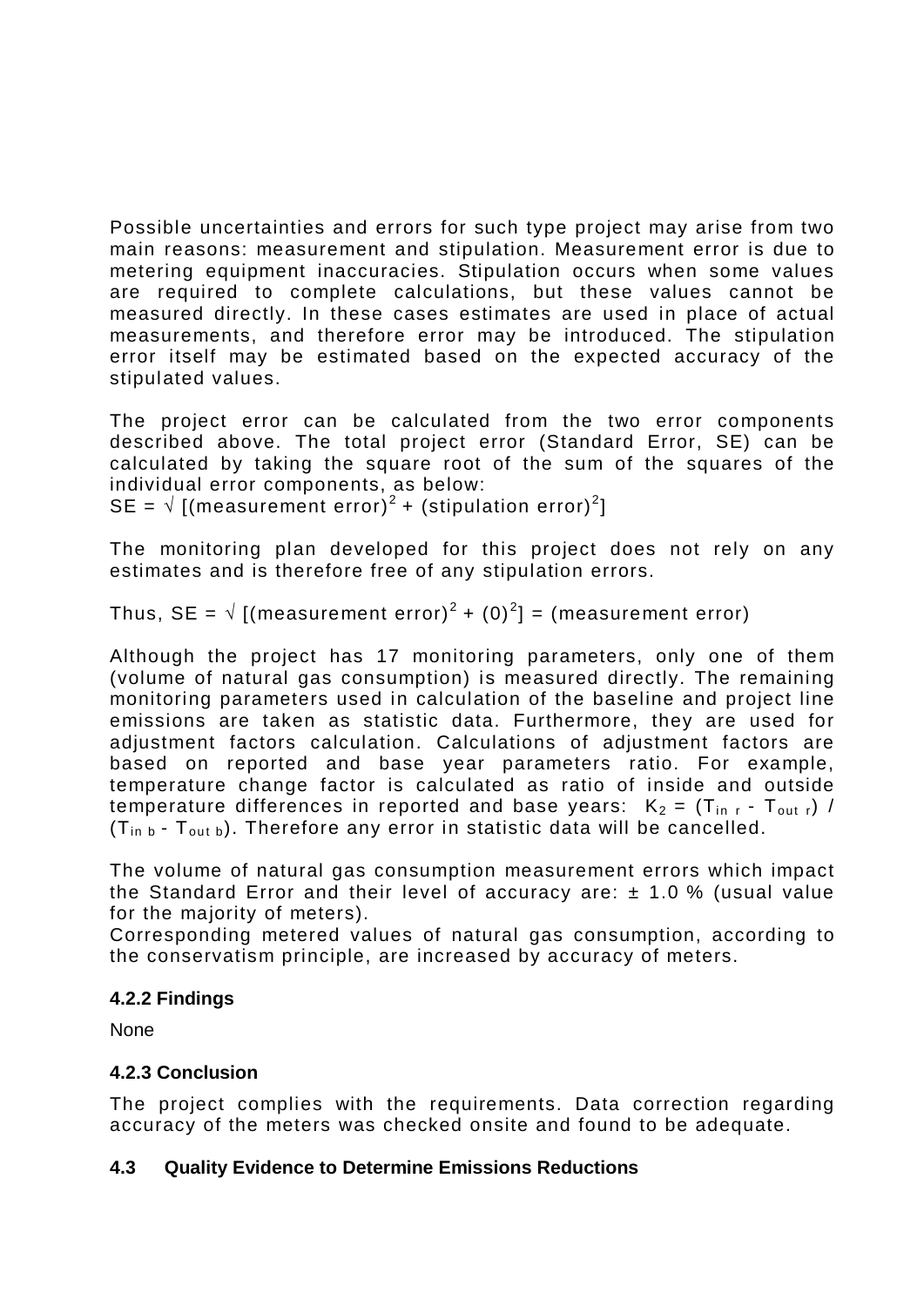#### **4.3.1 Discussion**

Concerning verification the calculation of emission reductions is based on internal data. The origin of those data was explicitly checked. Further on, entering and processing of those data in the monitoring workbook Excel sheet was checked where predefined algorithms compute the annual value of the emission reductions. All equations and algorithms used in the different workbook sheets were checked. Inspection of calibration and maintenance records for key equipment was performed for all relevant meters.

Necessary procedures have been defined in internal procedures and additional internal documents relevant for the determination of the various parameters on a daily basis.

#### **4.3.2 Findings**

None

#### **4.3.3 Conclusion**

The project complies with the requirements.

#### **4.4 Management System and Quality Assurance**

#### **4.4.1 Discussion**

The roles and responsibilities for monitoring of emission reductions are defined for the verification of measurement, data collection as well as for the preparation of monitoring report.

The responsibility for data collection for each boiler-house is carried out by the team leaded by the head of production department Mr. Victor Olejnik, who is responsible for the implementation and management of the monitoring process at the OJSC "Oblteplocomunenergo", "Nizhynteplomerezhi" Ltd, ME "Prilukiteplovodopostachannya", ME "Bahmachteplomerezhi", PEHN "Borznateplocomunenergo", ME "Nosivski teplovi merezhi". In October 2007 European Institute for safety, security, insurance and environmental techniques carried out a comprehensive training "Organization and training of special group for necessary data collection according with Monitoring plan". In addition the developers of the project are responsible for baseline and monitoring methodology development and data processing. In particularly:

Dr. Vladimir Gomon, Managing Engineer of European Institute for safety, security, insurance and environmental techniques, is responsible for baseline and monitoring methodology development.

Dr. Dmitri Paderno, vice director of Institute of Engineering Ecology, is responsible for baseline and monitoring methodology development.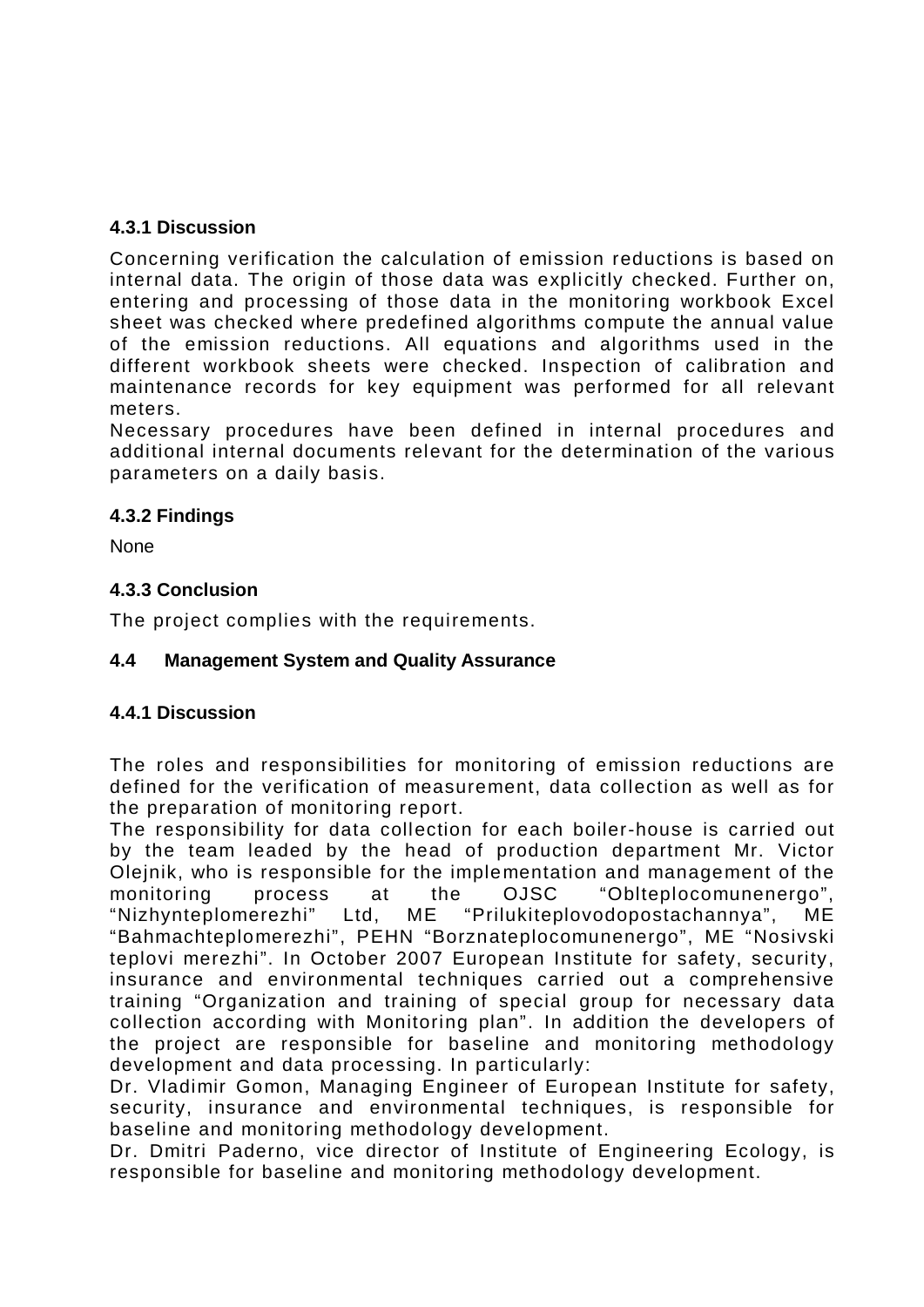Ms. Tetiana Grechko, senior engineer of Institute of Engineering Ecology, is responsible for baseline and monitoring methodology development and data processing.

As far as the main activity of OJSC "Oblteplocomunenergo" and other regional enterprises will not change in course of the JI project implementation, the special technical trainings for personnel are not necessary. The technical personnel of the enterprise has sufficient knowledge and experience for implementation of the project activity and maintenance of the usual equipment.

OJSC "Oblteplocomunenergo" provides personnel retraining according to protection of labor norms. The enterprise has the Labor protection department, which is responsible for raising the level of personnel skills and trainings.

In course of the JI project development, specialists of Institute of Engineering Ecology and then also of the European Institute for safety, security, insurance and environmental techniques carried out a comprehensive consultations and trainings for involved representatives of OJSC "Oblteplocomunenergo" and other regional enterprises on the necessary data collection according to Monitoring plan for the project.

#### **4.4.2 Findings**

None

#### **4.4.3 Conclusion**

The project complies with the requirements.

## **5 PROJECT SCORECARD**

| <b>Risk Areas</b>   |                                               | <b>Conclusions</b>                  |                             |                                                           | <b>Summary of findings and</b><br>comments                                                                                                              |
|---------------------|-----------------------------------------------|-------------------------------------|-----------------------------|-----------------------------------------------------------|---------------------------------------------------------------------------------------------------------------------------------------------------------|
|                     |                                               | <b>Baseline</b><br><b>Emissions</b> | Project<br><b>Emissions</b> | <b>Calculated</b><br><b>Emission</b><br><b>Reductions</b> |                                                                                                                                                         |
| <b>Completeness</b> | Source<br>coverage/<br>boundary<br>definition |                                     |                             | ✓                                                         | All relevant sources are covered<br>by the monitoring plan and the<br>boundaries of the project<br>are<br>defined<br>correctly<br>and<br>transparently. |
| <b>Accuracy</b>     | Physical<br>Measure<br>ment and<br>Analysis   |                                     | $\checkmark$                | ✓                                                         | is<br>State-of-the-art<br>technology<br>applied in an appropriate manner.<br>Appropriate backup solutions are<br>provided.                              |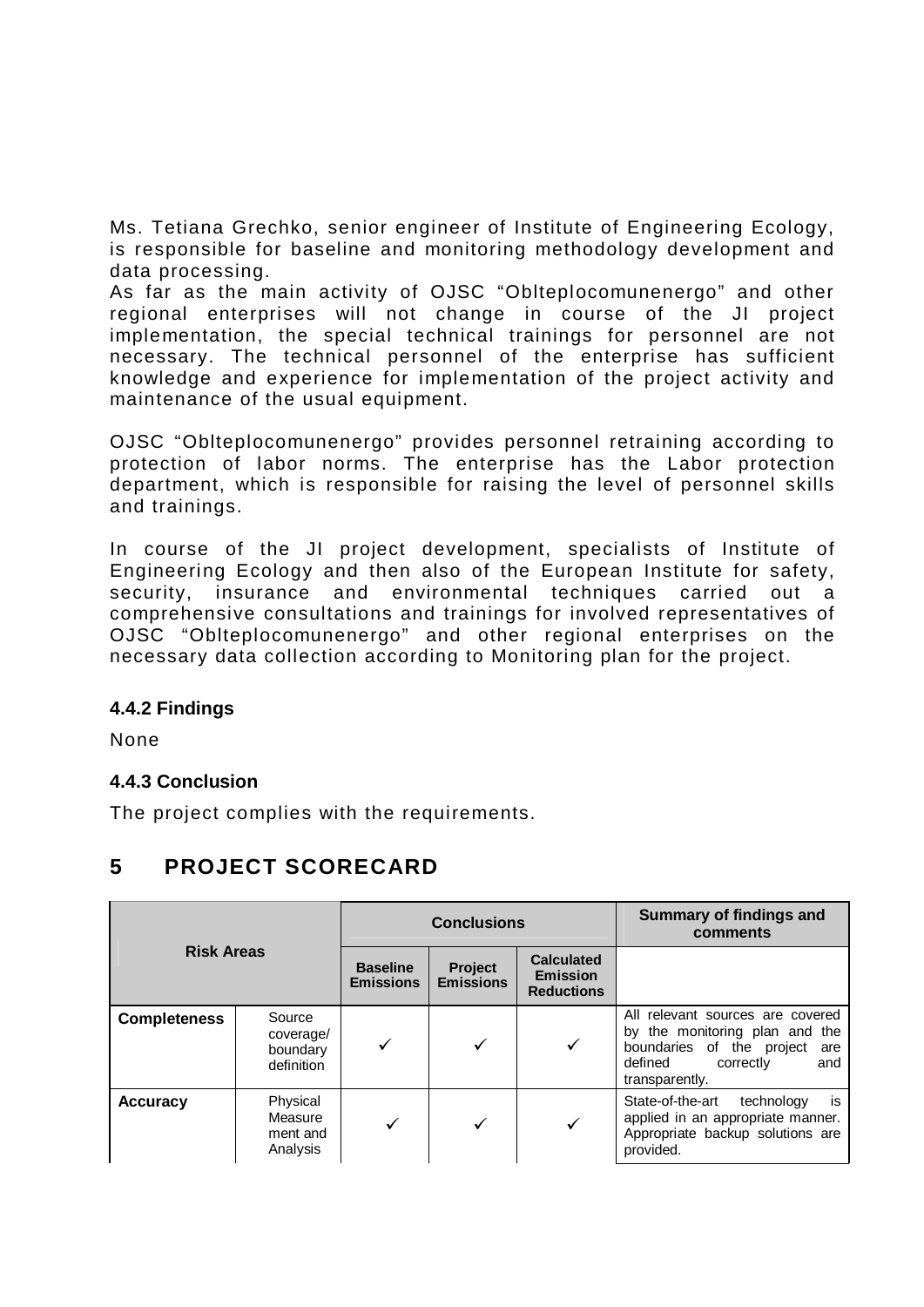| <b>Risk Areas</b>  |                                          | <b>Conclusions</b>                  |                             |                                                           | Summary of findings and<br>comments                               |
|--------------------|------------------------------------------|-------------------------------------|-----------------------------|-----------------------------------------------------------|-------------------------------------------------------------------|
|                    |                                          | <b>Baseline</b><br><b>Emissions</b> | Project<br><b>Emissions</b> | <b>Calculated</b><br><b>Emission</b><br><b>Reductions</b> |                                                                   |
|                    | Data<br>calculatio<br>ns                 |                                     | ✓                           | √                                                         | Emission reductions are calculated<br>correctly                   |
|                    | Data<br>managem<br>ent<br>&<br>reporting | ✓                                   | ✓                           | $\checkmark$                                              | Data management and reporting<br>were found to be satisfying.     |
| <b>Consistency</b> | Changes<br>in the<br>project             | ✓                                   | ✓                           |                                                           | <b>Results</b><br>consistent<br>are<br>to<br>underlying raw data. |

#### **6 SECOND PERIODIC VERIFICATION STATEMENT**

Bureau Veritas Certification has performed a verification of the JI project "District Heating System Rehabilitation of Chernihiv Region". The verification is based on the currently valid documentation of the United Nations Framework Convention on the Climate Change (UNFCCC).

The management of the OJSC "Oblteplocomunenergo" is responsible for the preparation of the GHG emissions data and the reported GHG emissions reductions of the project on the basis set out within the project Monitoring and Verification Plan indicated in the final PDD version 11. The development and maintenance of records and reporting procedures in accordance with that plan, including the calculation and determination of GHG emission reductions from the project is the responsibility of the management of the project.

Bureau Veritas Certification verified the Project Monitoring Report version 02 for the reporting period as indicated below. Bureau Veritas Certification confirms that the project is implemented as planned and described in validated and registered project design documents. Installed equipment being essential for generating emission reduction runs reliably and is calibrated appropriately. The monitoring system is in place and the project is ready to generate GHG emission reductions.

Bureau Veritas Certification can confirm that the GHG emission reduction is calculated without material misstatements. Our opinion relates to the project's GHG emissions and resulting GHG emissions reductions reported and related to the valid and registered project baseline and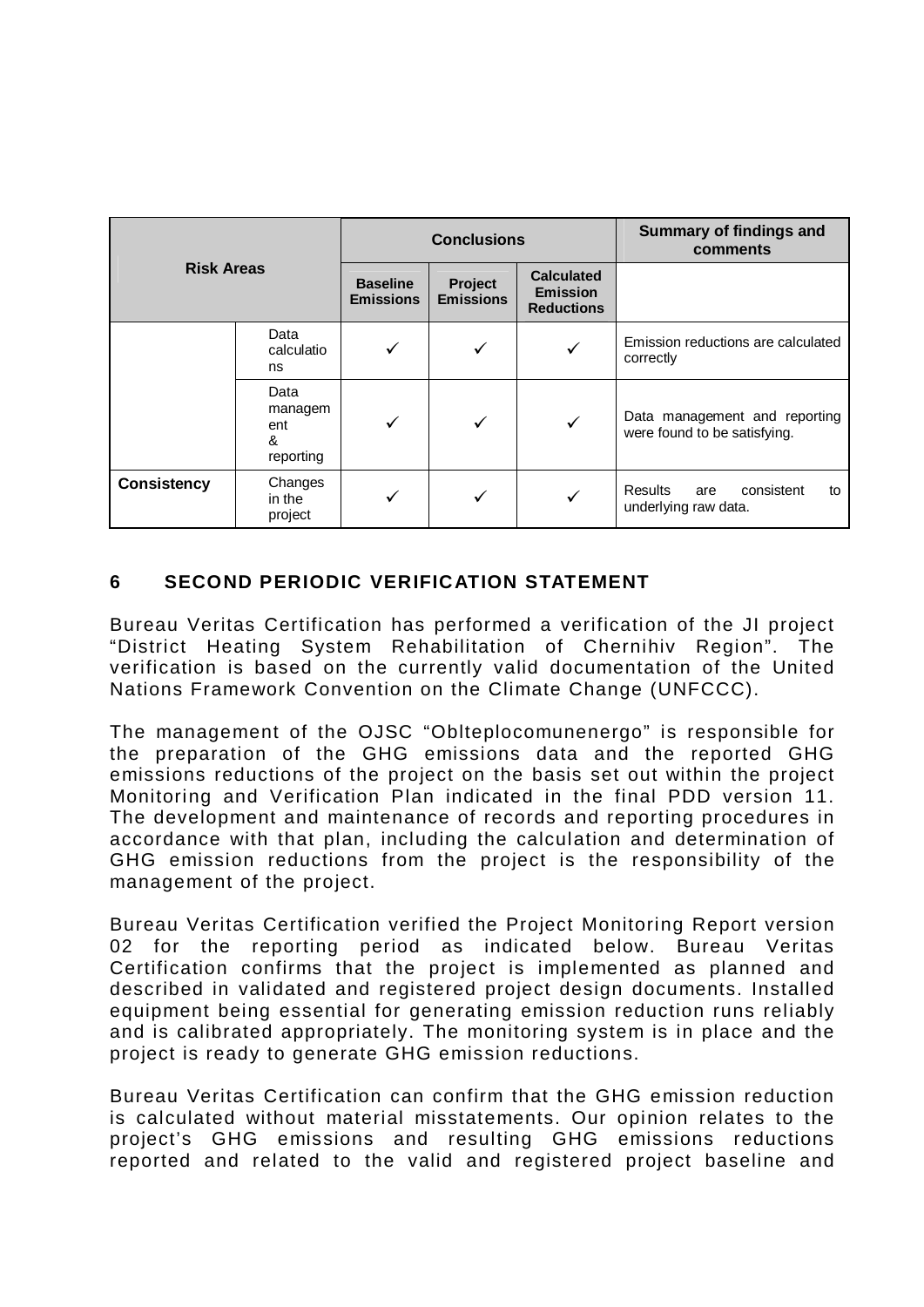monitoring, and its associated documents. Based on the information we have seen and evaluated, we confirm the following statement:

Reporting period: From 01/01/2008 to 31/12/2008 Baseline emissions : 316601, 6 t CO2 equivalents. Project emissions : 263727, 2 t CO2 equivalents. Emission Reductions : 52874, 4 t CO2 equivalents.

## **7 REFERENCES**

#### **Category 1 Documents:**

Documents provided that relate directly to the GHG components of the project.

- /1/ Project Design Document, version 10, dated 14 of July 2008
- /2/ Project Design Document, version 11, dated 9 of July 2009
- /3/ Monitoring Report version 01 , dated 20 of February 2009
- /4/ Monitoring Report version 02 , dated 14 of July 2009

/5/ Initial and First Verification Report, performed by Bureau Veritas Certification Holding SAS, No. 2008 version 01 dated 15 of

November 2008

Approval notice concerning the project activity "District Heating System Rehabilitation of Chernihiv Region) from Federal

/6/ Environment Agency; German Emission Trading Authority dated 26 of May 2009.

Agreement on termination of the agreement on purchase of

/7/ emission reduction unit (ERU) between OJSC "Oblteplocomunenergo" and E-Energy B.V. dated 22 of December 2008.

Emission reductions purchase agreement between OJSC

- /8/ "Oblteplocomunenergo" and Deutsche Bank AG dated 21 of July 2009.
- /9/ Letter of Approval of Ukrainian Ministry of Environment Protection, Nº 5411ɤ/10/3-10 from 14.05.07

#### **Category 2 Documents:**

Background documents related to the design and/or methodologies employed in the design or other reference documents.

 $/10/$  Documents checked during the verification onsite are presented in Annex C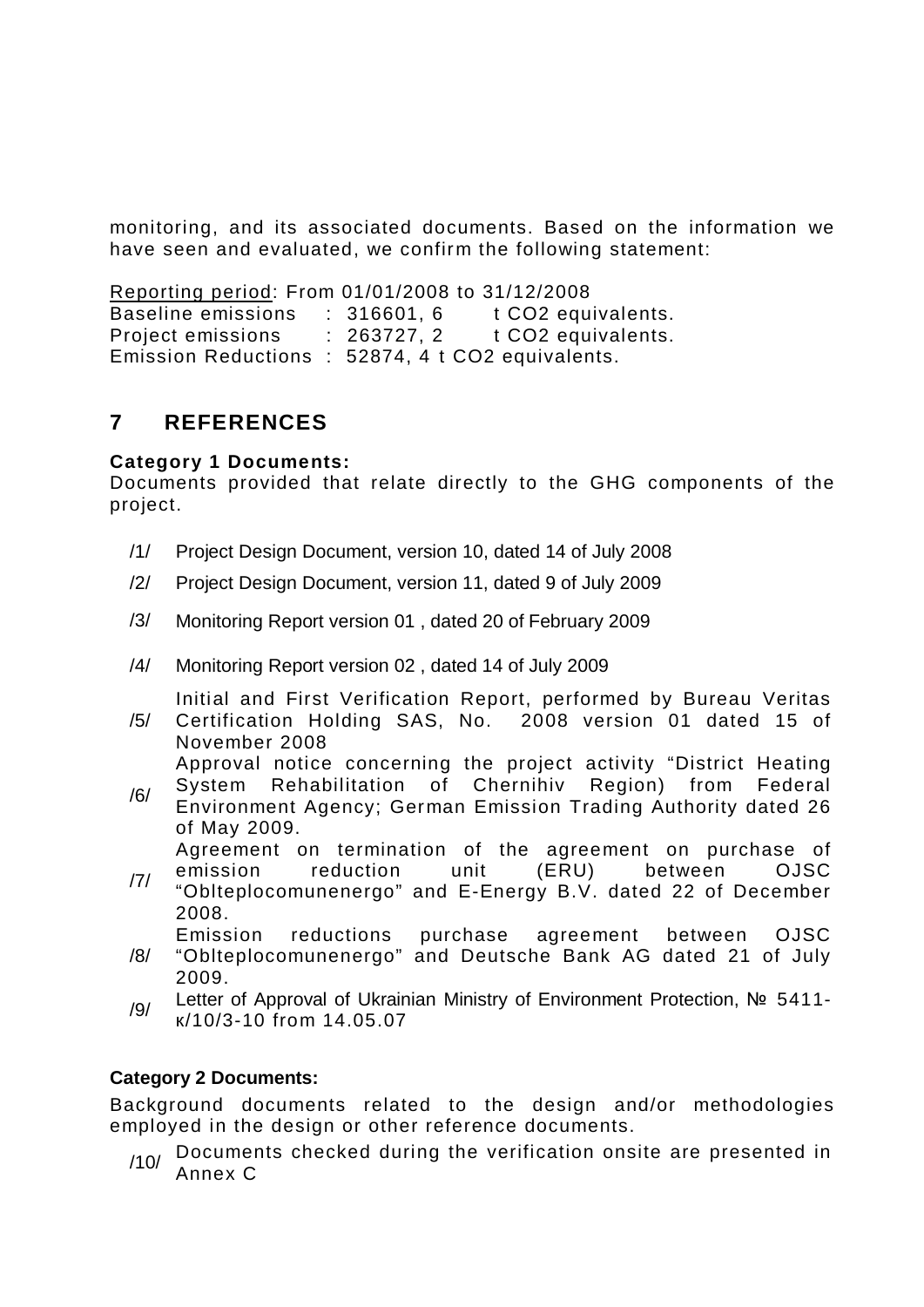#### **Persons interviewed:**

List of persons interviewed during the verification or persons that contributed with other information that are not included in the documents listed above.

- /1/ Nazym Volodymyr Director of the the ME "Prilukiteplovodopostachannya"
- /2/ Gavrysh Andriy Chief engineer of the ME "Prilukiteplovodopostachannya"
- /3/ Trohymenko Valentina Head of the industry and technical department of the ME "Prilukiteplovodopostachannya"
- /4/ Isayenko Lubov Director of the "Nizhynteplomeregi" Ltd
- /5/ Kotil Pavlo Technical director of the "Nizhynteplomeregi" Ltd
- /6/ Shkolniy Volodymyr Director in chief of the "Nizhynteplomeregi" Ltd
- /7/ Shybika Vadym Director of the "Borznateplocomunenergo"
- /8/ Teterya Aleksey Head of the technical development department of the JSC "Oblteplocomunenergo
- /9/ Grechko Tetyana Senior engineer of the Institute of Engineering Ecology

- o0o -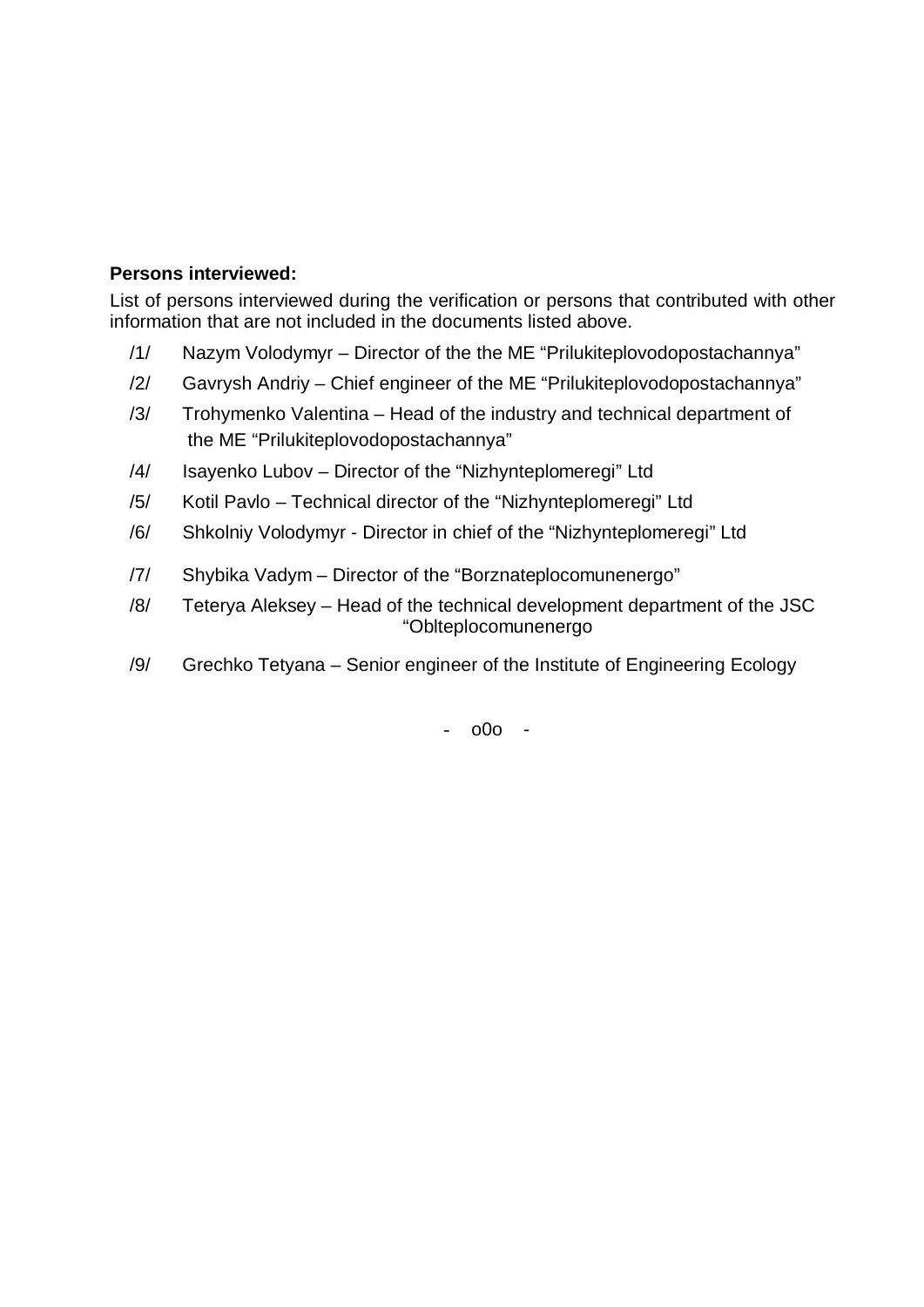## APPENDIX A: COMPANY JI PROJECT VERIFICATION PROTOCOL

#### **Initial Verification Protocol Table 1**

| <b>Objective</b>            | <b>Reference</b> | <b>Comments</b>                                                                                                                                                                                                                                                                                                                                                                                                                                                                                                                                                                                                                                                                                                                                                                                                                                                                                                                                                                                                                                                                                                                                                                  | <b>Conclusion</b><br>(CARs/FARs) |
|-----------------------------|------------------|----------------------------------------------------------------------------------------------------------------------------------------------------------------------------------------------------------------------------------------------------------------------------------------------------------------------------------------------------------------------------------------------------------------------------------------------------------------------------------------------------------------------------------------------------------------------------------------------------------------------------------------------------------------------------------------------------------------------------------------------------------------------------------------------------------------------------------------------------------------------------------------------------------------------------------------------------------------------------------------------------------------------------------------------------------------------------------------------------------------------------------------------------------------------------------|----------------------------------|
| <b>1. Opening Session</b>   |                  |                                                                                                                                                                                                                                                                                                                                                                                                                                                                                                                                                                                                                                                                                                                                                                                                                                                                                                                                                                                                                                                                                                                                                                                  |                                  |
| 1.1. Introduction to audits | /3/              | The intention and the target of the audit were illustrated to the<br>participants of the audit. Participants at the audit were the following<br>persons:<br>Verification team: Mr. Ivan Sokolov Lead Auditor, Bureau Veritas<br>Ukraine, Mrs. Nadezhda Kaiiun, Auditor, Bureau Veritas Ukraine, Oleg<br>Skoblik, specialist, Bureau Veritas Ukraine, Kateryna Zinevych,<br>specialist, Bureau Veritas Ukraine.<br>Interviewed persons: Oblteplocomunenergo:<br>Victor Olejnik, Head of production department and Oleksiy Teterya,<br>Head of technical development department are responsible for<br>supervising data collection, measurements, calibration, data recording<br>and storage at JSC "Oblteplocomunenergo".<br>Volodymyr Nazim, Director, Valentyna Trofymenko, Chief of production<br>department, and Andriy Gavrysh, Chief Engineer; are responsible for<br>supervising data collection, measurements, calibration, data recording<br>and storage at ME "Prilukiteplovodopostachannya".<br>Vadym Shybika, Director, is responsible for supervising data collection,<br>measurements, calibration, data recording and storage at PEHN<br>"Borznateplocomunenergo". | OK                               |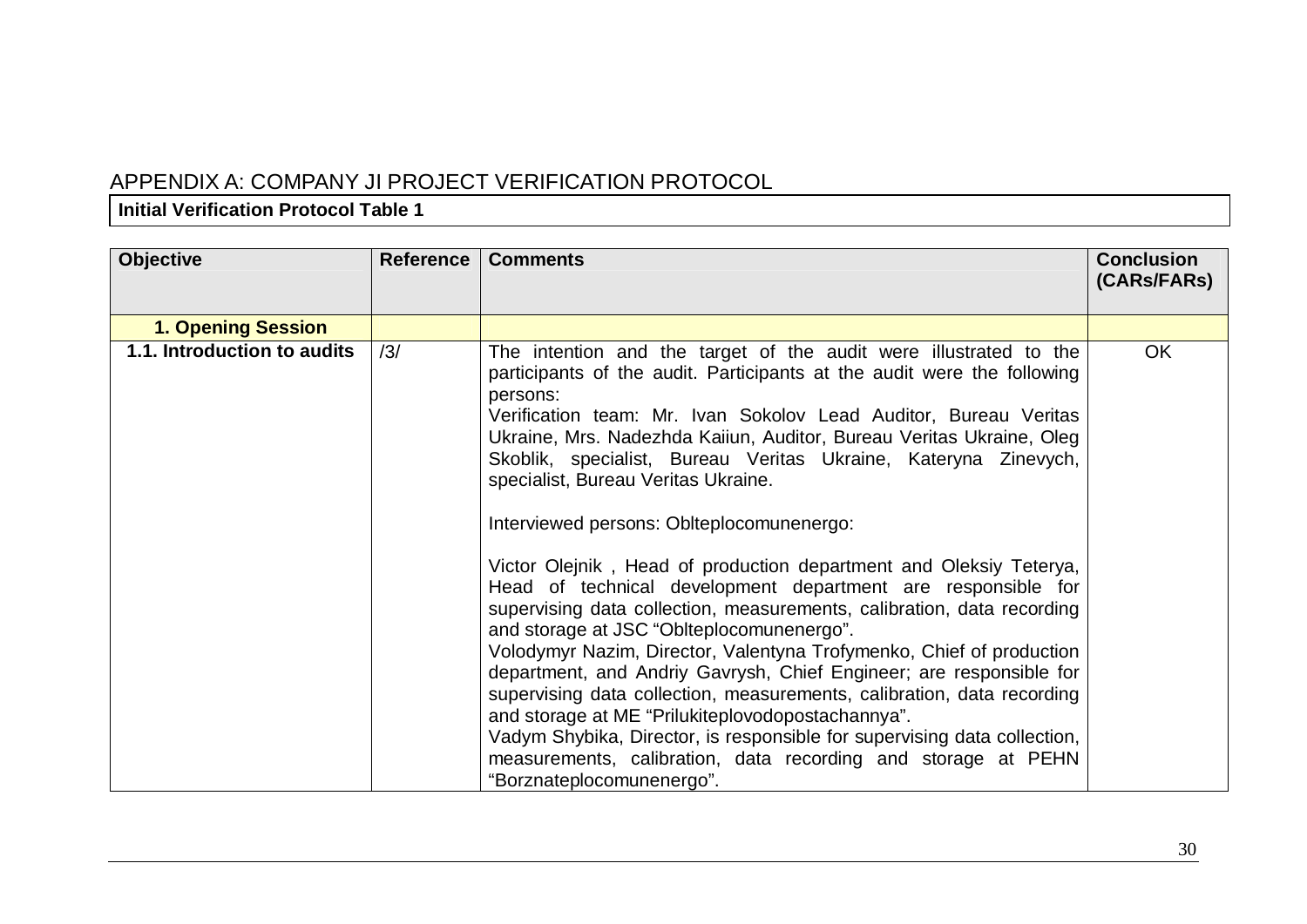| <b>Objective</b>                                                                   | <b>Reference</b> | <b>Comments</b>                                                                                                                                                                                                                                                                                                                                                                                                                                                                                                                                                                                                                          | <b>Conclusion</b><br>(CARs/FARs) |
|------------------------------------------------------------------------------------|------------------|------------------------------------------------------------------------------------------------------------------------------------------------------------------------------------------------------------------------------------------------------------------------------------------------------------------------------------------------------------------------------------------------------------------------------------------------------------------------------------------------------------------------------------------------------------------------------------------------------------------------------------------|----------------------------------|
|                                                                                    |                  | Lubov Isayenko, Director, Volodymyr Shkolniy, Director in chief, and<br>Pavlo Kotil, Technical director, are responsible for supervising data<br>collection, measurements, calibration, data recording and storage at<br>"Nizhynteplomerezhi" Ltd.<br>Dr. Vladimir Gomon, Managing Engineer of European Institute for<br>safety, security, insurance and environmental techniques,<br>is.<br>responsible for baseline and monitoring methodology development<br>Institute of Engineering Ecology:<br>Ms. Tetiana Grechko, senior engineer of Institute of Engineering<br>Ecology, is responsible for baseline and monitoring methodology |                                  |
|                                                                                    |                  | development and data processing.                                                                                                                                                                                                                                                                                                                                                                                                                                                                                                                                                                                                         |                                  |
| 1.2. Clarification of access<br>to data archives, records,<br>plans, drawings etc. | /3/              | The verification team got open access to all required plans,<br>data, records, drawings and to all relevant facilities.                                                                                                                                                                                                                                                                                                                                                                                                                                                                                                                  | <b>OK</b>                        |
| 1.3. Contractors for<br>equipment and installation<br>works                        | /3/              | Project has been implemented as defined in the PDD and<br>the implementation is evidenced by statements of work<br>completion.                                                                                                                                                                                                                                                                                                                                                                                                                                                                                                           | OK                               |
| 1.4. Actual status of<br><b>installation works</b>                                 | /3/              | Implementation of boiler houses rehabilitation and network<br>rehabilitation is realized according to the project plan. In<br>several cases replacement of network pipes with different<br>(from planned before) diameters took place.<br>Varva filial of JSC "Volodar" refused to participate in the<br>project.<br>Same changers also were made in the monitoring<br>methodology developed for "District Heating" projects in                                                                                                                                                                                                          | <b>OK</b>                        |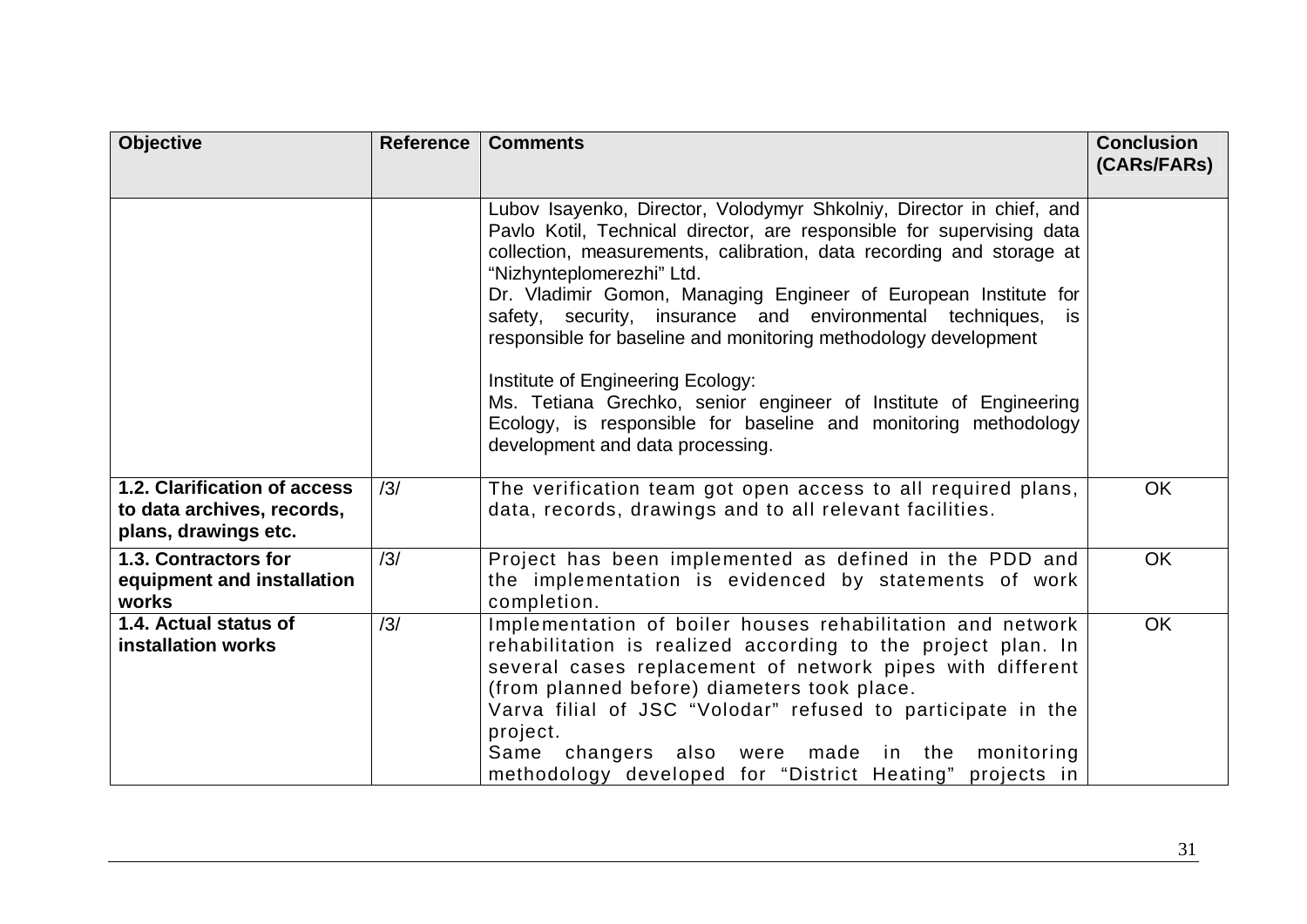| <b>Objective</b>                                        | <b>Reference</b> | <b>Comments</b>                                                                                                                                          | <b>Conclusion</b><br>(CARS/FARS) |
|---------------------------------------------------------|------------------|----------------------------------------------------------------------------------------------------------------------------------------------------------|----------------------------------|
|                                                         |                  | Ukrainian conditions".<br>Those changes concerned Adjustment factors calculations<br>and allow to calculate GHG emissions reduction more<br>transparent. |                                  |
| 2. Open issues indicated in<br><b>validation report</b> |                  |                                                                                                                                                          |                                  |
| 2.1. Missing steps to final<br>approval                 | /5, 8/           | Based<br>on the validation report the verification team<br>identified no missing steps. The project has been approved<br>by NFP.                         | <b>OK</b>                        |
| 3. Implementation of the<br>project                     |                  |                                                                                                                                                          |                                  |
| 3.1. Physical components                                | /3/              | Project has been implemented as defined in the PDD with<br>some deviations.<br>The systems are installed and are in operation.                           | <b>OK</b>                        |
| 3.2. Project boundaries                                 | /3/              | Yes, the project boundaries are as defined in the PDD.                                                                                                   |                                  |
|                                                         |                  |                                                                                                                                                          | OK                               |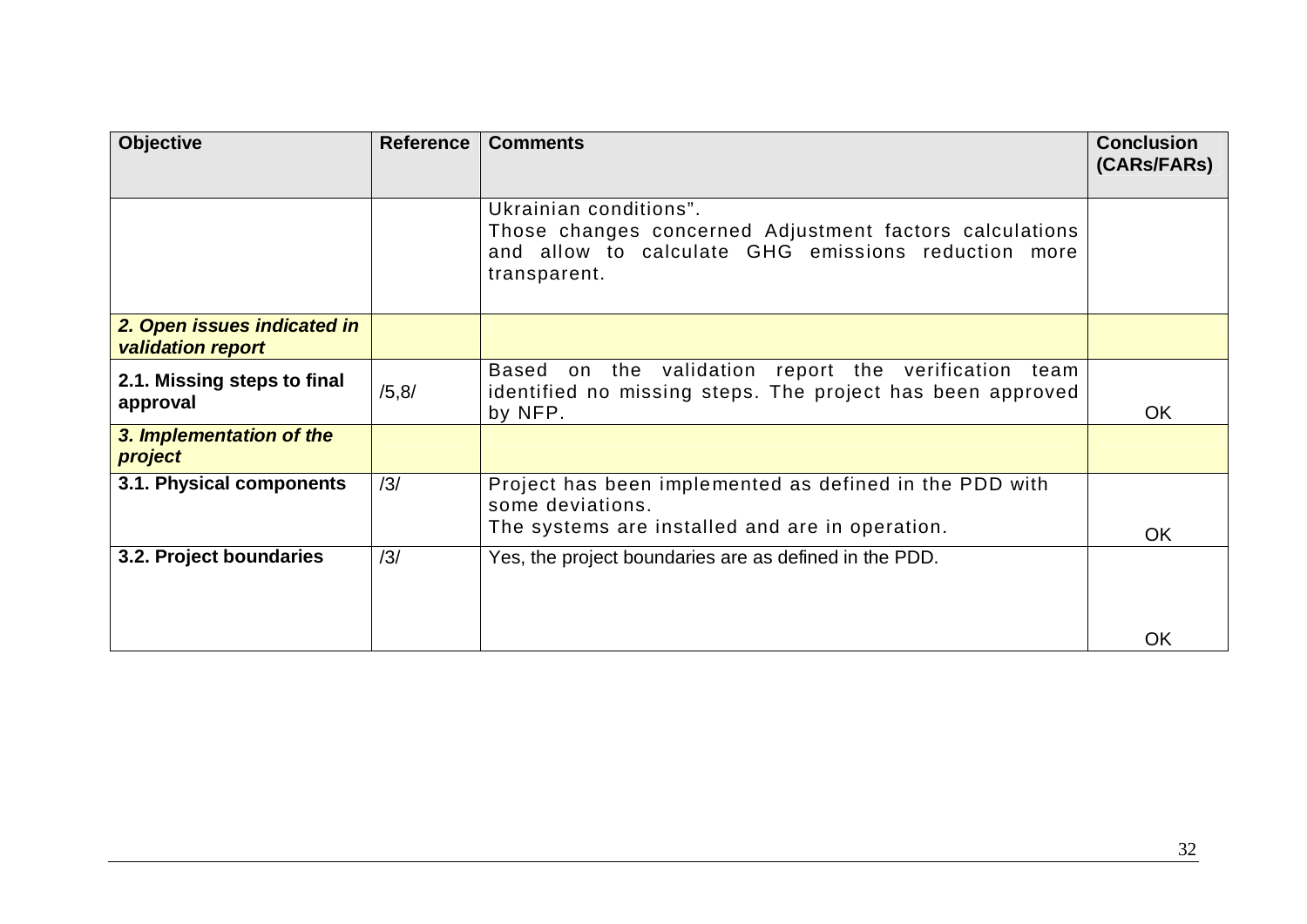| <b>Objective</b>                                     | <b>Reference</b> | <b>Comments</b>                                                                                                                                                                                                                                                                                                                                                                                                                              | <b>Conclusion</b><br>(CARs/FARs) |
|------------------------------------------------------|------------------|----------------------------------------------------------------------------------------------------------------------------------------------------------------------------------------------------------------------------------------------------------------------------------------------------------------------------------------------------------------------------------------------------------------------------------------------|----------------------------------|
| 3.3. Monitoring and<br>metering systems              | /3/              | The installations have the metering and measurement devices such as<br>gas flow meters, electric power consumption meters to monitor<br>parameters related to project. All equipments are of reputed make and<br>included in the structured calibration plans where they are periodically<br>calibrated. The procedures have been documented for the equipment<br>operation.                                                                 |                                  |
| 3.4. Data uncertainty                                | /3/              |                                                                                                                                                                                                                                                                                                                                                                                                                                              | OK<br><b>OK</b>                  |
|                                                      |                  | All measuring equipment corresponds to the regulatory requirements<br>on accuracy of meters and measurement deviations that is calculated<br>and certified. This ensures the required by the technology level of<br>uncertainty of the estimations.                                                                                                                                                                                          |                                  |
| 3.5. Calibration and quality<br>assurance            | /3/              | All monitoring equipment is part of detailed calibration plan. The strict<br>control is maintained over the calibration process.<br>On the date of verification, Calibration records of the measuring and<br>monitoring equipment has been verified at site. All the meters have<br>been found to be calibrated regularly as per determined calibration plan<br>for each site.                                                               | <b>OK</b>                        |
| 3.6. Data acquisition and<br>data processing systems | /3/              | Before 2008 registration of Natural gas consumption at boiler houses of<br>JSC "Oblteplocomunenergo" was carried out by the following scheme:<br>1. Every 2 hours operator of a boiler house read the values of inside<br>air temperature, temperature of the natural gas and gas pressure at the<br>entrance to the boiler-house. Natural gas consumption is measured by<br>gas flow meters, installed at the every boiler-house. Every day | <b>OK</b>                        |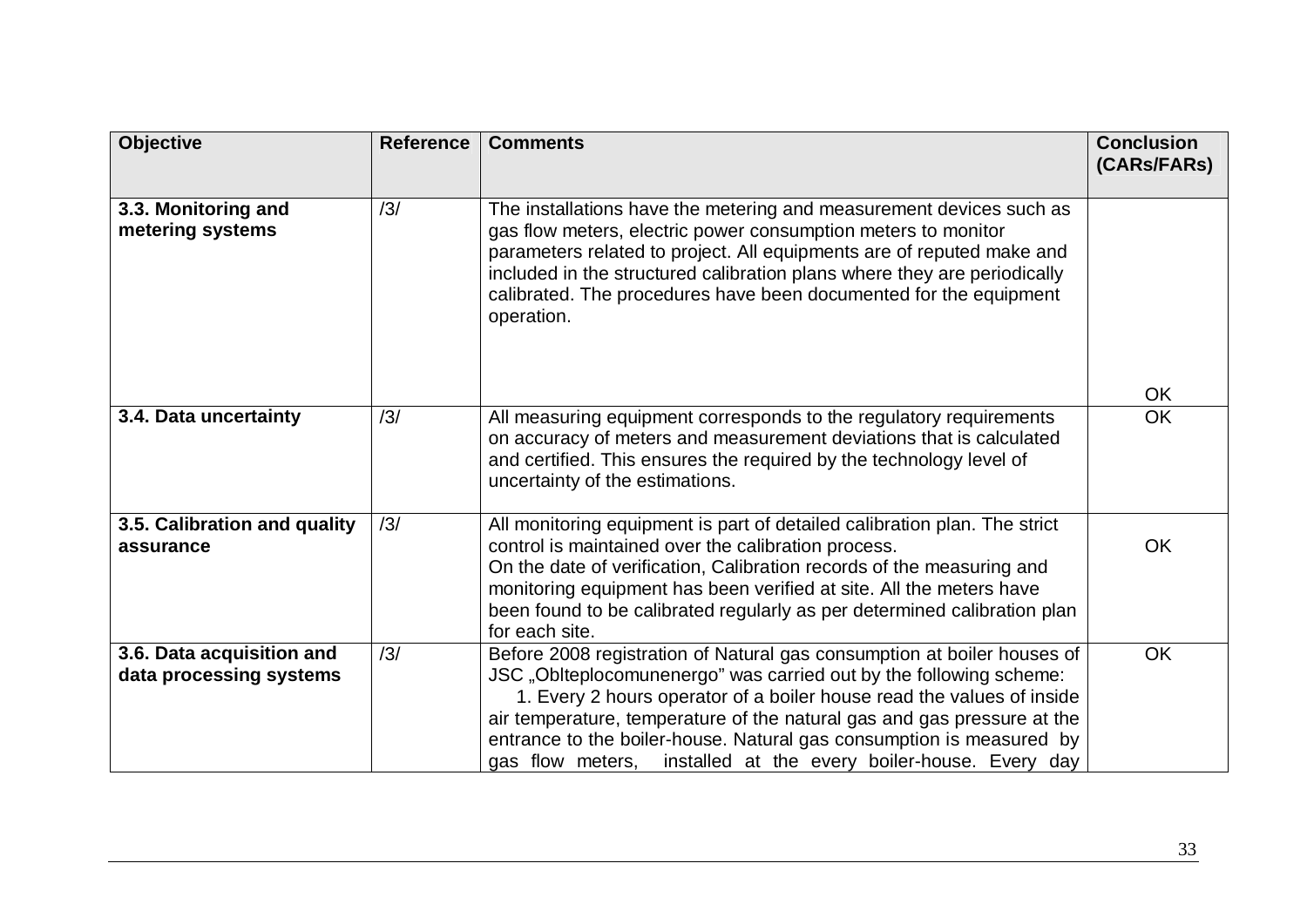| <b>Objective</b>                       | <b>Reference</b> | <b>Comments</b>                                                                                                                                                                                                                                                                                                                                                                                                                                                                                                                                                                                                                                                                                                                                                                                                                                                                                                      | <b>Conclusion</b><br>(CARs/FARs) |
|----------------------------------------|------------------|----------------------------------------------------------------------------------------------------------------------------------------------------------------------------------------------------------------------------------------------------------------------------------------------------------------------------------------------------------------------------------------------------------------------------------------------------------------------------------------------------------------------------------------------------------------------------------------------------------------------------------------------------------------------------------------------------------------------------------------------------------------------------------------------------------------------------------------------------------------------------------------------------------------------|----------------------------------|
|                                        |                  | operator of a boiler house make registration of daily gas consumption in<br>the special paper journal.<br>2. Instrument readings were summarized daily and transferred to<br>JSC "Oblteplocomunenergo" calculating center.<br>3. Every decade calculating center transferred data to gas supplying<br>company.<br>During 2008 at the every registration point the gas consumption<br>correctors of the following types: OE 22 AMiz, OE 22 AAiz and OE VPT<br>with modems were installed, by way of which information is carried out<br>united server,<br>installed<br><b>JSC</b><br>hour<br>to<br>the<br>every<br>at<br>"Oblteplocomunenergo" calculating center.<br>During 2008 gas consumption correctors "Флоутек ТМ-3-4" were<br>installed at the several boiler-houses of "Nizhynteplomerezhi" Ltd.<br>All measuring equipment and calibration is presented in Annex 4. of the<br>Monitoring Report version 02. |                                  |
| 3.7. Reporting procedures              | /3/              | The Monitoring Plan defines the responsibilities to consolidate the data<br>required for emission reduction calculations. Calculations are<br>transparent and restricted to entering annually the production data into<br>a predefined Excel spreadsheet.                                                                                                                                                                                                                                                                                                                                                                                                                                                                                                                                                                                                                                                            | <b>OK</b>                        |
| 3.8. Documented<br><b>instructions</b> | /3/              | Section B.3. Data processing and archiving (including software used) of<br>the Monitoring Report version 02 provides with the necessary<br>information relating the procedures for the monitoring, measurements<br>and reporting. These were verified onsite and found satisfactory.                                                                                                                                                                                                                                                                                                                                                                                                                                                                                                                                                                                                                                 | OK                               |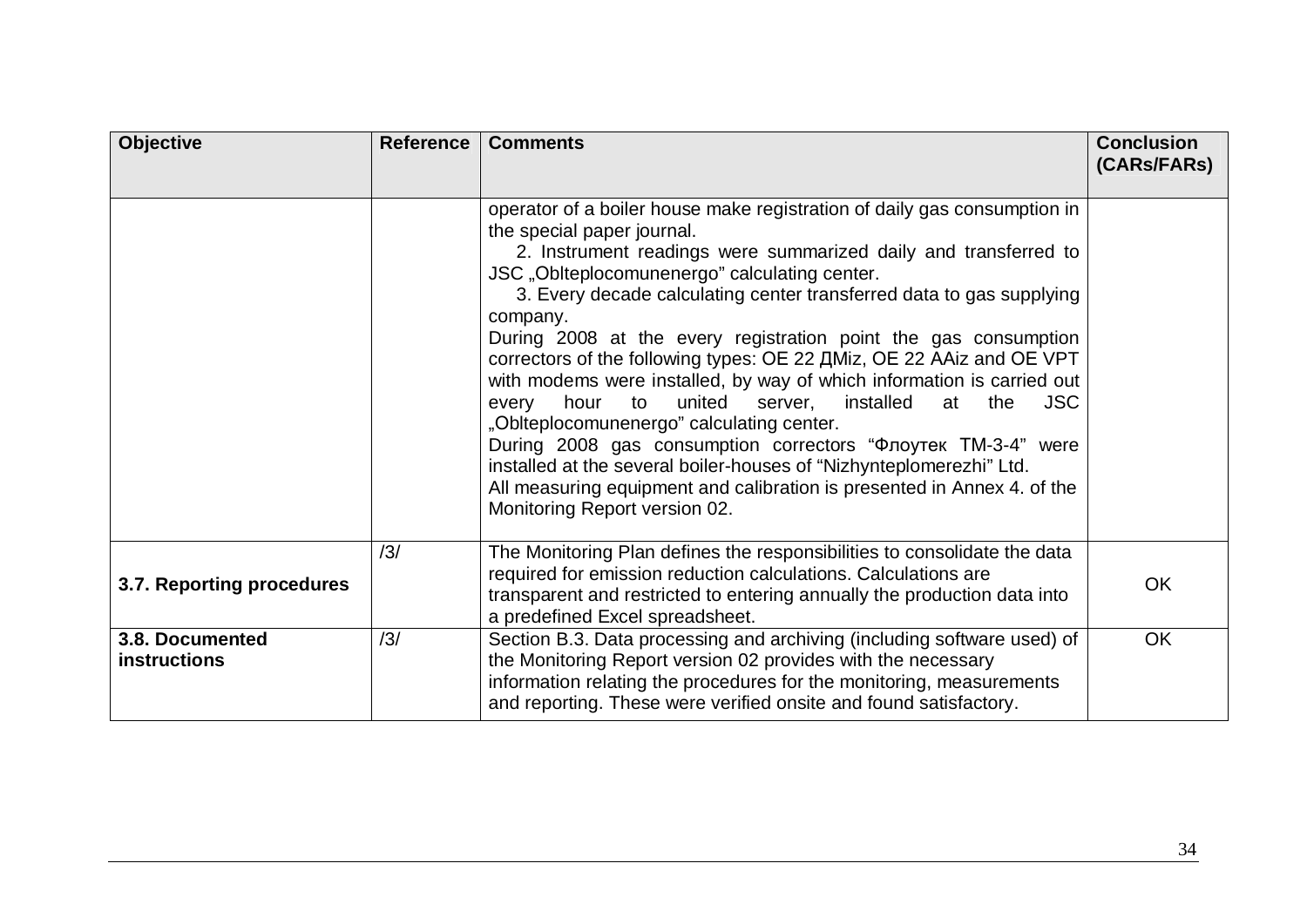| <b>Objective</b>                    | <b>Reference</b> | <b>Comments</b>                                                                                                                                                                                                                                                                                                                                                                                                                                                                                                                                                       | <b>Conclusion</b><br>(CARs/FARs) |
|-------------------------------------|------------------|-----------------------------------------------------------------------------------------------------------------------------------------------------------------------------------------------------------------------------------------------------------------------------------------------------------------------------------------------------------------------------------------------------------------------------------------------------------------------------------------------------------------------------------------------------------------------|----------------------------------|
| 3.9. Qualification and<br>training  | /3/              | The overall authority of the project is personally supervised by Victor<br>Olejnik, Head of production department, who has further delegated<br>responsibility to Oleksiy Teterya for collection and compilation of all<br>data related to this JI Project. In addition each site has deployed trained<br>engineers with good experience in operation and maintenance of the<br>equipment and academically qualified to carry out the task. The<br>responsibilities and authorities are described for each individual in job<br>descriptions as required statutorily. | OK                               |
| 3.10. Responsibilities              | /3/              | The overall authority of the project is personally supervised by Victor<br>Olejnik, Head of production department, who has further delegated<br>responsibility to Oleksiy Teterya for collection and compilation of all<br>data related to this JI Project. In addition each site has deployed trained<br>engineers with good experience in operation and maintenance of the<br>equipment and academically qualified to carry out the task. The<br>responsibilities and authorities are described for each individual in job<br>descriptions as required statutorily. | <b>OK</b>                        |
| 3.11. Troubleshooting<br>procedures | /3/              | Procedure exists to react in the case incorrect data appear or<br>equipment failure.<br>Any problem occurring that concerns this project is to be reported<br>immediately to the project manager, who takes the appropriate<br>measures.                                                                                                                                                                                                                                                                                                                              | <b>OK</b>                        |
| 4. Internal Data                    | /3/              |                                                                                                                                                                                                                                                                                                                                                                                                                                                                                                                                                                       |                                  |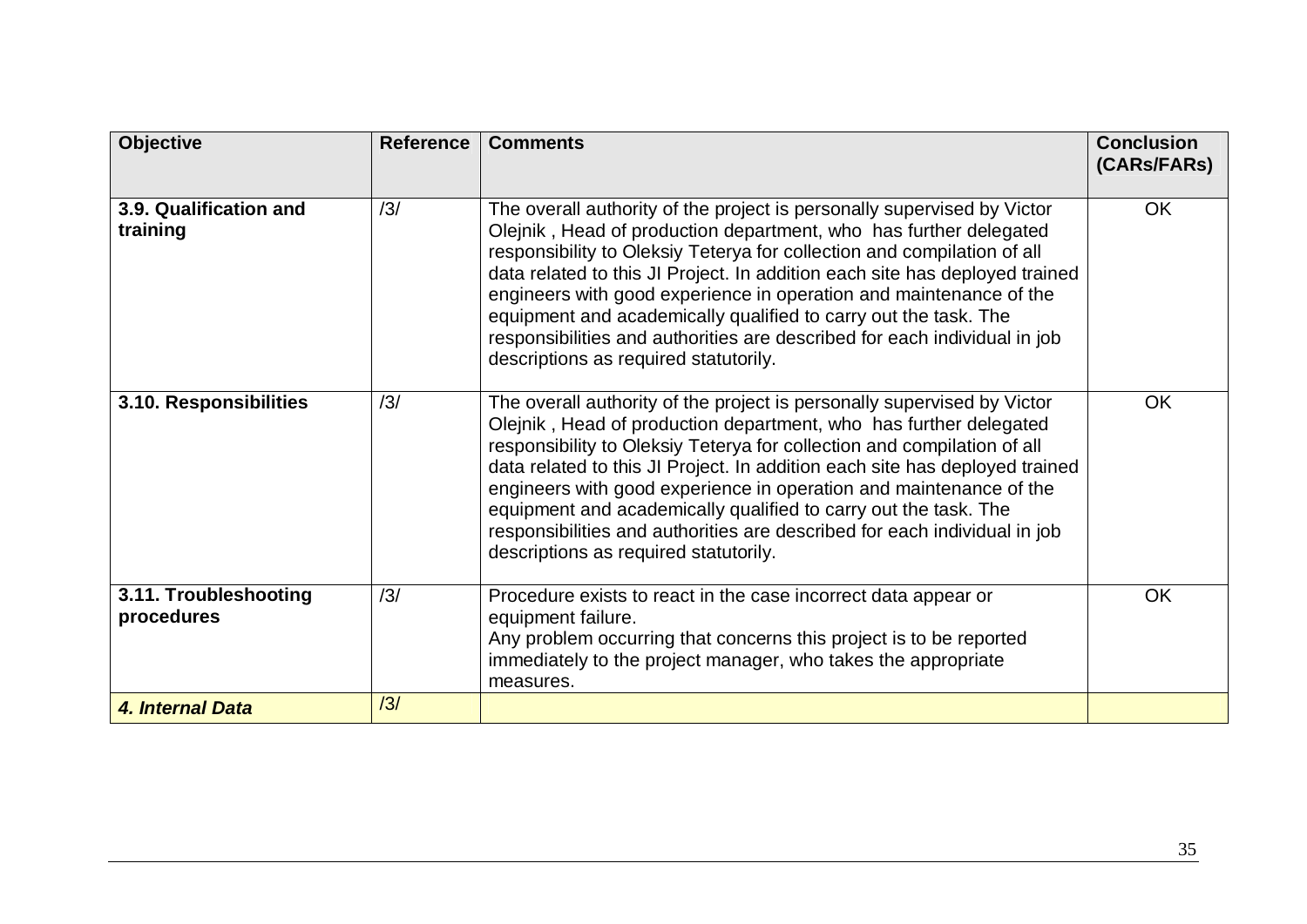| <b>Objective</b>                          | <b>Reference</b> | <b>Comments</b>                                                                                                                                                                                                                                                                                                                                                                                                                                                                                                                                                                                                                                                                                                                                                                                                                                                                                                                                                                                                                                                                                                                                                                                                                                                                                                                                                                                              | <b>Conclusion</b><br>(CARs/FARs) |
|-------------------------------------------|------------------|--------------------------------------------------------------------------------------------------------------------------------------------------------------------------------------------------------------------------------------------------------------------------------------------------------------------------------------------------------------------------------------------------------------------------------------------------------------------------------------------------------------------------------------------------------------------------------------------------------------------------------------------------------------------------------------------------------------------------------------------------------------------------------------------------------------------------------------------------------------------------------------------------------------------------------------------------------------------------------------------------------------------------------------------------------------------------------------------------------------------------------------------------------------------------------------------------------------------------------------------------------------------------------------------------------------------------------------------------------------------------------------------------------------|----------------------------------|
| 4.1. Type and sources of<br>internal data | /3/              | The internal parameters are obtained according to the monitoring plan:<br>monitoring report, Annex2 contains internal parameters that are<br>monitored.                                                                                                                                                                                                                                                                                                                                                                                                                                                                                                                                                                                                                                                                                                                                                                                                                                                                                                                                                                                                                                                                                                                                                                                                                                                      | <b>OK</b>                        |
| 4.2. Data collection                      | /3/              | The responsibility for data collection is described in the monitoring plan.<br>consumption<br>Natural<br>boiler<br>houses<br>0f<br><b>JSC</b><br>qas<br>at<br>"Oblteplocomunenergo" was carried out by the following scheme:<br>1. Every 2 hours operator of a boiler house read the values of inside<br>air temperature, temperature of the natural gas and gas pressure at the<br>entrance to the boiler-house. Natural gas consumption is measured by<br>gas flow meters, installed at the every boiler-house. Every day<br>operator of a boiler house make registration of daily gas consumption in<br>the special paper journal.<br>2. Instrument readings were summarized daily and transferred to<br>JSC "Oblteplocomunenergo" calculating center.<br>3. Every decade calculating center transferred data to gas supplying<br>company.<br>During 2008 at the every registration point the gas consumption<br>correctors of the following types: OE 22 AMiz, OE 22 AAiz and OE VPT<br>with modems were installed, by way of which information is carried out<br>the<br>hour<br>united<br>installed<br><b>JSC</b><br>to<br>server,<br>at<br>every<br>"Oblteplocomunenergo" calculating center.<br>During 2008 gas consumption correctors "Флоутек ТМ-3-4" were<br>installed at the several boiler-houses of "Nizhynteplomerezhi" Ltd.<br>In the Monitoring report there is not mentioned the particular | <b>OK</b>                        |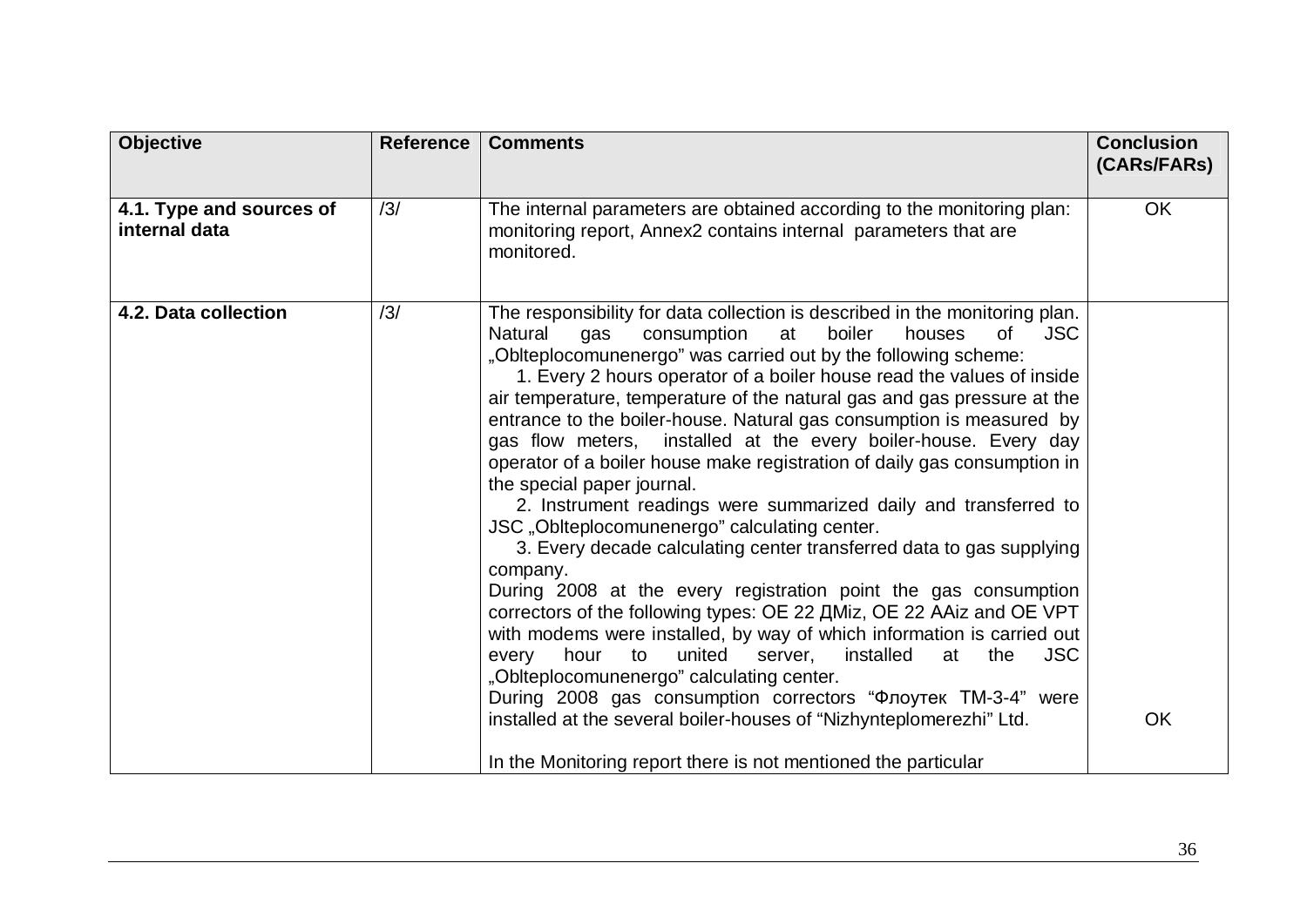| <b>Objective</b>                          | <b>Reference</b> | <b>Comments</b>                                                                                                                                                                                                                                                                                                   | <b>Conclusion</b><br>(CARs/FARs) |
|-------------------------------------------|------------------|-------------------------------------------------------------------------------------------------------------------------------------------------------------------------------------------------------------------------------------------------------------------------------------------------------------------|----------------------------------|
|                                           |                  | temperature and pressure which should be taken by the operator of the<br>boiler-house.                                                                                                                                                                                                                            |                                  |
| 4.3. Quality assurance                    | /3/              | Section B.3. Data processing and archiving (including software used) of<br>the Monitoring Report version 02 provides with the necessary<br>information relating the procedures for the monitoring, measurements<br>and reporting. These were verified onsite and found satisfactory.                              | <b>OK</b>                        |
| 4.4. Significance and<br>reporting risks  | /3/              | As the records are maintained on daily basis and the consumption<br>natural gas is a statutory records the chances of misstatement are<br>hereby low.                                                                                                                                                             | OK                               |
| <b>5. External Data</b>                   | /3/              |                                                                                                                                                                                                                                                                                                                   |                                  |
| 5.1. Type and sources of<br>external data | /3/              | The external data used are following:<br>•Emission factor of fuels – IPCC values are used.<br>•Calorific Values of fuels – calculated values are used.<br>The external parameters are obtained according to the monitoring plan:<br>monitoring report, Annex2 contains external parameters that are<br>monitored. | <b>OK</b>                        |
| 5.2. Access to external data              | /3/              | Origin of the external data is indicated in the monitoring report, Annex2.                                                                                                                                                                                                                                        | <b>OK</b>                        |
| 5.3. Quality assurance                    | /3/              | See chapter 5.1.                                                                                                                                                                                                                                                                                                  | <b>OK</b>                        |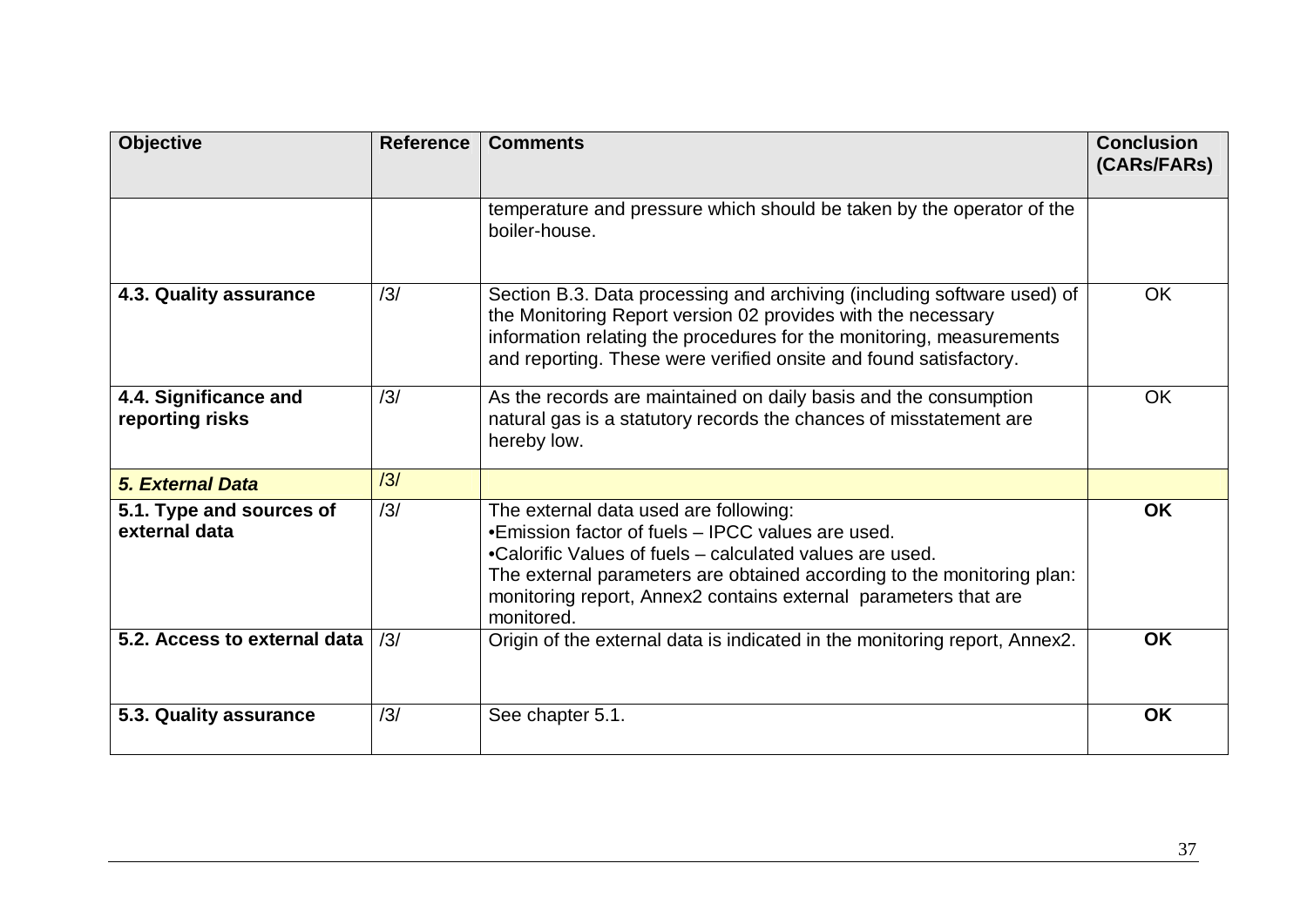| <b>Objective</b>                                 | <b>Reference</b> | <b>Comments</b>                                                                                                                                                                                                                                                                                                                                                                                                                                                    | <b>Conclusion</b><br>(CARs/FARs) |
|--------------------------------------------------|------------------|--------------------------------------------------------------------------------------------------------------------------------------------------------------------------------------------------------------------------------------------------------------------------------------------------------------------------------------------------------------------------------------------------------------------------------------------------------------------|----------------------------------|
| 5.4. Data uncertainty                            | /3/              | See chapter 5.1.                                                                                                                                                                                                                                                                                                                                                                                                                                                   | <b>OK</b>                        |
| 5.5. Emergency procedures                        | /3/              | See chapter 5.1.                                                                                                                                                                                                                                                                                                                                                                                                                                                   | <b>OK</b>                        |
| 6. Environmental and<br><b>Social Indicators</b> |                  |                                                                                                                                                                                                                                                                                                                                                                                                                                                                    |                                  |
| 6.1. Implementation of<br>measures               | /3/              | Environmental and social indicators are not defined in the monitoring<br>plan. Hence the question is not applicable. But the client takes action<br>on a voluntary basis regarding environmental and social issues:<br>The auditor team on site was informed on local stakeholders opinion.<br>They expressed their appreciations for the project. As per them the<br>project has brought improvements in heat supply system, which the<br>project has brought in. | <b>OK</b>                        |
| 6.2. Monitoring equipment                        | /3/              | See chapter 6.1.                                                                                                                                                                                                                                                                                                                                                                                                                                                   | <b>OK</b>                        |
| 6.3. Quality assurance<br>procedures             | /3/              | See chapter 6.1.                                                                                                                                                                                                                                                                                                                                                                                                                                                   | <b>OK</b>                        |
| 6.4. External data                               | /3/              | See chapter 6.1.                                                                                                                                                                                                                                                                                                                                                                                                                                                   | <b>OK</b>                        |
| 7. Management and<br><b>Operational System</b>   | /3/              |                                                                                                                                                                                                                                                                                                                                                                                                                                                                    |                                  |
| 7.1. Documentation                               | /3/              | The company complies with all legal and statutory requirements of the<br>Ukraine and the same were made available to the verification team.<br>JSC "Oblteplocomunenergo" has all the necessary permissions and<br>licenses, issued by the State Inspection on Labor Safety, that allow                                                                                                                                                                             | <b>OK</b>                        |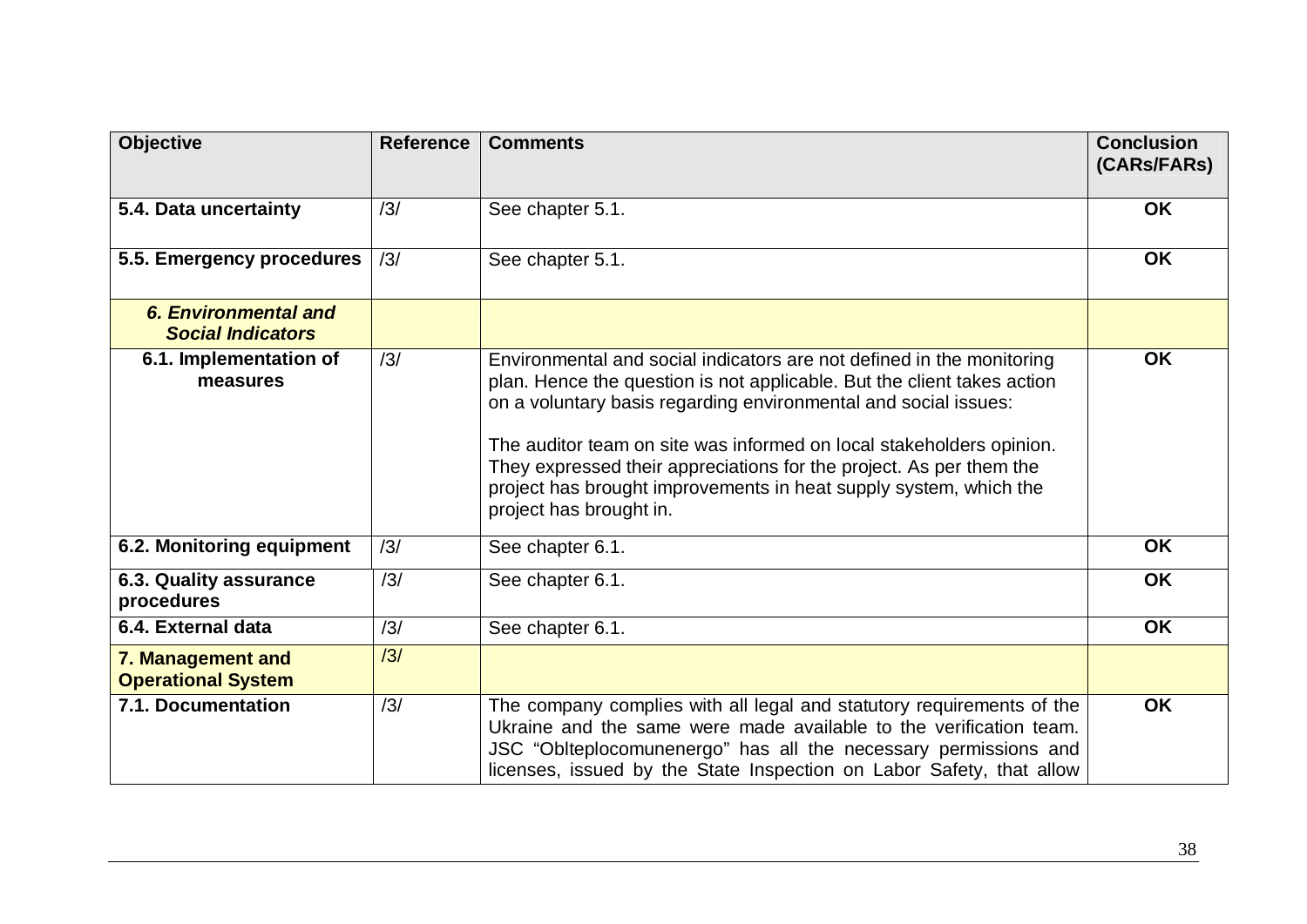| <b>Objective</b>                       | <b>Reference</b> | <b>Comments</b>                                                                                                                                                                                                                                                                                                                                                                                                                                                                                                                                                       | <b>Conclusion</b><br>(CARs/FARs) |
|----------------------------------------|------------------|-----------------------------------------------------------------------------------------------------------------------------------------------------------------------------------------------------------------------------------------------------------------------------------------------------------------------------------------------------------------------------------------------------------------------------------------------------------------------------------------------------------------------------------------------------------------------|----------------------------------|
|                                        |                  | performing of the following activities:<br>1. to operate, repair and install the steam and hot-water boilers,<br>steam and hot-water pipelines;<br>2. to perform building and installation works;<br>3. to perform designing works;<br>4. to conduct adjustment and alignment of fuel-using equipment.                                                                                                                                                                                                                                                                |                                  |
| 7.2. Qualification and<br>training     | /3/              | The overall authority of the project is personally supervised by Victor<br>Olejnik, Head of production department, who has further delegated<br>responsibility to Oleksiy Teterya for collection and compilation of all<br>data related to this JI Project. In addition each site has deployed trained<br>engineers with good experience in operation and maintenance of the<br>equipment and academically qualified to carry out the task. The<br>responsibilities and authorities are described for each individual in job<br>descriptions as required statutorily. | <b>OK</b>                        |
| 7.3. Allocation of<br>responsibilities | /3/              | The responsibilities and authorities are described for each individual in<br>job descriptions as required statutorily. Persons working at sites are<br>aware of their responsibilities, and relative records are maintained.                                                                                                                                                                                                                                                                                                                                          | <b>OK</b>                        |
| 7.4. Emergency procedures              | /3/              | The emergency procedures with respect to operation controls are<br>available in data control                                                                                                                                                                                                                                                                                                                                                                                                                                                                          | <b>OK</b>                        |
| 7.5. Data archiving                    | /3/              | Data are archived in the physical and electronic forms and then stored<br>electronically.                                                                                                                                                                                                                                                                                                                                                                                                                                                                             | <b>OK</b>                        |
| 7.6. Monitoring report                 | /3/              | Calculations are laid down in the monitoring report.                                                                                                                                                                                                                                                                                                                                                                                                                                                                                                                  | <b>OK</b>                        |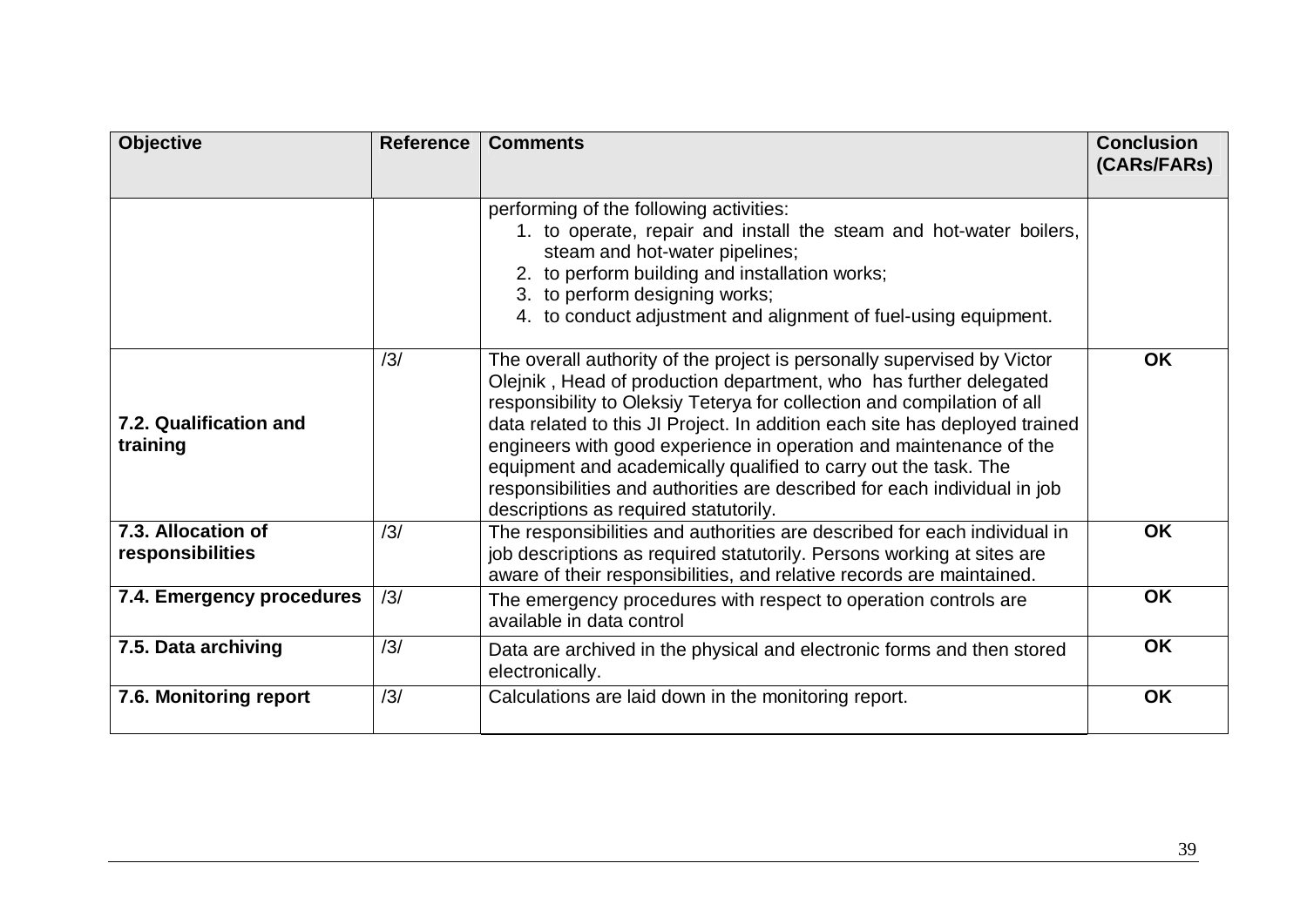| <b>Objective</b>                              | <b>Reference</b> | <b>Comments</b>                                                                                                                                                                                                                                                                                                                                                                                                                                                                                                                                                                                                                                                                                                                                                                                                                                                                                                                                                                       | <b>Conclusion</b><br>(CARs/FARs) |
|-----------------------------------------------|------------------|---------------------------------------------------------------------------------------------------------------------------------------------------------------------------------------------------------------------------------------------------------------------------------------------------------------------------------------------------------------------------------------------------------------------------------------------------------------------------------------------------------------------------------------------------------------------------------------------------------------------------------------------------------------------------------------------------------------------------------------------------------------------------------------------------------------------------------------------------------------------------------------------------------------------------------------------------------------------------------------|----------------------------------|
| 7.7. Internal audits and<br>management review | /3/              | In the Section C.3 of the Monitoring Report version 2 internal audits<br>and control measures are performed. JSC "Oblteplocomunenergo" has<br>its own heat technical laboratory that is authorized to calibrate the<br>measurement devices for own needs and for other enterprises. JSC<br>"Oblteplocomunenergo" makes calibration of the measurement<br>equipment for "Nizhynteplomerezhi" Ltd. Calibration procedure for ME<br>"Nosivski teplovi merezhi" is made by JSC "Chernihivgas service<br>center", for ME "Bahmachteplomerezhi" and<br><b>PEHN</b><br>"Borznateplocomunenergo" - by JSC "Chernihiv State center of<br>standardization, metrology and certification". "Derzhspozhyvstandart" of<br>Ukraine and JSC "Chernihiv State center of standardization, metrology<br>and certification" make calibration of the measurement equipment for<br>ME "Prilukiteplovodopostachannya".<br>Performance review for the project is made by Technical development<br>department. | <b>OK</b>                        |

**Periodic Verification Checklist Protocol Table 2: Data Management System/Controls**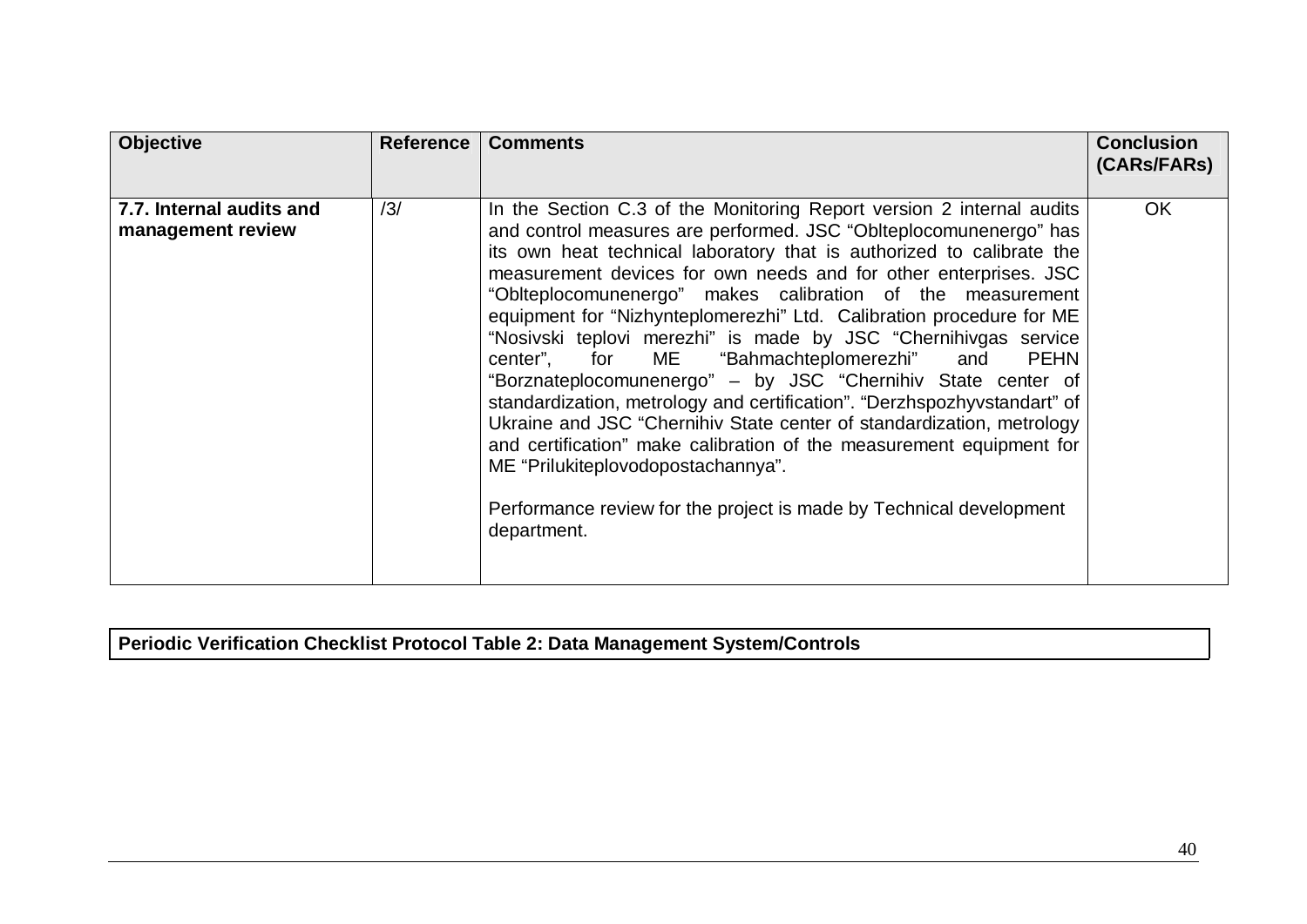| <b>Identification of</b><br>potential reporting risk                                      | Identification,<br>assessment<br>and testing<br><b>of</b><br>management<br>controls | Areas of residual risks                                                                                                                                                                                                                                                                                                                                                                                                                                                                                                                                                                                                                                                                                                                                                                                                                                                                                                                                                                                                                                                      |
|-------------------------------------------------------------------------------------------|-------------------------------------------------------------------------------------|------------------------------------------------------------------------------------------------------------------------------------------------------------------------------------------------------------------------------------------------------------------------------------------------------------------------------------------------------------------------------------------------------------------------------------------------------------------------------------------------------------------------------------------------------------------------------------------------------------------------------------------------------------------------------------------------------------------------------------------------------------------------------------------------------------------------------------------------------------------------------------------------------------------------------------------------------------------------------------------------------------------------------------------------------------------------------|
| 1. Defined<br>organizational<br>structure,<br>responsibilities and<br><b>competencies</b> |                                                                                     |                                                                                                                                                                                                                                                                                                                                                                                                                                                                                                                                                                                                                                                                                                                                                                                                                                                                                                                                                                                                                                                                              |
| 1.1. Position and roles                                                                   | Full                                                                                | The chairman of JSC "Oblteplocomunenergo", Mr. Yuriy Barbarov, appointed a responsible<br>person, Mr. Victor Olejnik, for the implementation and management of the monitoring<br>process at the JSC "Oblteplocomunenergo", "Nizhynteplomerezhi" Ltd, ME<br>"Prilukiteplovodopostachannya",<br><b>ME</b><br>"Bahmachteplomerezhi",<br><b>PEHN</b><br>"Borznateplocomunenergo", ME "Nosivski teplovi merezhi". Mr. Victor Olejnik is<br>responsible for supervising data collection, measurements, calibration, data recording and<br>storage.<br>Dr. Vladimir Gomon, Managing Engineer of European Institute for safety, security,<br>insurance and environmental techniques, is responsible for baseline and monitoring<br>methodology development.<br>Dr. Dmitri Paderno, vice director of Institute of Engineering Ecology, is responsible for<br>baseline and monitoring methodology development.<br>Ms. Tetiana Grechko, senior engineer of Institute of Engineering Ecology, is responsible for<br>baseline and monitoring methodology development and data processing. |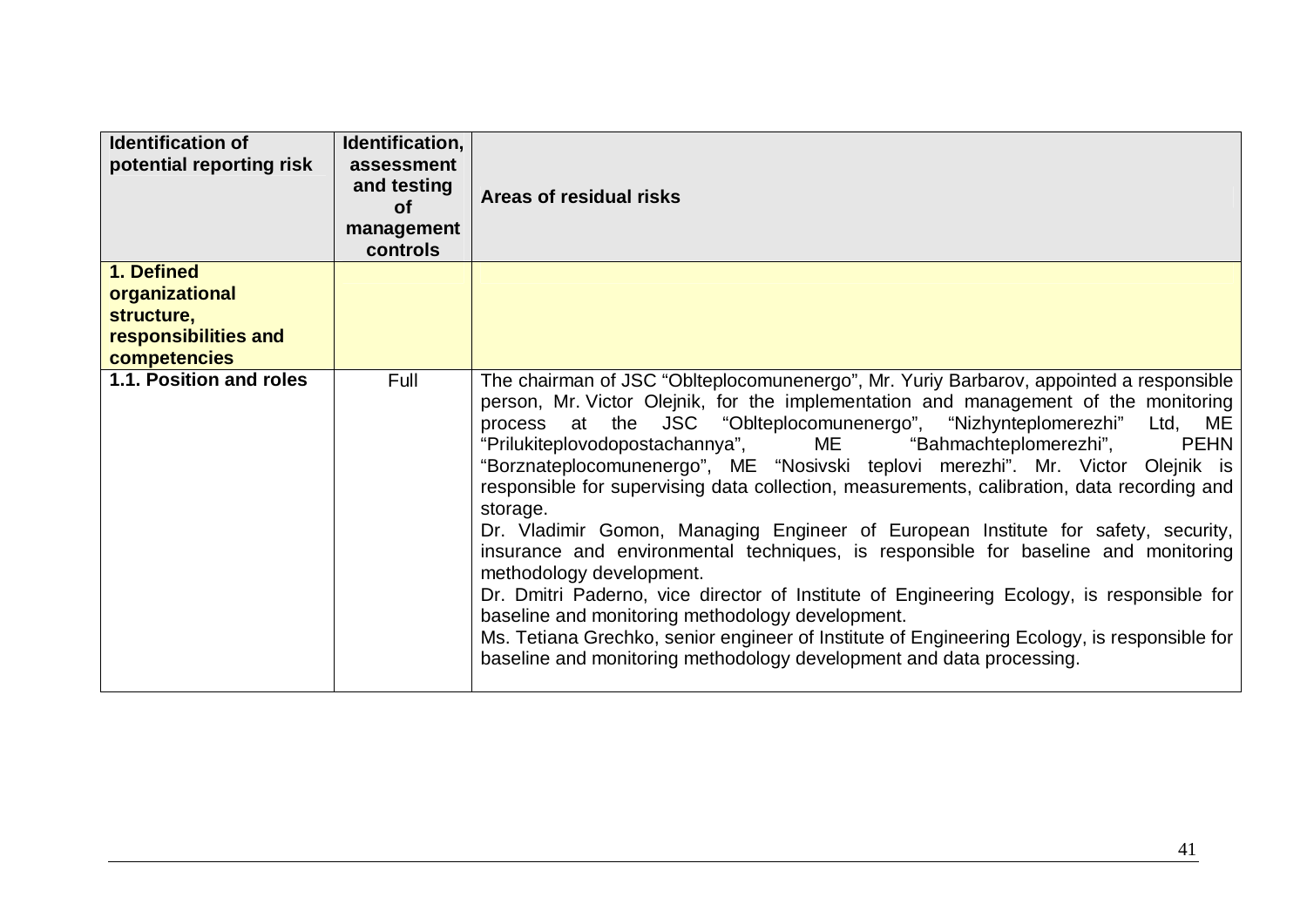| <b>Identification of</b><br>potential reporting risk | Identification,<br>assessment<br>and testing<br>Οf<br>management<br>controls | Areas of residual risks                                                                                                                                                                                                                                                                                                                                                                                                                                                                                                                                                                                                                                                                                                                                                                                                                                                                                                                                                                                                                                                                                                                                                                                                                                                                                                                                                                                |
|------------------------------------------------------|------------------------------------------------------------------------------|--------------------------------------------------------------------------------------------------------------------------------------------------------------------------------------------------------------------------------------------------------------------------------------------------------------------------------------------------------------------------------------------------------------------------------------------------------------------------------------------------------------------------------------------------------------------------------------------------------------------------------------------------------------------------------------------------------------------------------------------------------------------------------------------------------------------------------------------------------------------------------------------------------------------------------------------------------------------------------------------------------------------------------------------------------------------------------------------------------------------------------------------------------------------------------------------------------------------------------------------------------------------------------------------------------------------------------------------------------------------------------------------------------|
| 1.2. Responsibilities                                | Full                                                                         | Victor Olejnik, Head of production department and Oleksiy Teterya, Head of technical<br>development department are responsible for supervising data collection, measurements,<br>calibration, data recording and storage at JSC "Oblteplocomunenergo".<br>Volodymyr Nazim, Director, Valentyna Trofymenko, Chief of production department, and<br>Andriy Gavrysh, Chief Engineer; are responsible for supervising data collection,<br>calibration,<br>ME<br>data<br>recording<br>measurements,<br>and<br>storage<br>at<br>"Prilukiteplovodopostachannya".<br>Vadym Shybika, Director, is responsible for supervising data collection, measurements,<br>calibration, data recording and storage at PEHN "Borznateplocomunenergo".<br>Lubov Isayenko, Director, Volodymyr Shkolniy, Director in chief, and Pavlo Kotil, Technical<br>director, are responsible for supervising data collection, measurements, calibration, data<br>recording and storage at "Nizhynteplomerezhi" Ltd.<br>Dr. Vladimir Gomon, Managing Engineer of European Institute for safety, security,<br>insurance and environmental techniques, is responsible for baseline and monitoring<br>methodology development<br>Institute of Engineering Ecology:<br>Ms. Tetiana Grechko, senior engineer of Institute of Engineering Ecology, is responsible for<br>baseline and monitoring methodology development and data processing. |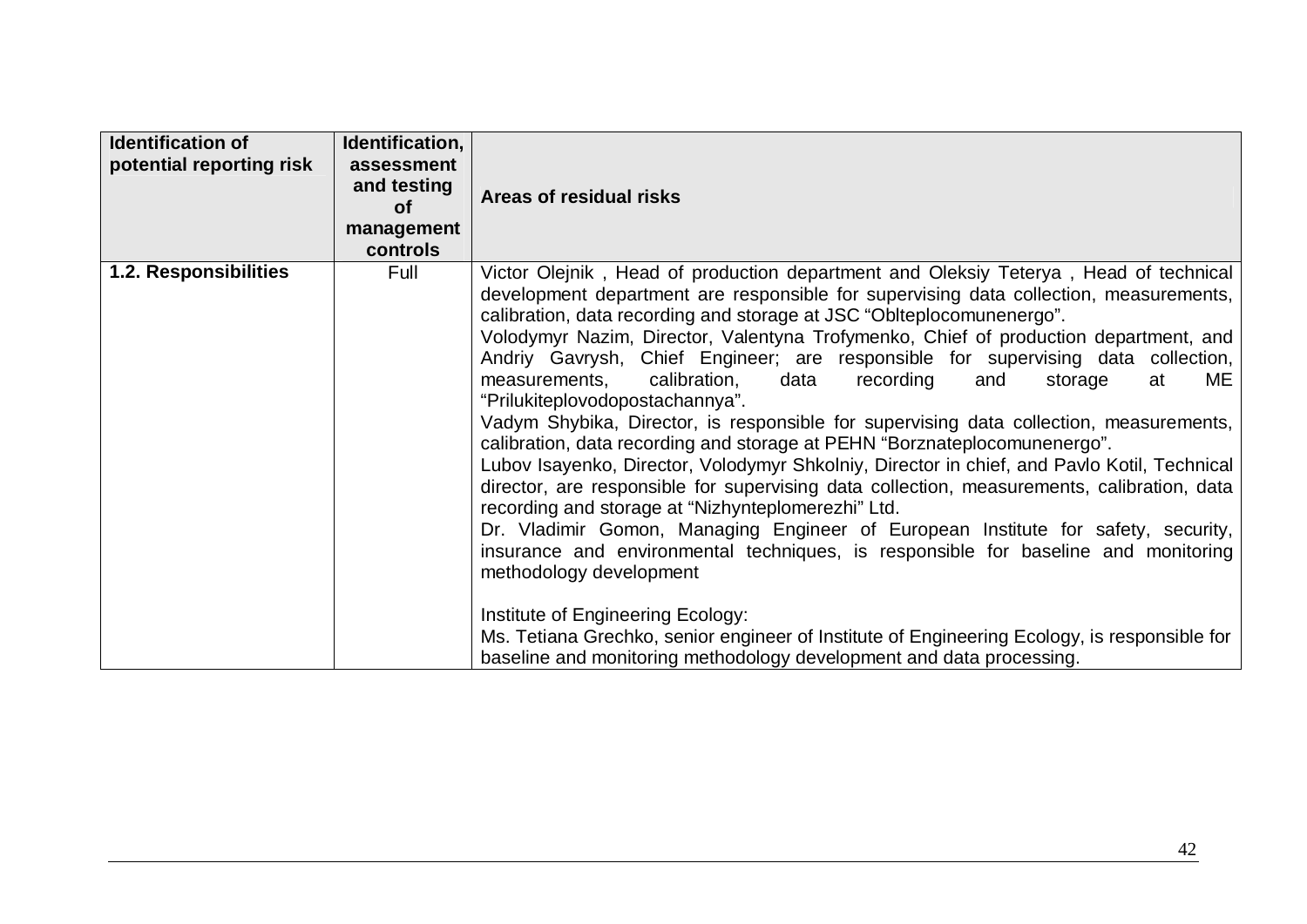| <b>Identification of</b><br>potential reporting risk | Identification,<br>assessment<br>and testing<br>Οf<br>management<br>controls | Areas of residual risks                                                                                                                                                                                                                                                                                                                                                                                                                                                                                                                                         |
|------------------------------------------------------|------------------------------------------------------------------------------|-----------------------------------------------------------------------------------------------------------------------------------------------------------------------------------------------------------------------------------------------------------------------------------------------------------------------------------------------------------------------------------------------------------------------------------------------------------------------------------------------------------------------------------------------------------------|
| 1.3. Competencies<br>needed                          | Full                                                                         | The overall authority of the project is personally supervised by Victor Olejnik, Head of<br>production department, who has further delegated responsibility to Oleksiy Teterya for<br>collection and compilation of all data related to this JI Project. In addition each site has<br>deployed trained engineers with good experience in operation and maintenance of the<br>equipment and academically qualified to carry out the task. The responsibilities and<br>authorities are described for each individual in job descriptions as required statutorily. |
| 2. Conformance with<br>monitoring plan               |                                                                              |                                                                                                                                                                                                                                                                                                                                                                                                                                                                                                                                                                 |
| 2.1. Reporting<br>procedures                         |                                                                              | The monitoring plan is as per the registered PDD. The applauded version of PDD is<br>publicly available at the site<br>http://ji.unfccc.int/UserManagement/FileStorage/9W3V1LSP08NF56YJHBGRTXUZMA7CI4<br>where it was placed during determination process.<br>The monitoring methodology developed for "District Heating" projects in Ukrainian<br>conditions" was used in monitoring process.                                                                                                                                                                  |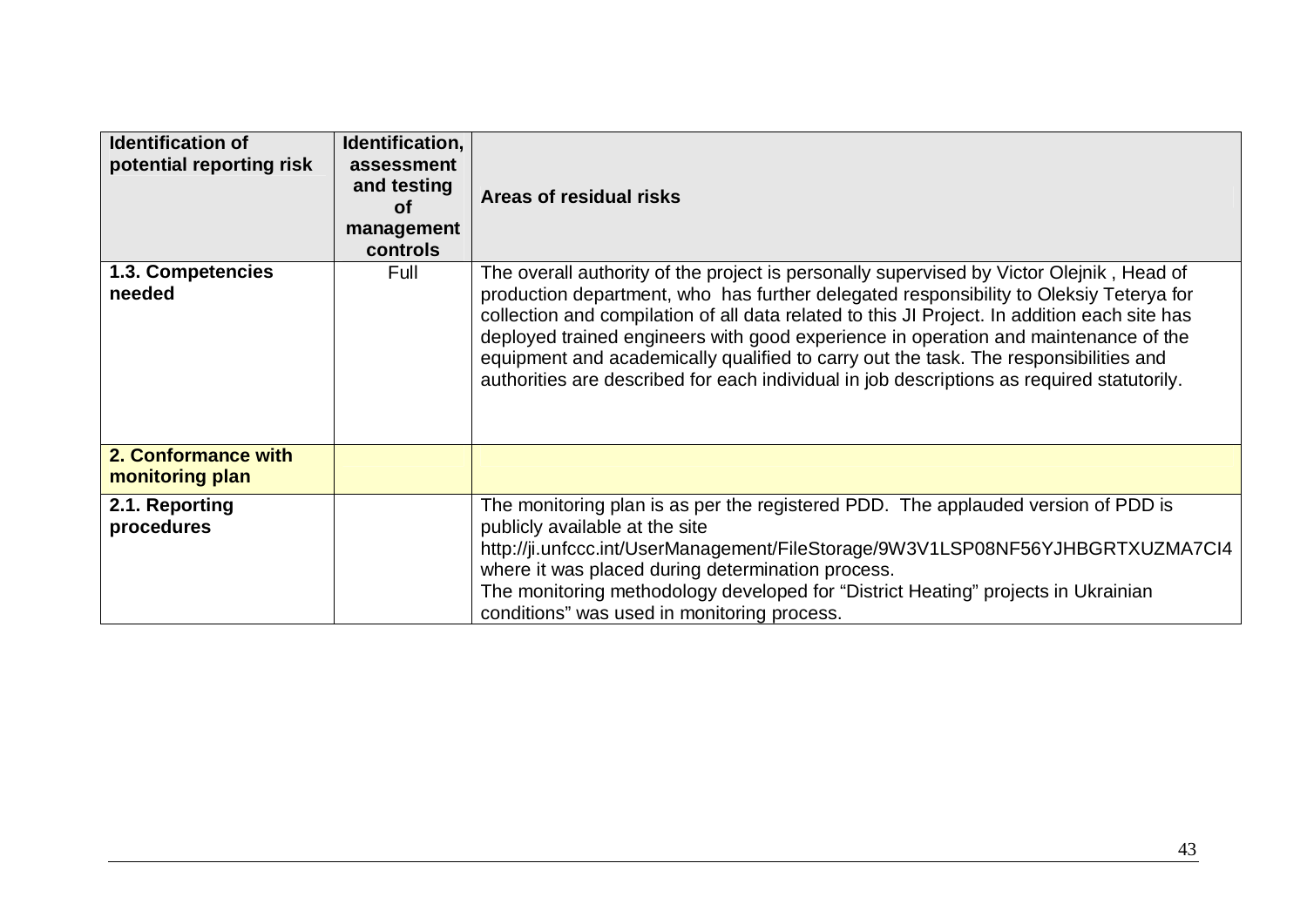| <b>Identification of</b><br>potential reporting risk | Identification,<br>assessment<br>and testing<br><b>of</b><br>management<br>controls | Areas of residual risks                                                                                                                                                                                                                                                                                                                                                                                                                                                                                                                                                                                                                                                                               |
|------------------------------------------------------|-------------------------------------------------------------------------------------|-------------------------------------------------------------------------------------------------------------------------------------------------------------------------------------------------------------------------------------------------------------------------------------------------------------------------------------------------------------------------------------------------------------------------------------------------------------------------------------------------------------------------------------------------------------------------------------------------------------------------------------------------------------------------------------------------------|
| 2.2. Necessary Changes                               | Full                                                                                | Implementation of boiler houses rehabilitation and network rehabilitation is realized<br>according to the project plan. In several cases replacement of network pipes with different<br>(from planned before) diameters took place.<br>Varva filial of JSC "Volodar" refused to participate in the project.<br>Same changers also were made in the monitoring methodology developed for "District"<br>Heating" projects in Ukrainian conditions".<br>Those changes concerned Adjustment factors calculations and allow to calculate GHG<br>emissions reduction more transparent.                                                                                                                      |
| 3. Application of GHG<br>determination methods       |                                                                                     |                                                                                                                                                                                                                                                                                                                                                                                                                                                                                                                                                                                                                                                                                                       |
| 3.1. Methods used                                    | Full                                                                                | The reporting procedures reflect the monitoring plan content. The calculation of the<br>emission reduction is correct.                                                                                                                                                                                                                                                                                                                                                                                                                                                                                                                                                                                |
| 3.2. Information/process<br>flow                     | Full                                                                                | The necessary procedures have been defined in internal procedures and additional internal<br>documents relevant for the determination of the various parameters on regular basis.<br>Before 2008 registration of Natural gas consumption at boiler houses of JSC<br>"Oblteplocomunenergo" was carried out by the following scheme:<br>1. Every 2 hours operator of a boiler house read the values of temperature, pressure<br>and gas consumption on gas-meters, installed at the every boiler-house, and made<br>registration in the special paper journal.<br>Instrument readings were summarized daily and transferred<br><b>JSC</b><br>$2_{-}$<br>to<br>"Oblteplocomunenergo" calculating center. |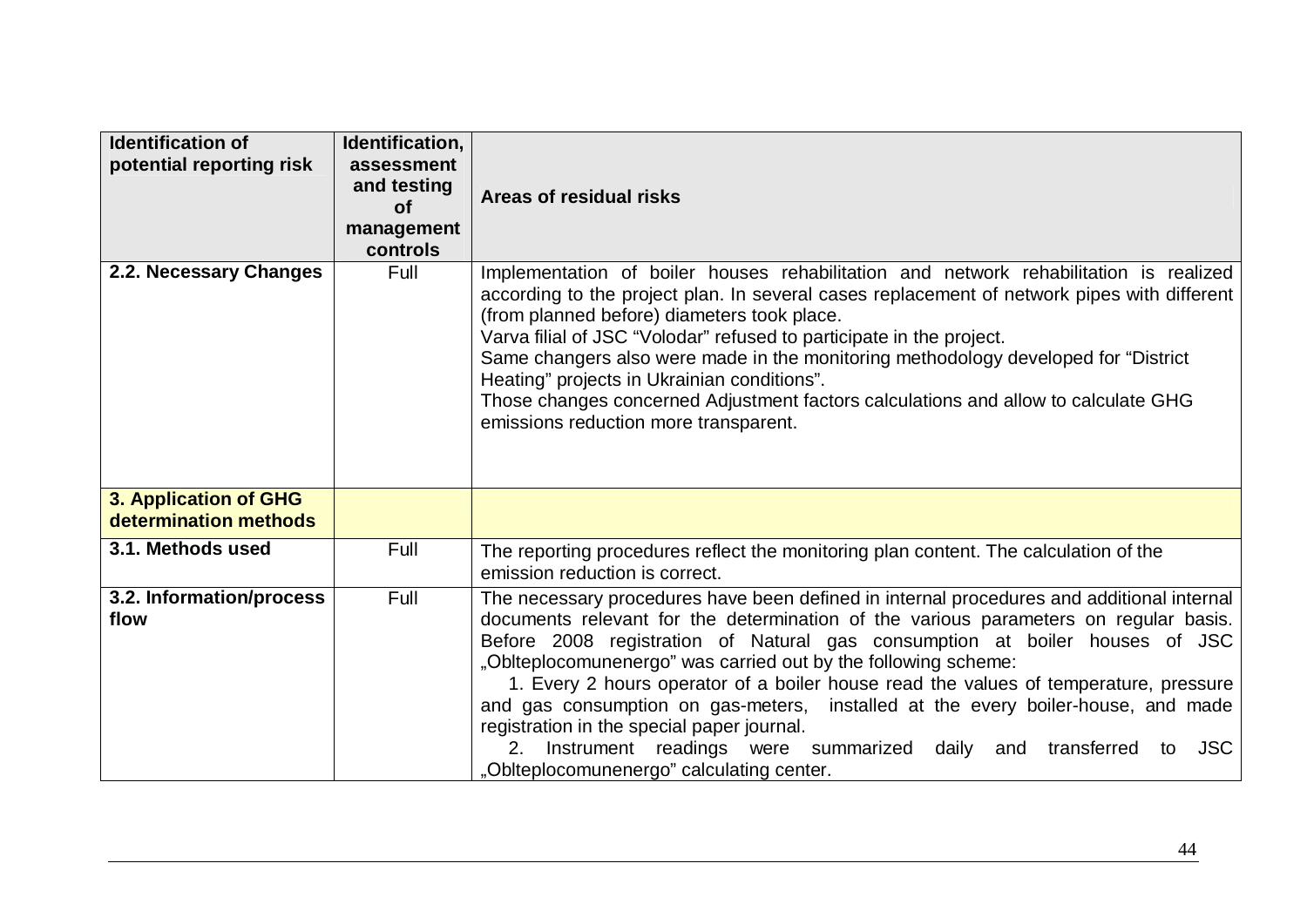| <b>Identification of</b><br>potential reporting risk              | Identification,<br>assessment<br>and testing<br><b>of</b><br>management<br>controls | Areas of residual risks                                                                                                                                                                                                                                                                                                                                                                                                                                                                                                                                                                                                                                                      |
|-------------------------------------------------------------------|-------------------------------------------------------------------------------------|------------------------------------------------------------------------------------------------------------------------------------------------------------------------------------------------------------------------------------------------------------------------------------------------------------------------------------------------------------------------------------------------------------------------------------------------------------------------------------------------------------------------------------------------------------------------------------------------------------------------------------------------------------------------------|
|                                                                   |                                                                                     | 3. Every decade calculating center transferred data to gas supplying company.<br>During 2008 at the every registration point the gas consumption correctors of the following<br>types: OE 22 ДMiz, OE 22 AAiz and OE VPT with modems were installed, by way of which<br>information is carried out every hour to united server, installed at the JSC<br>"Oblteplocomunenergo" calculating center.<br>During 2008 gas consumption correctors "Флоутек ТМ-3-4" were installed at the several<br>boiler-houses of "Nizhynteplomerezhi" Ltd.<br>Monthly data for the last month, with printout of daily bulletin and final bulletin, are<br>transfered to gas supplying company. |
| 3.3. Data transfer                                                | Full                                                                                | The complete data is stored electronically and also the part of Management information<br>system which is controlled by accounts                                                                                                                                                                                                                                                                                                                                                                                                                                                                                                                                             |
| 3.4. Data trails                                                  | Full                                                                                | The necessary procedures have been defined in internal procedures and additional internal<br>documents relevant for the determination of the all the parameters listed in the monitoring<br>plan                                                                                                                                                                                                                                                                                                                                                                                                                                                                             |
| 4. Identification and<br>maintenance of key<br>process parameters |                                                                                     |                                                                                                                                                                                                                                                                                                                                                                                                                                                                                                                                                                                                                                                                              |
| 4.1. Identification of key<br>parameters                          | Full                                                                                | The critical parameters for the determination of GHG emissions are the parameters listed<br>in section D of the approved PDD                                                                                                                                                                                                                                                                                                                                                                                                                                                                                                                                                 |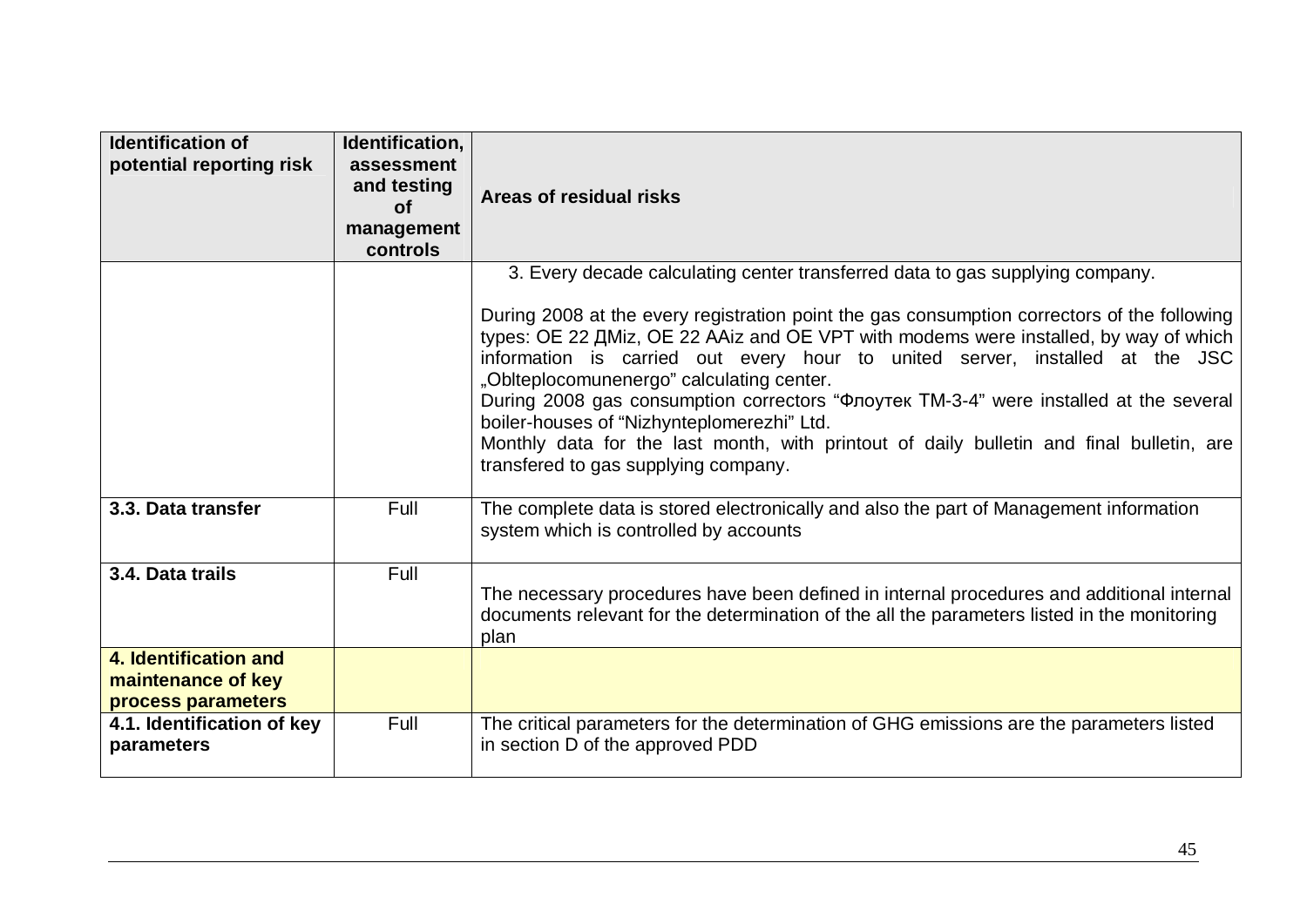| <b>Identification of</b><br>potential reporting risk | Identification,<br>assessment<br>and testing<br><b>of</b><br>management<br>controls | Areas of residual risks                                                                                                                                                                                                                                                                                                              |
|------------------------------------------------------|-------------------------------------------------------------------------------------|--------------------------------------------------------------------------------------------------------------------------------------------------------------------------------------------------------------------------------------------------------------------------------------------------------------------------------------|
| 4.2.                                                 | Full                                                                                | The company maintains the elaborate calibration plan for each of the equipment. The audit                                                                                                                                                                                                                                            |
| <b>Calibration/maintenance</b>                       |                                                                                     | team verified the status for all the equipment at the sites sampled for the audit and found<br>them to be complying with the plan.                                                                                                                                                                                                   |
| <b>5. GHG Calculations</b>                           |                                                                                     |                                                                                                                                                                                                                                                                                                                                      |
| 5.1. Use of estimates<br>and default data            | Full                                                                                | The carbon emission factor & Net calorific values is used as a predetermined default value<br>which has been defined in the PDD and confirmed during validation of the project.                                                                                                                                                      |
| 5.2. Guidance on<br>checks and reviews               | Full                                                                                | Internal audits and control measures are performed. JSC "Oblteplocomunenergo" has its<br>own heat technical laboratory that is authorized to calibrate the measurement devices for<br>own needs and for other enterprises. JSC "Oblteplocomunenergo" makes calibration of the<br>measurement equipment for "Nizhynteplomerezhi" Ltd. |
| 5.3. Internal validation                             | Full                                                                                |                                                                                                                                                                                                                                                                                                                                      |
| and verification                                     |                                                                                     | Monitoring procedure for JI Project includes the responsibility and frequency for carrying<br>out internal audits. The audit team did verify all the parameters listed in monitoring report                                                                                                                                          |
| 5.4. Data protection                                 |                                                                                     | The necessary procedures relating to Information technology are in place to provide                                                                                                                                                                                                                                                  |
| measures                                             |                                                                                     | necessary data security, and also prevent the unauthorized use of the same.                                                                                                                                                                                                                                                          |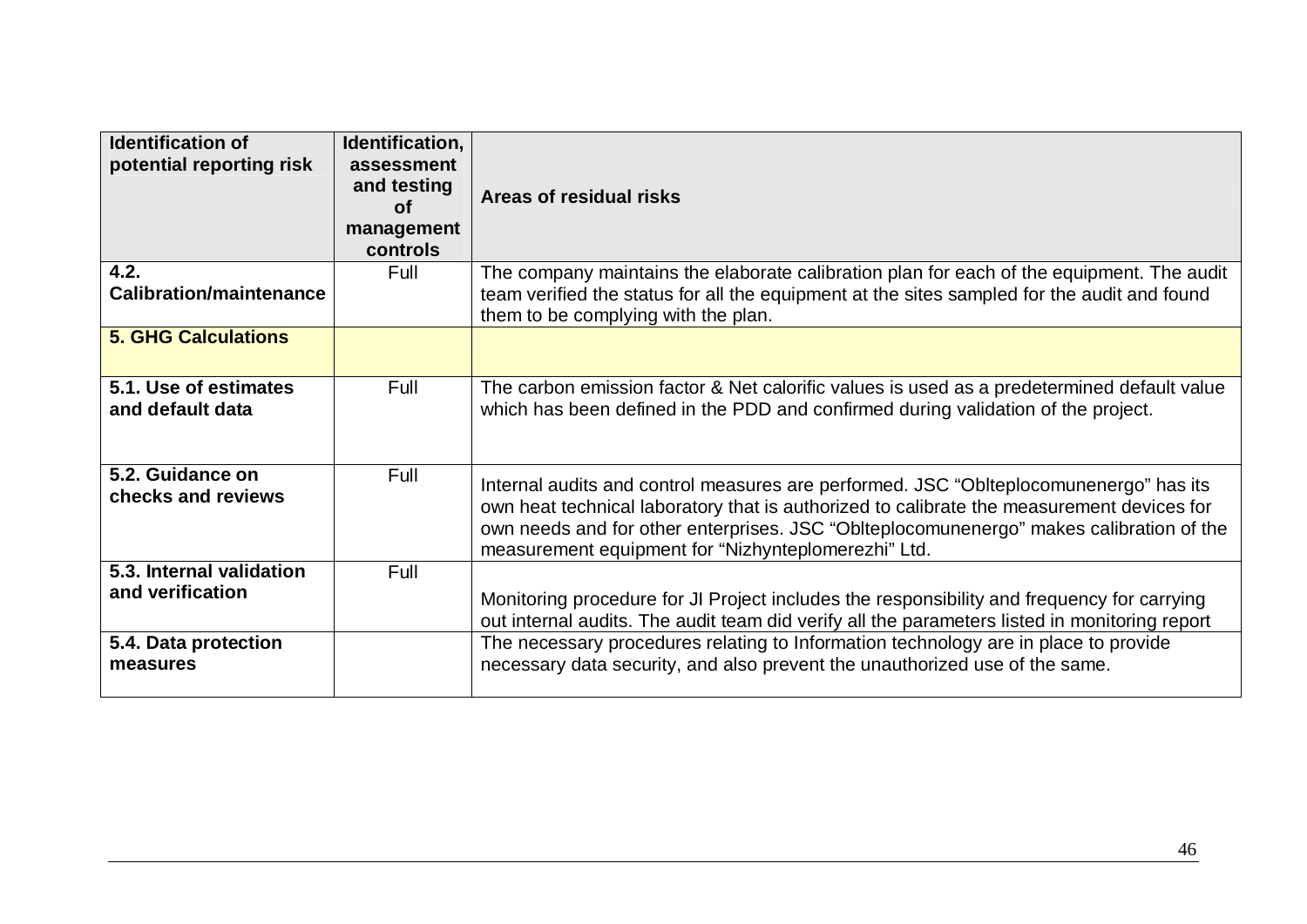| <b>Identification of</b><br>potential reporting risk | Identification,<br>assessment<br>and testing<br><b>of</b><br>management<br><b>controls</b> | Areas of residual risks                                                                                                                                                                                                                                                                                                                                            |
|------------------------------------------------------|--------------------------------------------------------------------------------------------|--------------------------------------------------------------------------------------------------------------------------------------------------------------------------------------------------------------------------------------------------------------------------------------------------------------------------------------------------------------------|
| 5.5. IT systems                                      | Full                                                                                       |                                                                                                                                                                                                                                                                                                                                                                    |
|                                                      |                                                                                            | The IT system is server based and located in head quarters in Chernihiv and has full<br>fledged manpower. The department is also supported by the internal guidelines and<br>procedures to allocate roles and rights for each user. Additionally it clearly defines the<br>responsibility, authority for back up, archiving and protection of data and equipments. |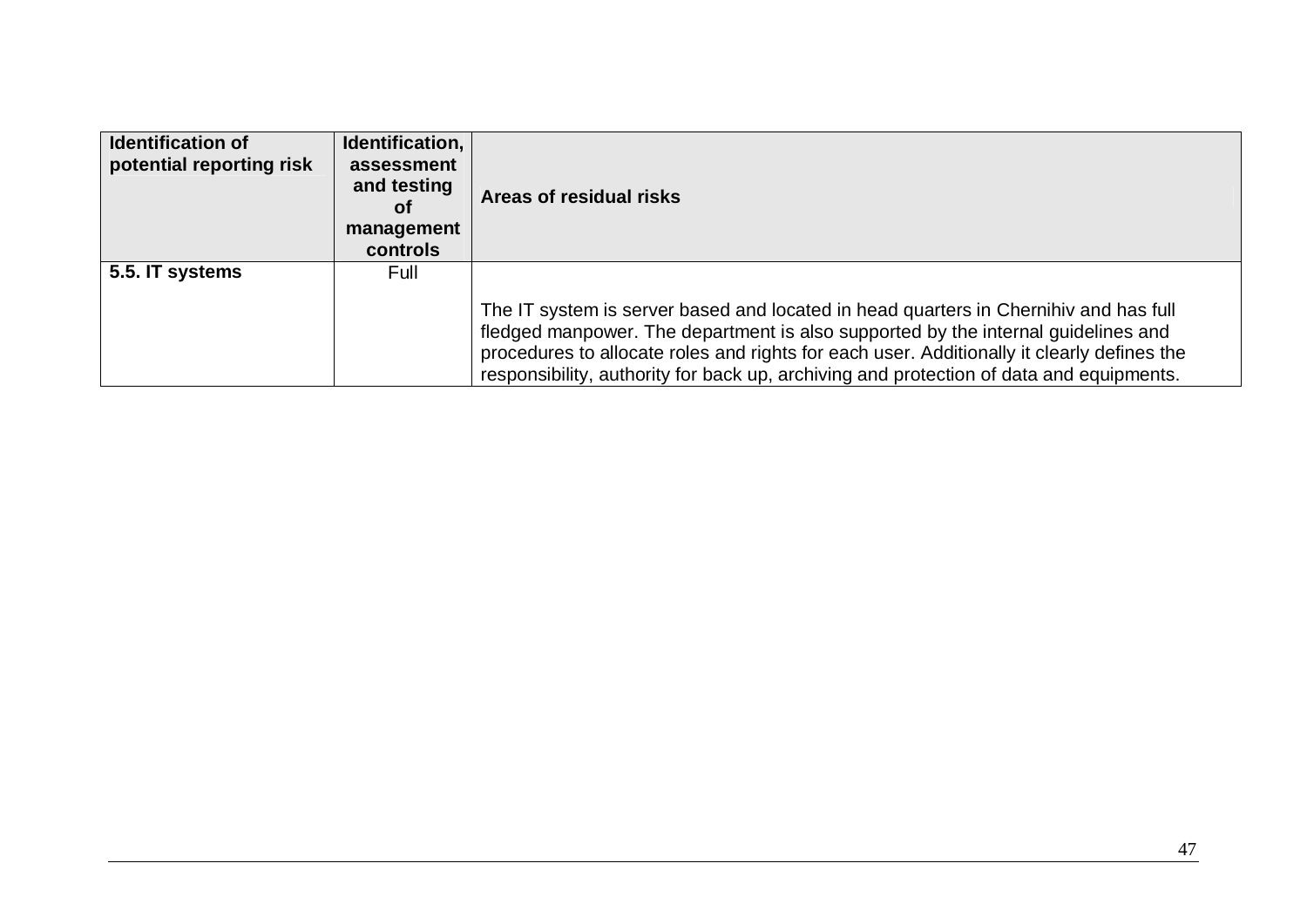**Periodic Verification Protocol Table 3: GHG calculation procedures and management control testing**

| Identification of potential reporting<br>risk                                                                                                                                                   | Identification, assessment and testing<br>of management controls                                                                                                                           | Areas of residual risks                                                                                                                                                                                                                                  |
|-------------------------------------------------------------------------------------------------------------------------------------------------------------------------------------------------|--------------------------------------------------------------------------------------------------------------------------------------------------------------------------------------------|----------------------------------------------------------------------------------------------------------------------------------------------------------------------------------------------------------------------------------------------------------|
| Potential reporting risks based on an<br>assessment of the emission estimation<br>procedures can be expected in the<br>following fields of action:<br>$\triangleright$ the calculation methods, | Regarding the potential reporting risks<br>identified in the left column the following<br>mitigation measures have been observed<br>during the document review and the on<br>site mission: | The issue remaining is the way the data<br>obtained is used to calculate the emission<br>reduction in a conservative manner<br>according to the approach prescribed in<br>the PDD as well as the way data obtained<br>is used to calculate the emissions |
| raw data collection and sources of<br>supporting documentation,                                                                                                                                 | Key source data for this parameter are:<br>• meter reading.                                                                                                                                | reductions.                                                                                                                                                                                                                                              |
| $\triangleright$ reports/databases/information<br>systems from<br>which<br>data<br><b>IS</b><br>obtained.                                                                                       | • Invoices and record for Fuels (and coal)<br>for consumption and purchase.                                                                                                                |                                                                                                                                                                                                                                                          |
| Key source data applicable to the project<br>assessed are hereby:                                                                                                                               | The metering equipments are installed<br>appropriately in the enclosure panels and                                                                                                         |                                                                                                                                                                                                                                                          |
| $\triangleright$ metering records (gas and power<br>consumption per heat generated),                                                                                                            | same are of reputed make.                                                                                                                                                                  |                                                                                                                                                                                                                                                          |
| monitors<br>process<br>(heat<br>➤<br>generation),                                                                                                                                               | Calculation methods:<br>The reporting procedures reflect the<br>monitoring plan content and the                                                                                            |                                                                                                                                                                                                                                                          |
| $\triangleright$ operational<br>(metering<br>logs<br>records),                                                                                                                                  | calculation of the emission reduction is<br>correct and also additionally deducting the                                                                                                    |                                                                                                                                                                                                                                                          |
| $\triangleright$ laboratory/analytical<br>(for<br>data<br>energy content of fuels),                                                                                                             | project emissions caused by fossil fuel.                                                                                                                                                   |                                                                                                                                                                                                                                                          |
| $\triangleright$ accounting records,                                                                                                                                                            |                                                                                                                                                                                            |                                                                                                                                                                                                                                                          |
| Appropriate calibration and maintenance                                                                                                                                                         |                                                                                                                                                                                            |                                                                                                                                                                                                                                                          |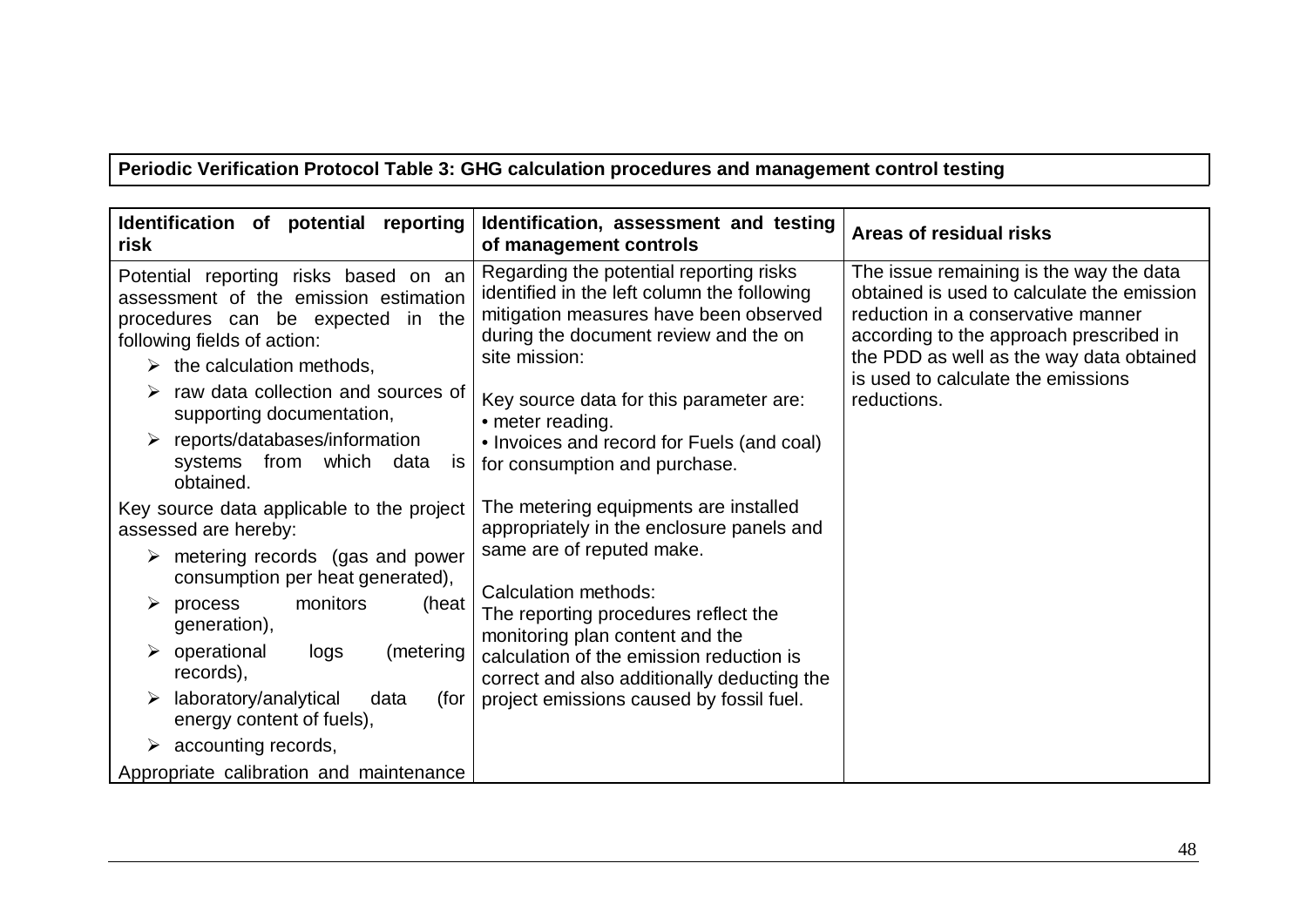| Identification of potential reporting<br>risk                                                                                                                                                                          | Identification, assessment and testing<br>of management controls | Areas of residual risks |
|------------------------------------------------------------------------------------------------------------------------------------------------------------------------------------------------------------------------|------------------------------------------------------------------|-------------------------|
| of equipment resulting in high accuracy of<br>data supplied should be in place.                                                                                                                                        |                                                                  |                         |
| It is hereby needed to focus on those<br>the<br>that<br>impact<br>risks<br>accuracy,<br>completeness and consistency of the<br>reported data. Risks are weakness in the<br>GHG calculation systems and may<br>include: |                                                                  |                         |
| manual transfer of data/manual<br>➤<br>calculations,                                                                                                                                                                   |                                                                  |                         |
| $\triangleright$ position<br>the<br>metering<br>of<br>equipment,                                                                                                                                                       |                                                                  |                         |
| unclear origins of data,<br>➤                                                                                                                                                                                          |                                                                  |                         |
| accuracy due to technological<br>➤<br>limitations,                                                                                                                                                                     |                                                                  |                         |
| lack of appropriate data protection<br>➤<br>measures (for example, protected<br>calculation cells in spreadsheets<br>and/or password restrictions).                                                                    |                                                                  |                         |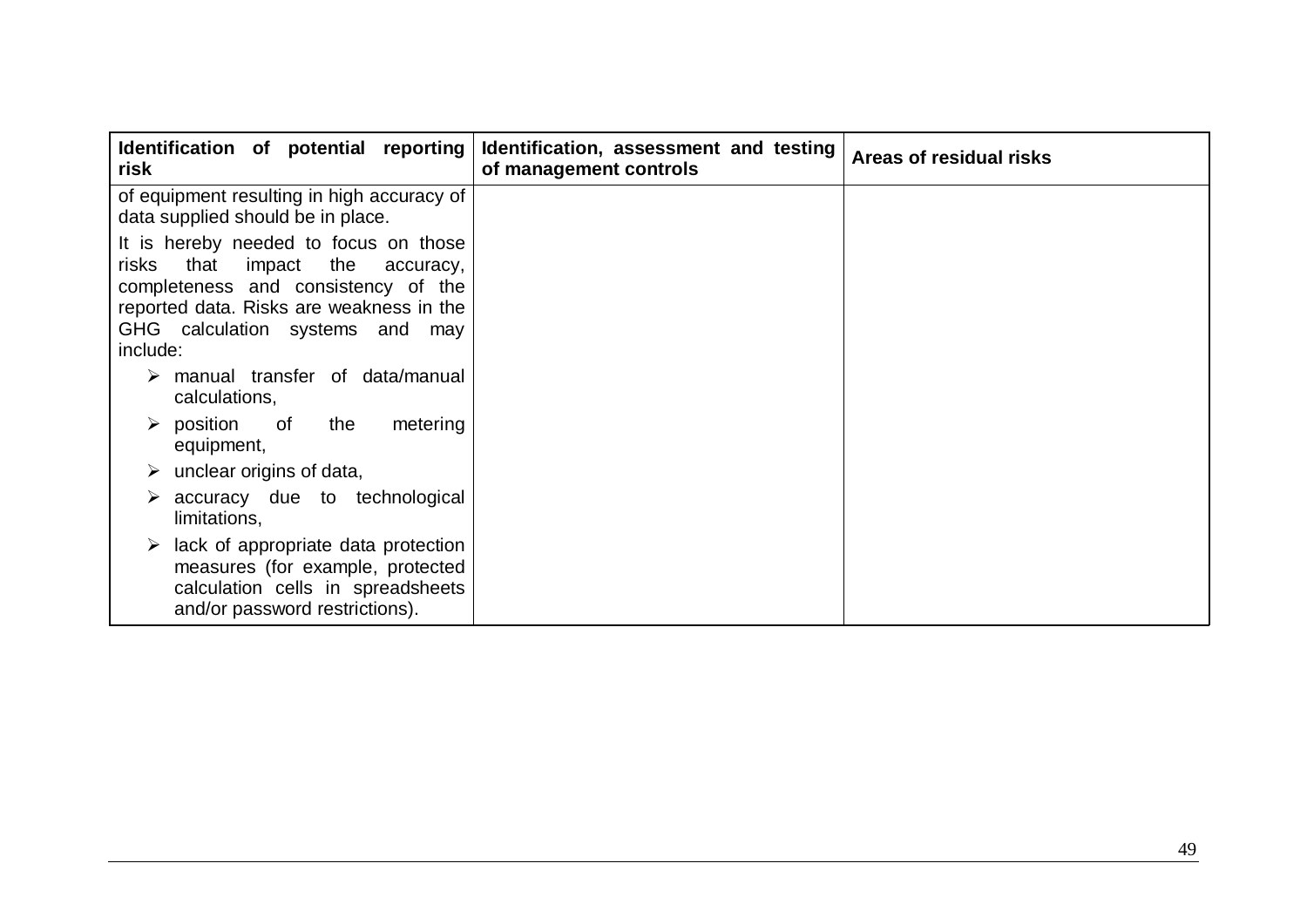## **Periodic Verification Protocol Table 4: Detailed audit testing of residual risk areas and random testing**

| Areas of residual<br>risks                                                                                                                                                                       | <b>Additional</b><br>verification<br>testing performed                                                                                                                                                                                                                                                                     | <b>Conclusions</b><br><b>Requiring</b><br><b>Areas</b><br>and<br>Improvement<br>(including Forward Action Requests)                                                                                                                                                                                   |
|--------------------------------------------------------------------------------------------------------------------------------------------------------------------------------------------------|----------------------------------------------------------------------------------------------------------------------------------------------------------------------------------------------------------------------------------------------------------------------------------------------------------------------------|-------------------------------------------------------------------------------------------------------------------------------------------------------------------------------------------------------------------------------------------------------------------------------------------------------|
| The<br>issue<br>remaining is the<br>data<br>the<br>way<br>obtained is used to<br>calculate<br>the<br>emission reduction<br>in a conservative<br>manner according<br>to the<br>approach  <br>PDD. | <b>There</b><br>been<br>has<br>a<br>complete check of data<br>transferred<br>from<br>daily<br>consumption<br>and<br>generation readings to<br>the calculation tool. There<br>was no error in such<br>transfer.<br>The<br>correct<br>installation<br>the<br>0f<br>prescribed in the metering equipment can<br>be confirmed. | Having investigated the residual risks, the audit team comes to the following<br>conclusion:<br>Immediate action is not needed with respect to the current emission reduction<br>calculation. Those corrections have been considered during the verification<br>process, so no residual risk is open. |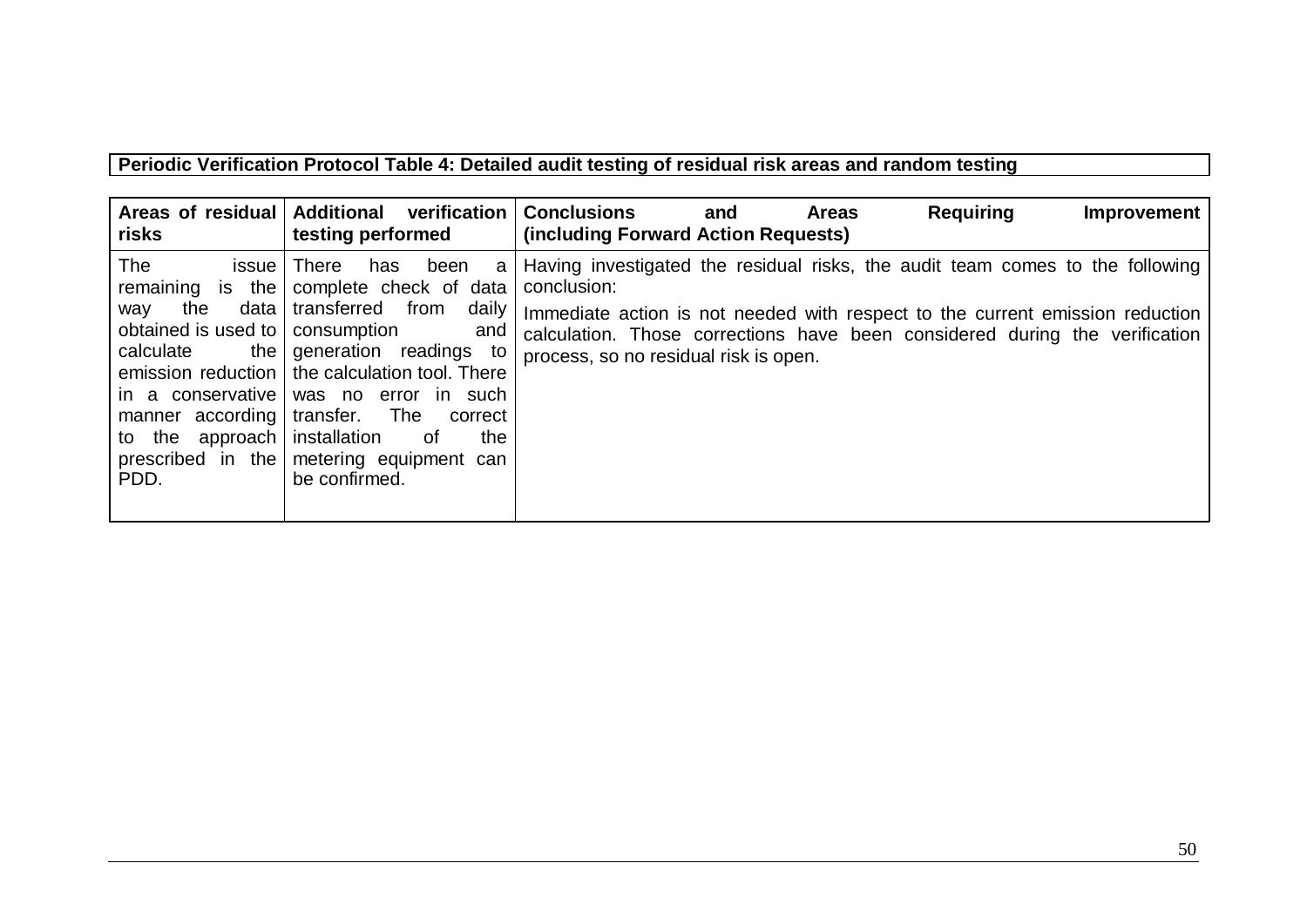**Verification Protocol Table 5: Resolution of Corrective Action and Clarification Requests**

| Report clarifications and Ref.<br>action  <br>corrective<br>requests | checklist<br>question<br>tables<br>ın<br>2/3 | to Summary of project owner response | <b>Verification conclusion</b> |
|----------------------------------------------------------------------|----------------------------------------------|--------------------------------------|--------------------------------|
| N/A                                                                  | N/A                                          | N/A                                  | N/A                            |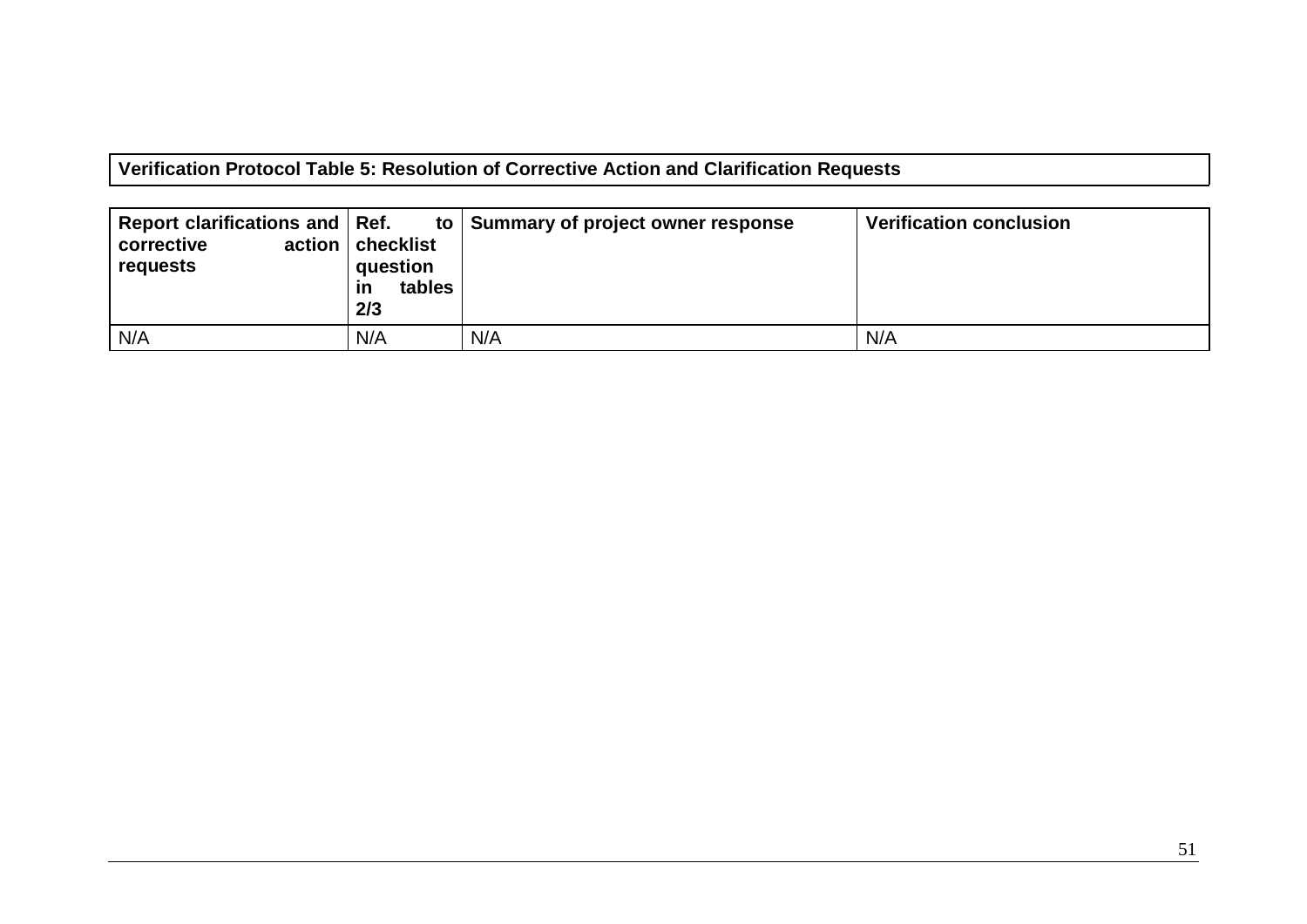#### APPENDIX B: VERIFICATION TEAM

The verification team consists of the following personnel:

#### **Flavio Gomes, M.Sci. (civil engineering)**

Team Leader

Bureau Veritas Certification, Climate Change Verifier

Flavio Gomes is a Chemical and Safety Engineer graduated from «UNICAMP – Universidade Estadual de Campinas», with a MSc title in Civil Engineer (Sanitation). He spent four years at RIPASA Pulp and Paper as Environmental Process Engineer. He is, since 2006 the Global Manager for Climate Change. Previously and since 1997, he was senior consultant for Bureau Veritas Consulting in fields of Environment, Health, Safety, Social Accountability and Sustainability audit and management systems. He also acted as Clean Development Mechanism verifier, and Social/Environmental Report auditor, in the name of Bureau Veritas Certification. Flavio is pursuing his PhD on Energy Management at the Imperial College – London.

#### **Ivan G. Sokolov, Dr. Sci. (biology, microbiology)**

Team member

Bureau Veritas Ukraine HSE Department manager.

He has over 25 years of experience in Research Institute in the field of biochemistry, biotechnology, and microbiology. He is a Lead auditor of Bureau Veritas Certification for Environment Management System (IRCA registered), Quality Management System (IRCA registered), Occupational Health and Safety Management System, and Food Safety Management System. He performed over 130 audits since 1999. Also he is Lead Tutor of the IRCA registered ISO 14000 EMS Lead Auditor Training Course, and Lead Tutor of the IRCA registered ISO 9000 QMS Lead Auditor Training Course. He has undergone intensive training on Clean Development Mechanism /Joint Implementation and he is involved in the validation of 6 JI projects.

#### **Nadiya Kaiiun, M. Sci. (environmental science)**

Team member

Bureau Veritas Ukraine HSE Department project manager.

She has graduated from National University of Kyiv-Mohyla Academy with the Master Degree in Environmental Science. She is a Lead auditor of Bureau Veritas Certification for Environment Management System (IRCA registered). She performed over 15 audits since 2008. She has undergone intensive training on Clean Development Mechanism /Joint Implementation and she is involved in the validation of 6 JI projects.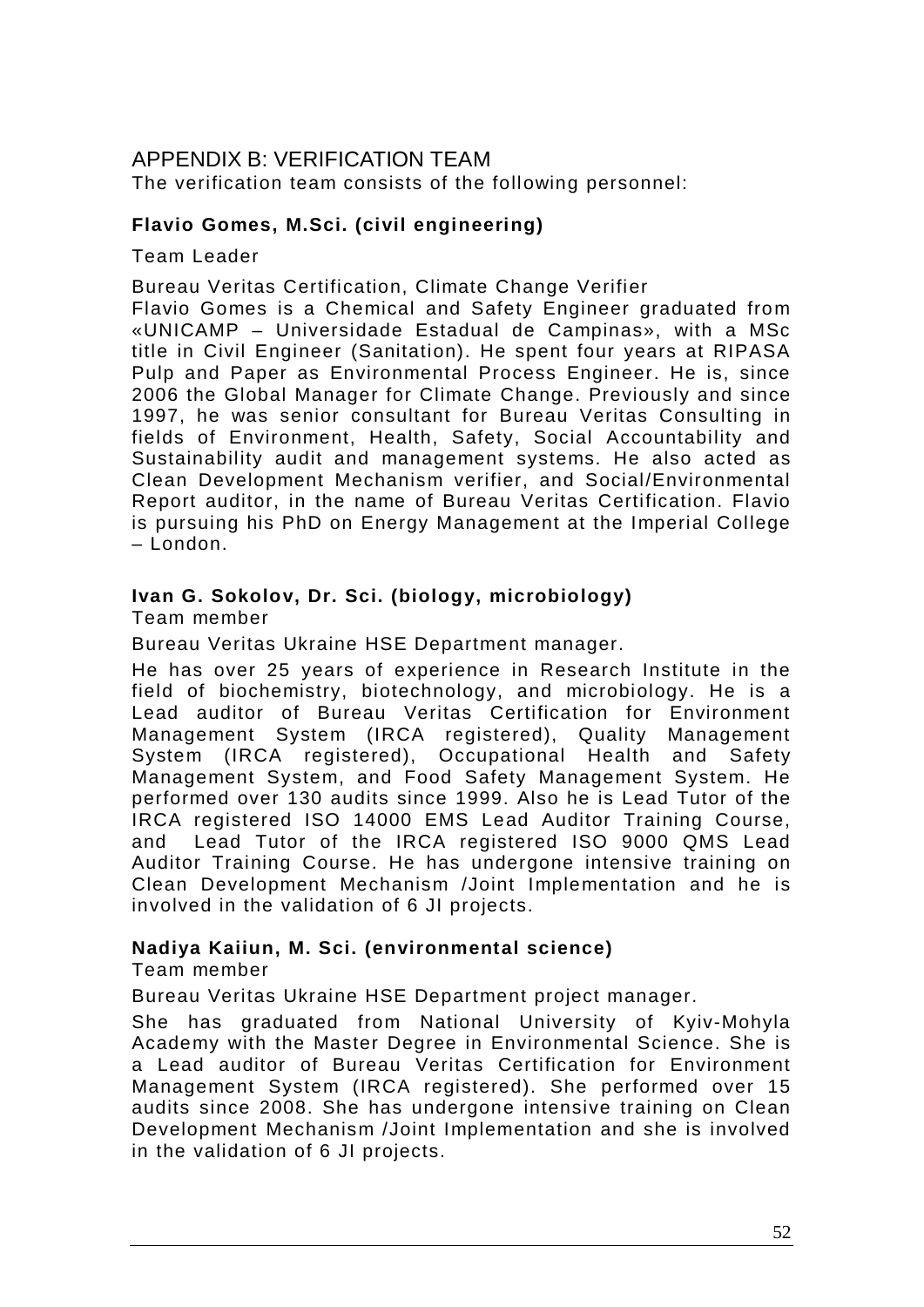#### **Oleg Skoblyk, Specialist (Energy Management)**

Team member

Bureau Veritas Ukraine HSE Department project manager.

He has graduated from National Technical University of Ukraine 'Kyiv Polytechnic University" with specialty Energy Management. He is a Lead auditor of Bureau Veritas Certification for Environment Management System (IRCA registered). He performed over 10 audits since 2008. He has undergone intensive training on Clean Development Mechanism /Joint Implementation and he is involved in the validation of 3 JI projects.

#### **Kateryna Zinevych, M. Sci. (environmental science)**

Team member

Bureau Veritas Ukraine HSE Department project manager.

She has graduated from National University of Kyiv-Mohyla Academy with the Master Degree in Environmental Science. She is a Lead auditor of Bureau Veritas Certification for Environment Management System (IRCA registered). She performed 6 audits since March of 2009. She has undergone intensive training on Clean Development Mechanism /Joint Implementation and she is involved in the validation of 3 JI projects.

#### **Ashok Mammen - PhD (Oils & Lubricants)**

Bureau Veritas Certification Internal reviewer

Over 20 years of experience in chemical and petrochemical field. Dr. Mammen is a lead auditor for environment, safety and quality management systems and a lead verifier for GHG projects. He has been involved in the validation and verification processes of more than 60 CDM/JI and other GHG projects.

APPENDIX C: DOCUMENTS CHECKED DURING VERIFICATION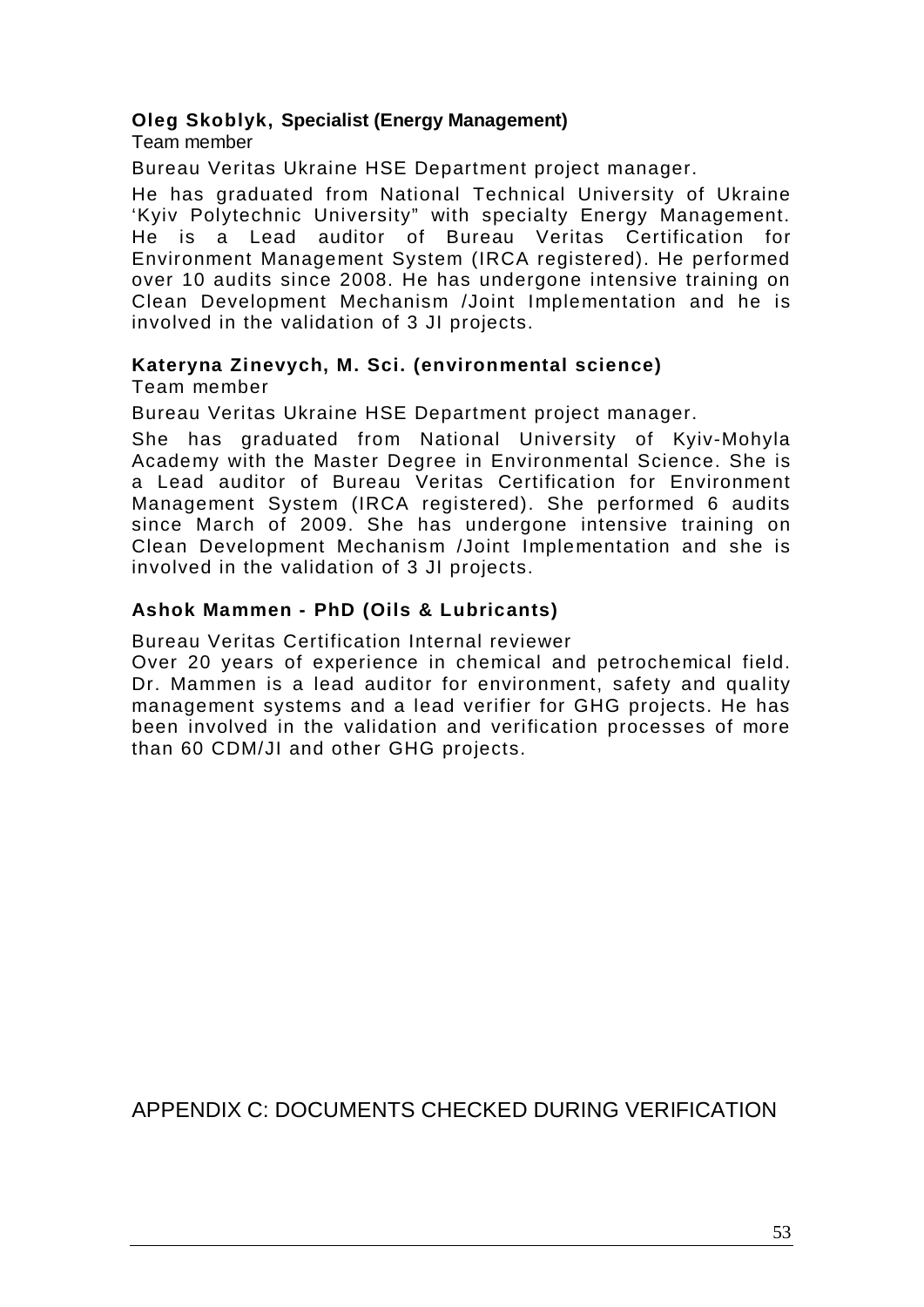|                | Nizhyn city,<br>Parameters name<br>Impartial proof |                                                                                                                                                                                                                                                 |
|----------------|----------------------------------------------------|-------------------------------------------------------------------------------------------------------------------------------------------------------------------------------------------------------------------------------------------------|
|                | Shevchenka, 4                                      |                                                                                                                                                                                                                                                 |
| 1.             | Performed<br>works                                 | Act of putting into operation objects that where<br>built, overhauled, reconstructed and up-dated.<br>Heat network replacement from TK-5 to TK-36<br>(September 2008).                                                                          |
| Podvojskogo, 2 |                                                    |                                                                                                                                                                                                                                                 |
| 2.             | Performed<br>works                                 | Act of putting into operation objects that where<br>built, overhauled, reconstructed and up-dated.<br>Assembling the complex "Флоутек ТМ-3-4" at<br>boiler-house Podvojskogo, 2. (June 2008).                                                   |
|                | Shevchenko, 109 (CHP Nº6)                          |                                                                                                                                                                                                                                                 |
| 3.             | Performed<br>works                                 | Act of putting into operation objects that where<br>built, overhauled, reconstructed and up-dated.<br>Reconstruction of main heat network from<br>boiler-house Shevchenko, 109 (July 2008).                                                     |
|                | Nizhatynska, 18                                    |                                                                                                                                                                                                                                                 |
| 4.             | Performed<br>works                                 | Act of putting into operation objects that where<br>built, overhauled, reconstructed and up-dated.<br>reconstruction<br>network<br>from<br><b>TK-17</b><br>Heat<br>(September 2008)                                                             |
| Prylutska, 133 |                                                    |                                                                                                                                                                                                                                                 |
| 5.             | Performed<br>works                                 | Act of putting into operation objects that where<br>built, overhauled, reconstructed and up-dated.<br>Assembling the complex «Флоутек ТМ-3-4» at<br>boiler-house Prylutska, 133 (June 2008)                                                     |
|                | Krapyvyanskogo, 2                                  |                                                                                                                                                                                                                                                 |
| 6.             | Performed<br>works                                 | Act of putting into operation objects that where<br>built, overhauled, reconstructed and up-dated.<br>Assembling the complex «Флоутек ТМ-3-4» at<br>boiler-house Krapyvyanskogo, 2 (June 2008).<br>Photo, passport of gas flow meter G650 PF-K- |
| 7.             |                                                    | 1-30-01-4-Ex 200-1600-1,6-01 №0109. dated<br>30.01.04.                                                                                                                                                                                          |
| 8.             |                                                    | Photo, results of defining main relative error.<br>Gas meter G650 PF-K Ex. Dated 21.07.2008                                                                                                                                                     |
| 9.             |                                                    | Photo, results of defining main relative error.<br>Gas meter G650 PF-K Ex. Dated 29.05.2006                                                                                                                                                     |
| 10.            |                                                    | Photo, passport power unit ИПИ 12/3 AYCA<br>436234.005-01 #266. dated 27.12.06                                                                                                                                                                  |
| 11.            |                                                    | passport of interface transformer<br>Photo,<br>RS232/BELL202 A4CA.468153. 002 NC #1675.                                                                                                                                                         |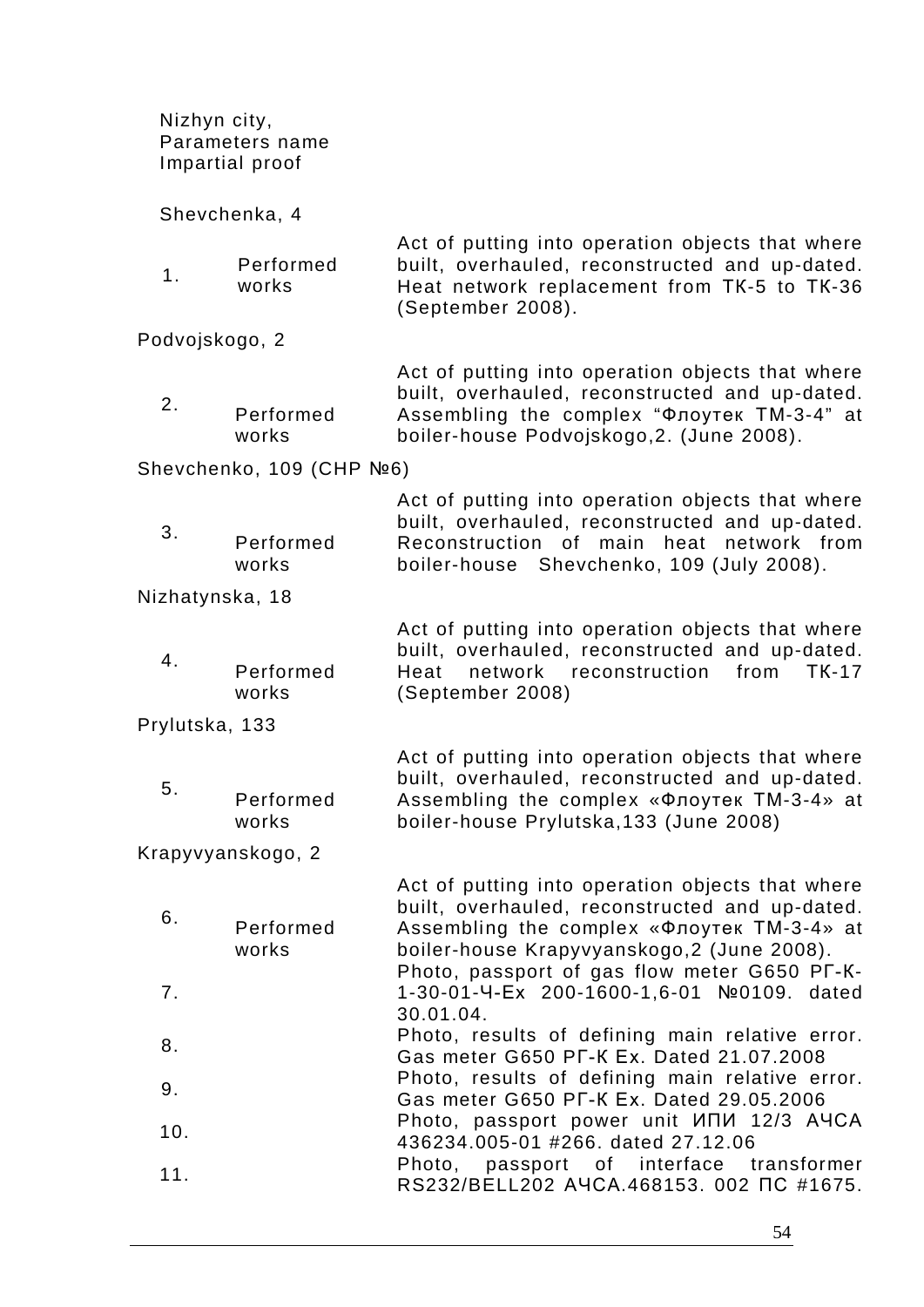dated 27.12.06

| 12.             |                    | Photo, passport of measuring management<br>complex «ФЛОУТЕК ТМ3-4»№2-933. dated<br>01.12.2008                                                                                             |
|-----------------|--------------------|-------------------------------------------------------------------------------------------------------------------------------------------------------------------------------------------|
| 13.             |                    | Photo, principle technological scheme of work<br>at the boiler house.                                                                                                                     |
| 14.             |                    | Photo, regime card of water heating boiler<br>HIICTY-5 №7. dated 24.09.2008.                                                                                                              |
| 15.             |                    | Photo, boiler#4. registration #4                                                                                                                                                          |
| 16.             |                    | Photo, regime card of water heating boiler<br>HIICTY-5 №6. dated 04.11.2008.                                                                                                              |
| 17.             |                    | Photo, regime card of water heating boiler<br>HIICTY-5 №5. dated 22.10.2008.                                                                                                              |
| 18.             |                    | Photo,<br>measuring management<br>complex<br>«ФЛОУТЕК ТМЗ-4» transformer corrector ПК-2<br>#2-935. Produced 2006.                                                                         |
| 19.             |                    | Photo, power unit ИПИ 12/3 №266. Produced<br>2006.                                                                                                                                        |
| 20.             |                    | Photo, interface transformer RS232/BELL 202<br>#1675. Produced 2006.                                                                                                                      |
| 21.             |                    | Photo, daily logbook                                                                                                                                                                      |
| 22.             |                    | Photo, boiler house                                                                                                                                                                       |
| Esypenko, 15    |                    |                                                                                                                                                                                           |
| 23.             | Performed<br>works | Act of putting into operation objects that where<br>built, overhauled, reconstructed and up-dated.<br>Assembling the complex «Флоутек ТМ-3-4» at<br>boiler-house Esypenko, 15 (June 2008) |
| Synyakivska, 75 |                    |                                                                                                                                                                                           |
| 24.             | Performed<br>works | Act of putting into operation objects that where<br>built, overhauled, reconstructed and up-dated.<br>Gas burners replacement, Synyakivska, 75b<br>(September 2008)                       |
|                 | Shevchenko, 99B    |                                                                                                                                                                                           |
| 25.             | Performed<br>works | Act of putting into operation objects that where<br>built, overhauled, reconstructed and up-dated.<br>Heat<br>network<br>reconstruction Part T3, T4<br>(August 2008)                      |
|                 | Shevchenko, 109    |                                                                                                                                                                                           |
| 26.             |                    | Photo, passport of gas flow meter JT-K-Ex 200-<br>1600-1,0-01 №5653. dated 30.06.99.                                                                                                      |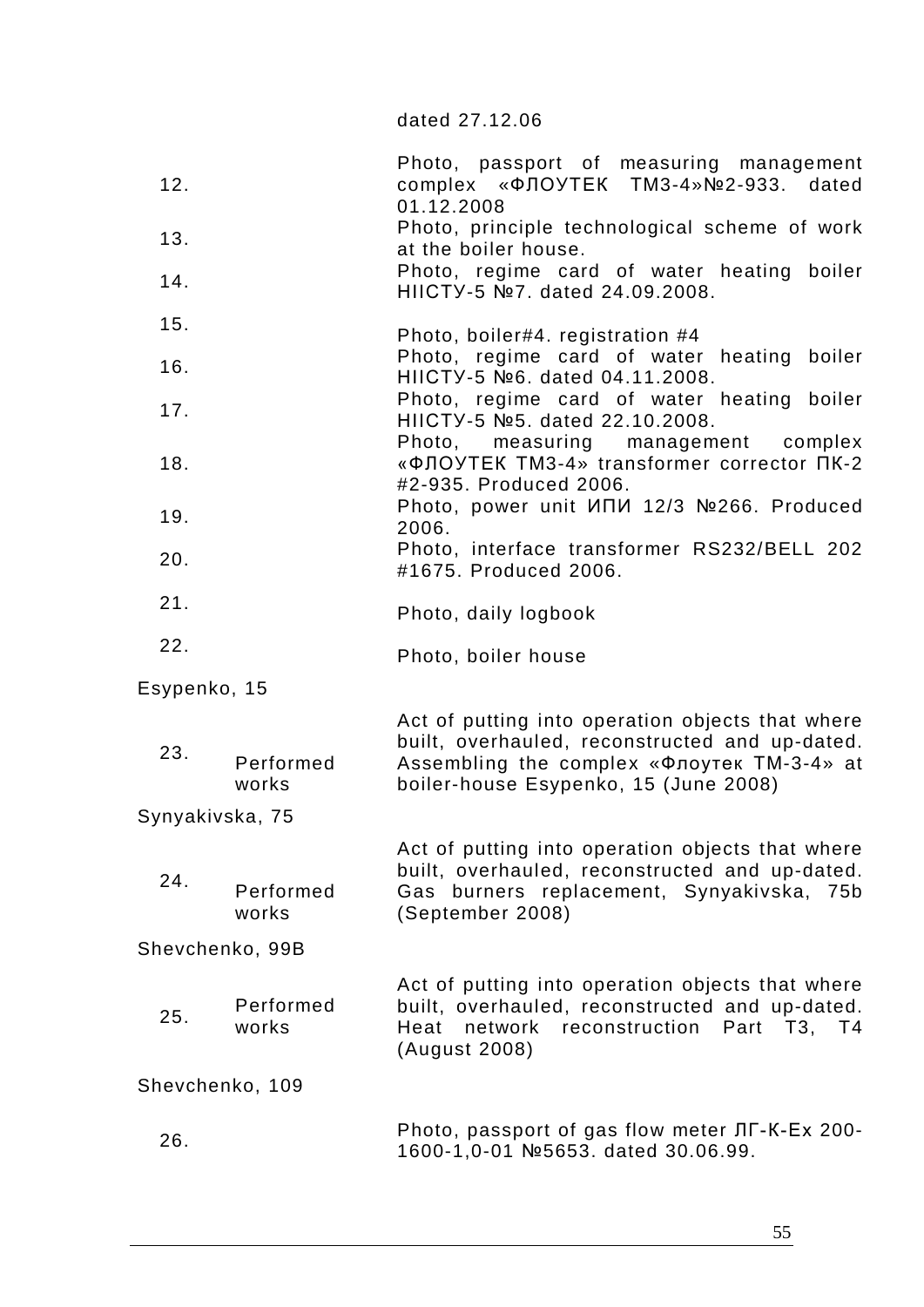| Photo, passport of gas flow meter PT-K-Ex<br>1000-1/20-01-4 №0114. dated 05.04.2005                                                                                                     |
|-----------------------------------------------------------------------------------------------------------------------------------------------------------------------------------------|
| Photo, results of defining main relative error.<br>Gas meter PFK-1000Ex. Dated 03.04.2007                                                                                               |
| Photo, passport of gas flow meter JT-K-Ex 200-<br>1600-1,6-01 №5679. dated 22.06.99.                                                                                                    |
| Photo, results of defining main relative error.<br>Gas meter ЛГК-200-2. Dated 22.06.2007                                                                                                |
| Photo, results of defining main relative error.<br>Gas meter JIFK-200-1600. Dated 08.08.2005                                                                                            |
| Photo, certificate of acceptance absolute<br>pressure transformator with analogue out<br>ППС.3-РА №10.06.300876. date of issuance<br>31.10.2006                                         |
| Photo, manual for absolute pressure<br>transformator with analogue out $\Pi$ DC.3-PA.                                                                                                   |
| Photo, passport of absolute pressure<br>transformator with analogue out $\Pi \Pi C.3-PA$<br>№10.06.300876. last calibration 05.11.2008<br>Photo, certificate #1707/A for<br>calibration |
| working equipment automatic measuring unit of<br>natural gas consumption. Dated 05.11.2008                                                                                              |
| Photo, results of metrological attestation.<br>Dated 15.05.2007                                                                                                                         |
| Photo, protocol of state metrological attestation<br>#064. dated 15.05.2007                                                                                                             |
| Photo, protocol of state metrological attestation<br>#063. dated 15.05.2007                                                                                                             |
| Photo, certificate for calibration working<br>equipment: gas volume and volume expenditure<br>meter ОЕ -22ЛА №0140. dated 05.11.2008                                                    |
| Photo, passport of working equipment:<br>heat<br>transformator TCN100N1187 Nº828.<br>last<br>calibration 05.11.2008.                                                                    |
| Photo, certificate of acceptance absolute<br>transformator with analogue<br>pressure<br>out<br>ППС.3-РА №10.06.300847. date of issuance<br>17.10.2004                                   |
| Photo, certificate #1708/A for calibration<br>working equipment automatic measuring unit of<br>natural gas consumption. Dated 05.11.2008                                                |
|                                                                                                                                                                                         |
|                                                                                                                                                                                         |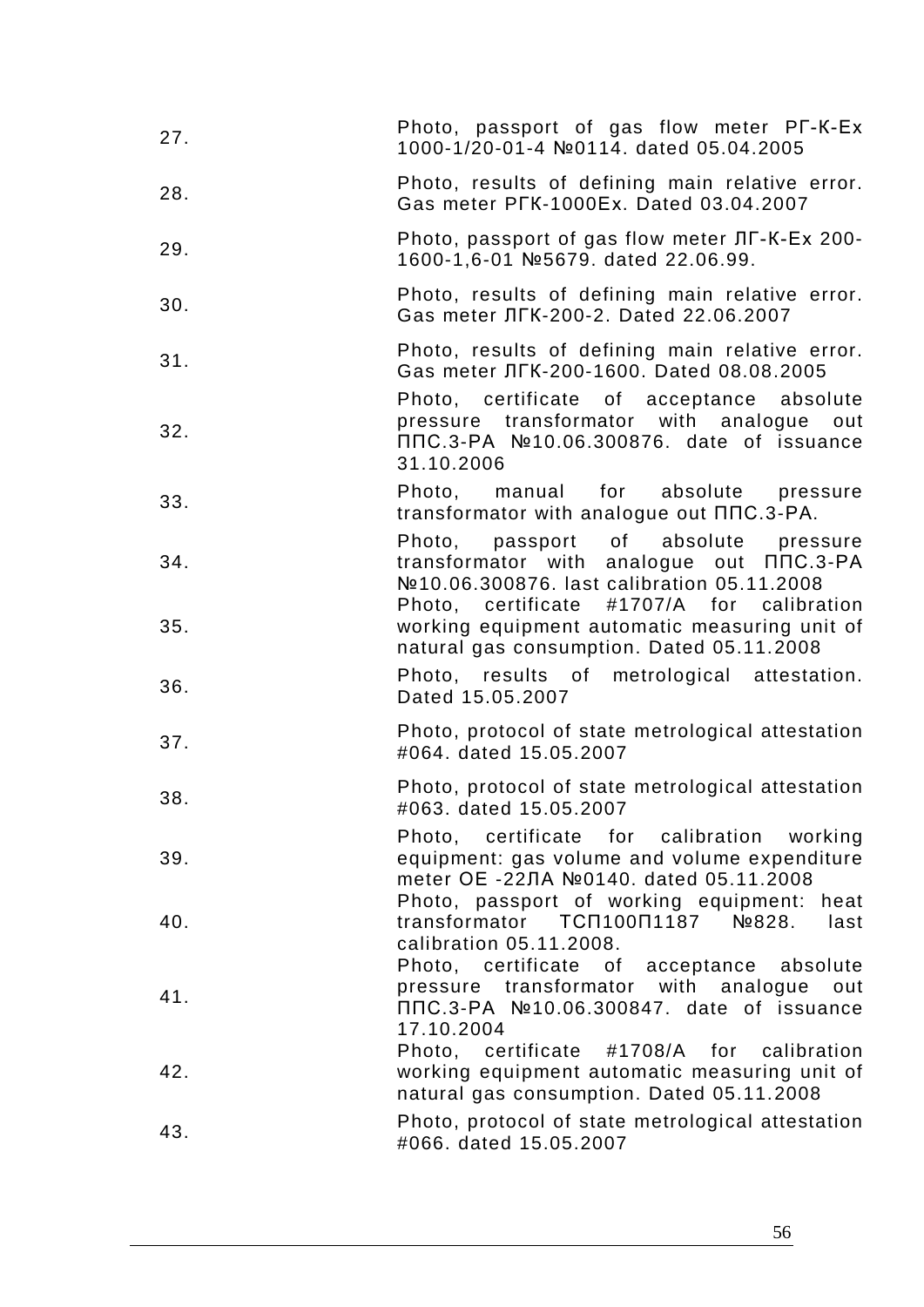| 44. | Photo, protocol of state metrological attestation<br>#065. dated 15.05.2007                                                                                                           |
|-----|---------------------------------------------------------------------------------------------------------------------------------------------------------------------------------------|
| 45. | Photo, certificate for calibration working<br>equipment:gas volume and volume expenditure<br>meter OE -22ЛА №0141. dated 05.11.2008                                                   |
| 46. | Photo, passport of absolute pressure<br>transformator with analogue out $\Pi \Pi C.3-PA$<br>Nº04.06.300661. last calibration 05.11.2008<br>Photo, passport of working equipment: heat |
| 47. | transformator TCN100N1187 Nº1383.<br>last<br>calibration 05.11.2008.<br>Photo, certificate of acceptance absolute                                                                     |
| 48. | pressure transformator with analogue<br>out<br>ППС.3-РА №04.06.300661. date of issuance<br>11.04.2006                                                                                 |
| 49. | Photo, manual for gas volume and volume<br>expenditure meter OE -22ЛА.                                                                                                                |
| 50. | Photo, electric energy metering journal.                                                                                                                                              |
| 51. | Photo, heating boiler #2278. Registration<br>#2301. Produced 1979.                                                                                                                    |
| 52. | Photo, principle technological scheme of work<br>at the boiler house.                                                                                                                 |
| 53. | Photo, regime card of boiler NT5M-30M. Dated<br>26.01.2007                                                                                                                            |
| 54. | Photo, temperature chart of boiler's heating<br>system for 2009.                                                                                                                      |
| 55. | Photo, shift transfer-acceptance journal                                                                                                                                              |
| 56. | Photo, gas meter ЛГК-200-1600-1,0-01-Ex<br>#5653                                                                                                                                      |
| 57. | Photo, regular power unit $5\pi$ -1k-1 #0226.                                                                                                                                         |
| 58. | Photo, gas volume and volume expenditure<br>meter OE -22ЛА №0139.                                                                                                                     |
| 59. | Photo, gas volume and volume expenditure<br>meter ОЕ -22ЛА №0140.                                                                                                                     |
| 60. | Photo, water heating boiler ДКВР-10/13№6317.<br>Registration #2312. Produced 1976.                                                                                                    |
| 61. | Photo, gas volume and volume expenditure<br>meter OE -22ЛА №0141.                                                                                                                     |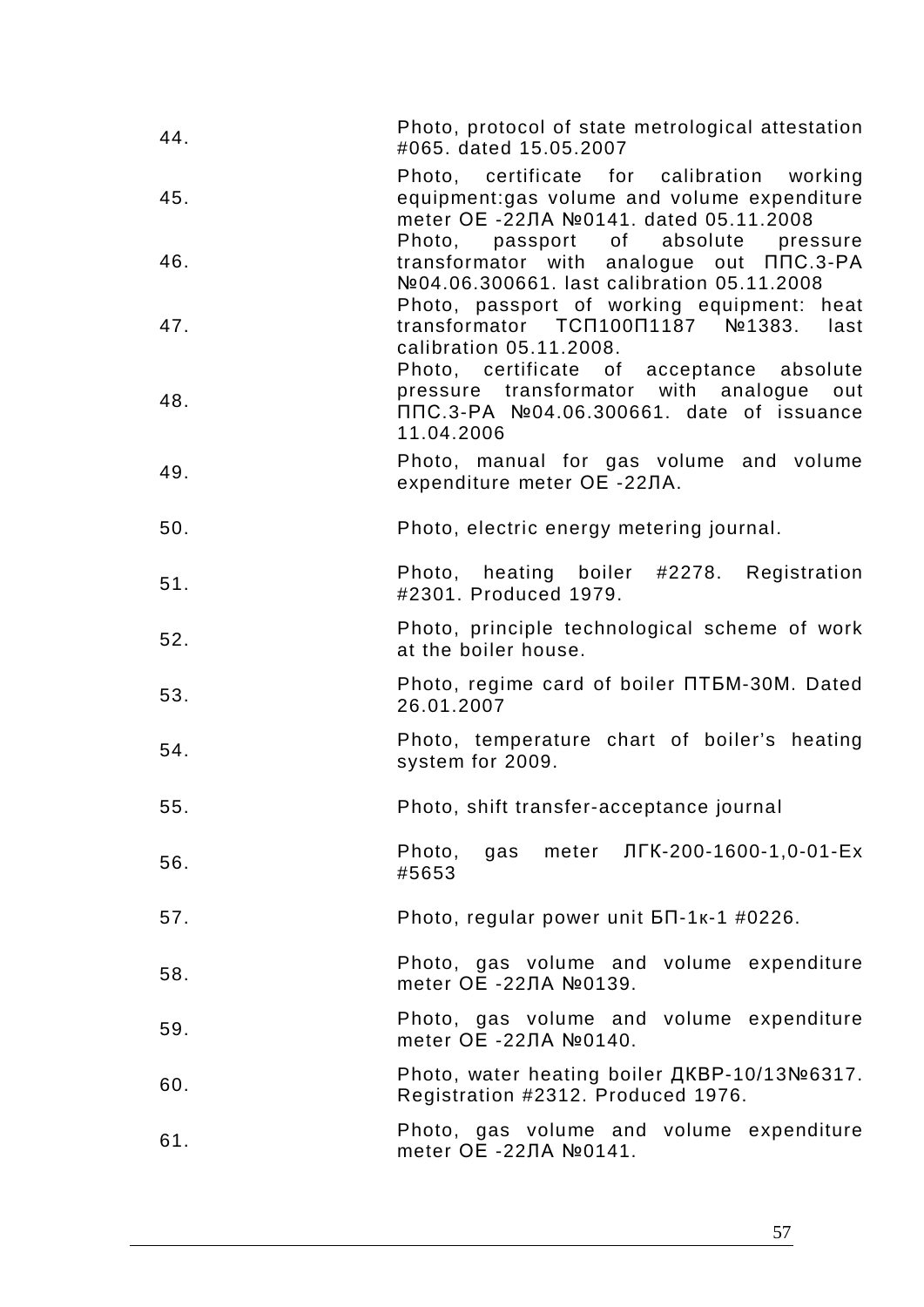## Shevchenko, 116 (CHPN<sup>21</sup>)

| 62.              | Performed<br>works       | Act of putting into operation objects that where<br>built, overhauled, reconstructed and up-dated.<br>Heat network reconstruction (July 2008)                                                            |
|------------------|--------------------------|----------------------------------------------------------------------------------------------------------------------------------------------------------------------------------------------------------|
| Shevchenko, 43   |                          |                                                                                                                                                                                                          |
| 63.              | Performed<br>works       | Act of putting into operation objects that where<br>built, overhauled, reconstructed and up-dated.<br>Assembling the complex «Флоутек ТМ-3-4» at<br>boiler-house Shevchenko, 43 (June 2008)              |
| Kotsubynskoho, 1 |                          |                                                                                                                                                                                                          |
| 64.              | Performed<br>works       | Act of putting into operation objects that where<br>built, overhauled, reconstructed and up-dated.<br>Assembling the complex «Флоутек ТМ-3-4» at<br>boiler-house Kotsubynskoho, 1 (June 2008)            |
| Ch. Kozacha, 3   |                          |                                                                                                                                                                                                          |
| 65.              | Performed<br>works       | Act of putting into operation objects that where<br>built, overhauled, reconstructed and up-dated.<br>Assembling the complex «Флоутек ТМ-3-4» at<br>boiler-house Ch. Kozacha, 3 (June 2008)              |
| Moskovska, 17    |                          |                                                                                                                                                                                                          |
| 66.              | Performed<br>works       | Act of putting into operation objects that where<br>built, overhauled, reconstructed and up-dated.<br>Assembling the complex «Флоутек ТМ-3-4» at<br>boiler-house Moskovska, 17 (June 2008)               |
| Nezalegnosti, 34 |                          |                                                                                                                                                                                                          |
| 67.              | Performed<br>works       | Act of putting into operation objects that where<br>built, overhauled, reconstructed and up-dated.<br>Assembling the complex «Флоутек ТМ-3-4» at<br>boiler-house Nezalegnosti, 34 (August 2008)          |
| Nezalegnosti, 44 |                          |                                                                                                                                                                                                          |
| 68.              | Performed<br>works       | Act of putting into operation objects that where<br>built, overhauled, reconstructed and up-dated.<br>Assembling the complex «Флоутек ТМ-3-4» at<br>Nezalegnosti, 44 (September<br>boiler-house<br>2008) |
|                  | "Nizhynteplomerezhi" Ltd |                                                                                                                                                                                                          |
| 69.              | Performed<br>works       | Bilateral act of gas consumption in December<br>2008 between "Nizhynteplomerezhi" Ltd and<br>"Nizhynmizhraygas" (31.12.08)                                                                               |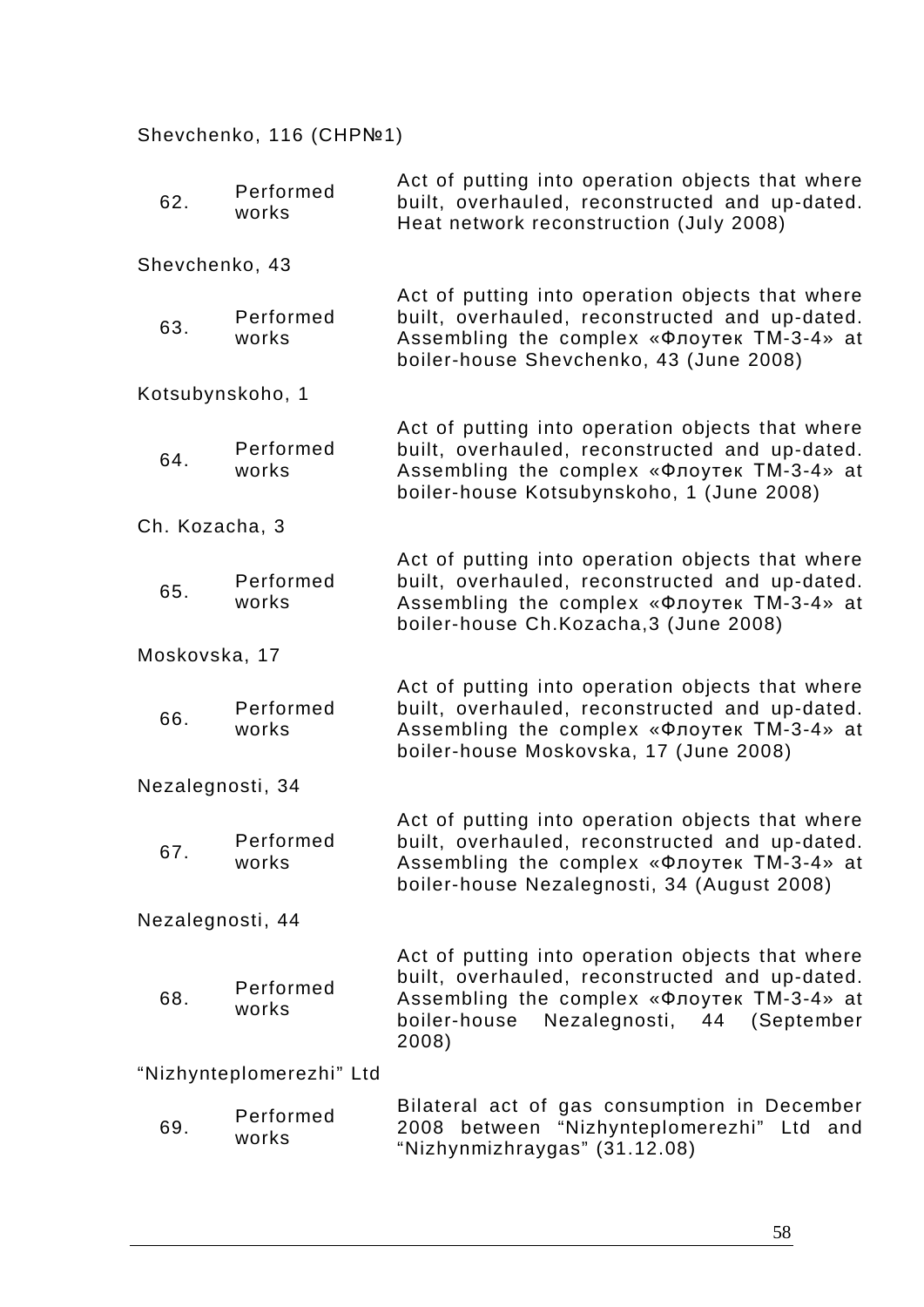| 70. | Act of natural gas delivery in January 2008<br>(29.02.08)                                                                          |
|-----|------------------------------------------------------------------------------------------------------------------------------------|
| 71. | Contract №120 for thermal energy supply<br>between "Nizhynteplomerezhi" Ltd and Nizhyn<br>Central City Hospital (28.08.07)         |
| 72. | Contract Nº09-2 for hydro meteorological<br>between<br>information<br>supply<br>"Nizhynteplomerezhi" Ltd and Chernihiv             |
|     | regional hydro meteorological centre.<br>(30.12.08)                                                                                |
| 73. | Certificate of checking working<br>measuring<br>equipment: consumption automatic<br>measurement unit. Dated 05.11.2008.            |
| 74. | Photo, results of metrological attestation.<br>Dated 21.05.2007                                                                    |
| 75. | Photo, protocol certificate of state metrological<br>attestation #071. Dated 21.05.2007                                            |
| 76. | Photo, protocol certificate of state metrological<br>attestation #071. Dated 21.05.2007                                            |
| 77. | Certificate of checking working measuring<br>equipment: gas volume expenditure and volume<br>meter OE22JIA#0139. Dated 05.11.2008. |
| 78. | Photo, passport of resistance heat transformer<br>TCN-1187 №737. dated 23.06.2005                                                  |
| 79. | Photo, results of defining main relative error.<br>Gas meter ЛГК-200-Ex. Dated 12.12.2007                                          |
| 80. | Photo, results of defining main relative error.<br>Gas meter ЛГК-200-2. Dated 22.06.2007                                           |
| 81. | Photo, results of defining main relative error.<br>Gas meter JIFK-200-1600. Dated 08.08.2005                                       |
| 82. | Photo, results of defining main relative error.<br>Gas meter ЛГК-200-2. Dated 12.06.2003                                           |

Pryluky,

#### Kostyantynivska, 110

| Primary data<br>83.<br>collection | Gas consumption daily report. (26.02.09)                          |
|-----------------------------------|-------------------------------------------------------------------|
| 84.                               | Photo, monthly report on gas consumption.<br>Dated 12.2008        |
| 85.                               | Photo, daily report on gas consumption. Dated<br>08.12.2008       |
| 86.                               | Photo, act #418 of acceptance performed<br>works. Dated 12.2007   |
| 87.                               | Photo, inquiry on a price of performed works.<br>Dated 01.2005    |
| 88.                               | Photo, act #1 of acceptance performed works.<br><b>Dated 2005</b> |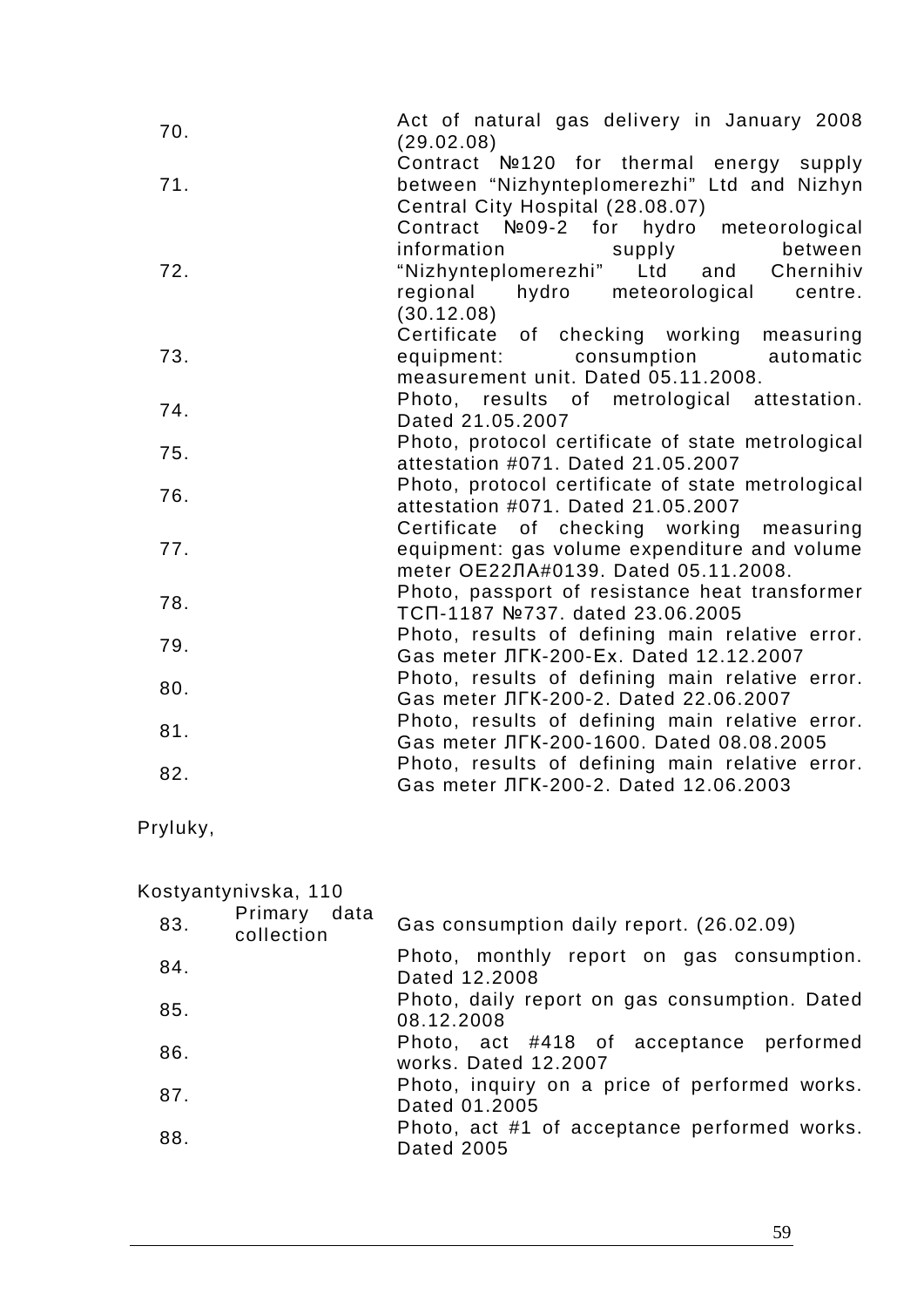| 89.  | Photo, program of gas expenditure registration                                                                                                               |
|------|--------------------------------------------------------------------------------------------------------------------------------------------------------------|
| 90.  | Photo, contract #53/08 for reconstruction works<br>performance. Dated 07.10.2008                                                                             |
| 91.  | Photo, invoice #C $\Phi$ 0000422. Dated 12.11.2008.<br>Invoice<br>#C00000418. Dated 11.11.2008.<br>Invoice #C $\Phi$ 0000367. Dated 09.10.2008.              |
| 92.  | Photo, act #397 of acceptance performed<br>works. Dated 11.2008                                                                                              |
| 93.  | Photo, act #398 of acceptance performed<br>works. Dated 11.2008                                                                                              |
| 94.  | Photo, act #399 of<br>acceptance performed<br>works. Dated 11.2008                                                                                           |
| 95.  | Photo, act #400 of acceptance performed<br>works. Dated 11.2008                                                                                              |
| 96.  | Photo, inquiry on a price of performed works.<br>Dated 11.2008                                                                                               |
| 97.  | Photo, report on expenditure of production<br>materials in comparison to producing norms.<br>Dated 11.2008.                                                  |
| 98.  | Photo, city plan of Pryluky                                                                                                                                  |
| 99.  | Photo, contract on central heating, hot and cold<br>water supply services. Dated 01.12.2008<br>Photo, act of acceptance-transferring natural                 |
| 100. | gas for producing heat energy for budget<br>organizations and other consumers. Dated<br>24.03.2008                                                           |
| 101. | Photo, act of acceptance-transferring<br>natural<br>gas for producing heat energy for<br>budget<br>organizations and other consumers. Dated<br>31.01.2009    |
| 102. | Photo, act of acceptance-transferring natural<br>gas for producing heat energy for budget<br>organizations and other consumers. Dated<br>31.12.2008          |
| 103. | Photo, act of acceptance-transferring natural<br>gas for producing heat energy for<br>budget<br>organizations<br>Dated<br>and other consumers.<br>30.11.2008 |
| 104. | Photo, act of acceptance-transferring natural<br>gas for producing heat energy for<br>budget<br>organizations and other consumers.<br>Dated<br>31.10.2008    |
| 105. | Photo, heating<br>module<br>MH120<br>еко<br>«БЕРНАРД» №07118089                                                                                              |
| 106. | Photo, heating<br>module<br>MH120<br>еко<br>«БЕРНАРД» №07107880                                                                                              |
| 107. | Photo, gas meter<br>GMS-G160-80-1,0-Y2-HY<br>#108003. dated 2005.                                                                                            |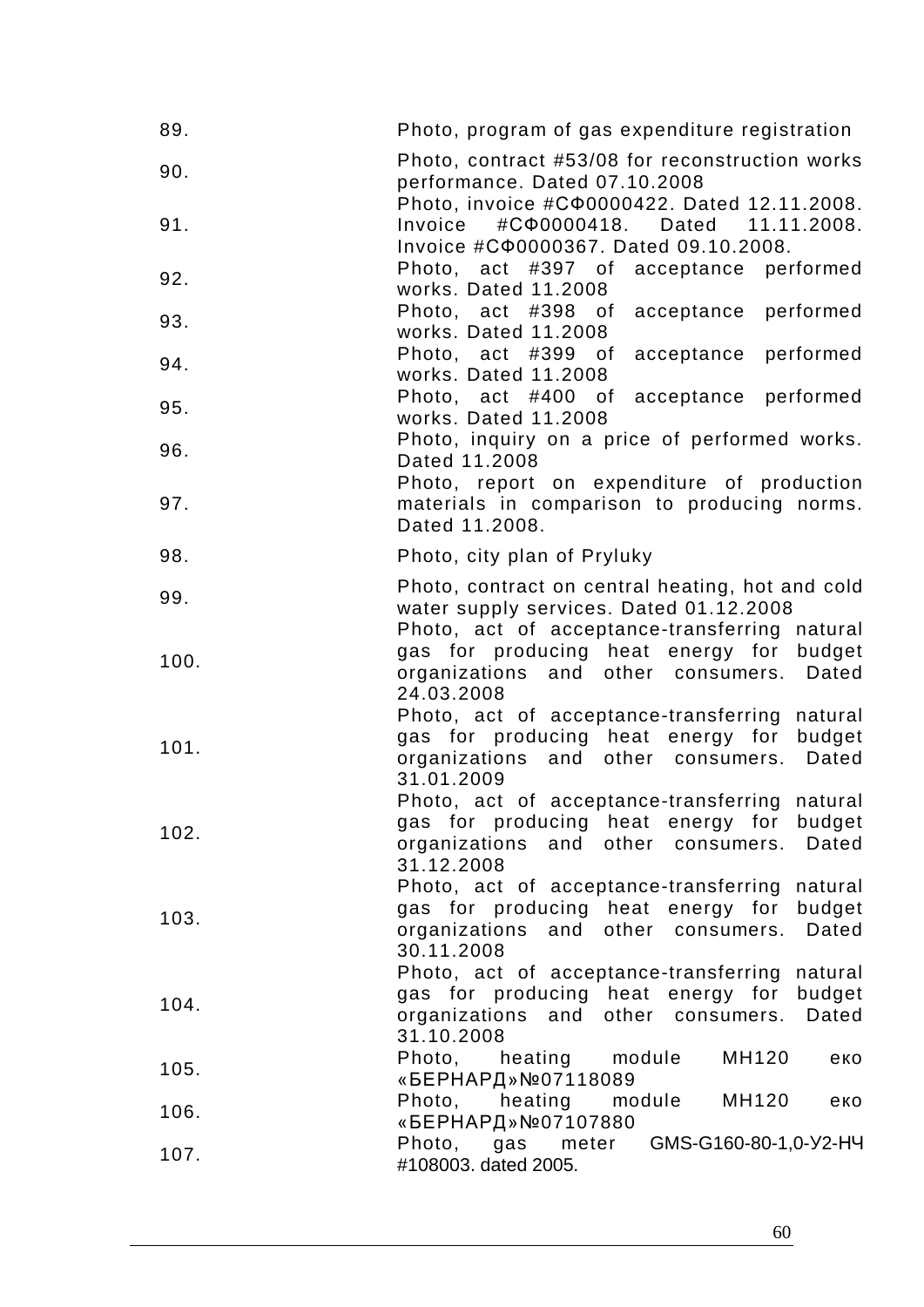| 108. | Photo, passport of gas volume corrector KNNT-<br>1.02P Nº02500. Dated 26.02.08. |
|------|---------------------------------------------------------------------------------|
| 109. | Graphic scheme of the heat network at boiler-                                   |
|      | house Kostyantinivska, 110.                                                     |
| 110. | Photo, passport of gas meter G10PJ #453010.<br>dated 20.02.07                   |
|      | Photo, passport of gas meter G10PJ #453020.                                     |
| 111. | dated 20.02.07                                                                  |
| 112. | Photo, passport of gas meter G2,5PJ<br>#7026828.                                |
|      | Photo, technical descriptions and usage                                         |
| 113. | instructions of automatic registration equipment                                |
|      | <b><i>GTHA-CULMA. Dated 2005.</i></b>                                           |
|      | Photo, passport of a standard diagram with                                      |
| 114. | angle measurement way of pressure                                               |
|      | change#632. dated 23.12.2005                                                    |
|      | Photo, certificate of state metrological                                        |
| 115. | attestation #39.0001.06. dated 05.01.2006                                       |
|      | Photo, protocol certificate of state metrological                               |
| 116. | attestation #001                                                                |
|      | Photo, certificate of equipment calibration#39-                                 |
| 117. | 1/1221. dated 28.12.2007                                                        |
|      | Photo, passport of a standard diagram with                                      |
| 118. | angle measurement way of pressure                                               |
|      | change#633. dated 23.12.2005                                                    |
|      | Photo, act of measuring pipeline inner diameter                                 |
| 119. | of flow-measuring equipment. Dated                                              |
|      | 05.01.2006                                                                      |
|      |                                                                                 |
| 120. | Photo, passport of flow-measuring equipment<br><b>FPY. Dated 17.04.2006</b>     |
|      | Photo, certificate #887 of equipment calibration                                |
| 121. |                                                                                 |
|      | ДК#633. dated 29.12.2007                                                        |
| 122. | Photo, passport of pressure sensor МИДА-13П-                                    |
|      | ДА-01Ex. Dated 07.07.2006                                                       |
| 123. | Photo, passport of regular power unit БПБ-24                                    |
|      | ЭТНА.426431.001 ПС. Dated 2005                                                  |
| 124. | Photo, passport of gas volume meter «3THA-                                      |
|      | СИГМА» ВРКА.30045344.001 ПС. Dated 2005.                                        |
| 125. | Photo, passport of pressure sensor METPAH                                       |
|      | 100 ДО 1440 №180233. Dated 2004.                                                |
| 126. | Photo, passport of pressure sensor METPAH                                       |
|      | 100 ДД 1420 №243412. Dated 27.09.2005.                                          |
|      |                                                                                 |
| 127. | Photo, boiler #1, number 1455.                                                  |

1<sup>st</sup> Travnya str., 73

| 128. | collection       | Primary data Photo, passport of gas meter GMS-G65-40-1,0-<br>Y2-H4 #015573. dated 16.01.08 |
|------|------------------|--------------------------------------------------------------------------------------------|
|      | Sadova str., 104 |                                                                                            |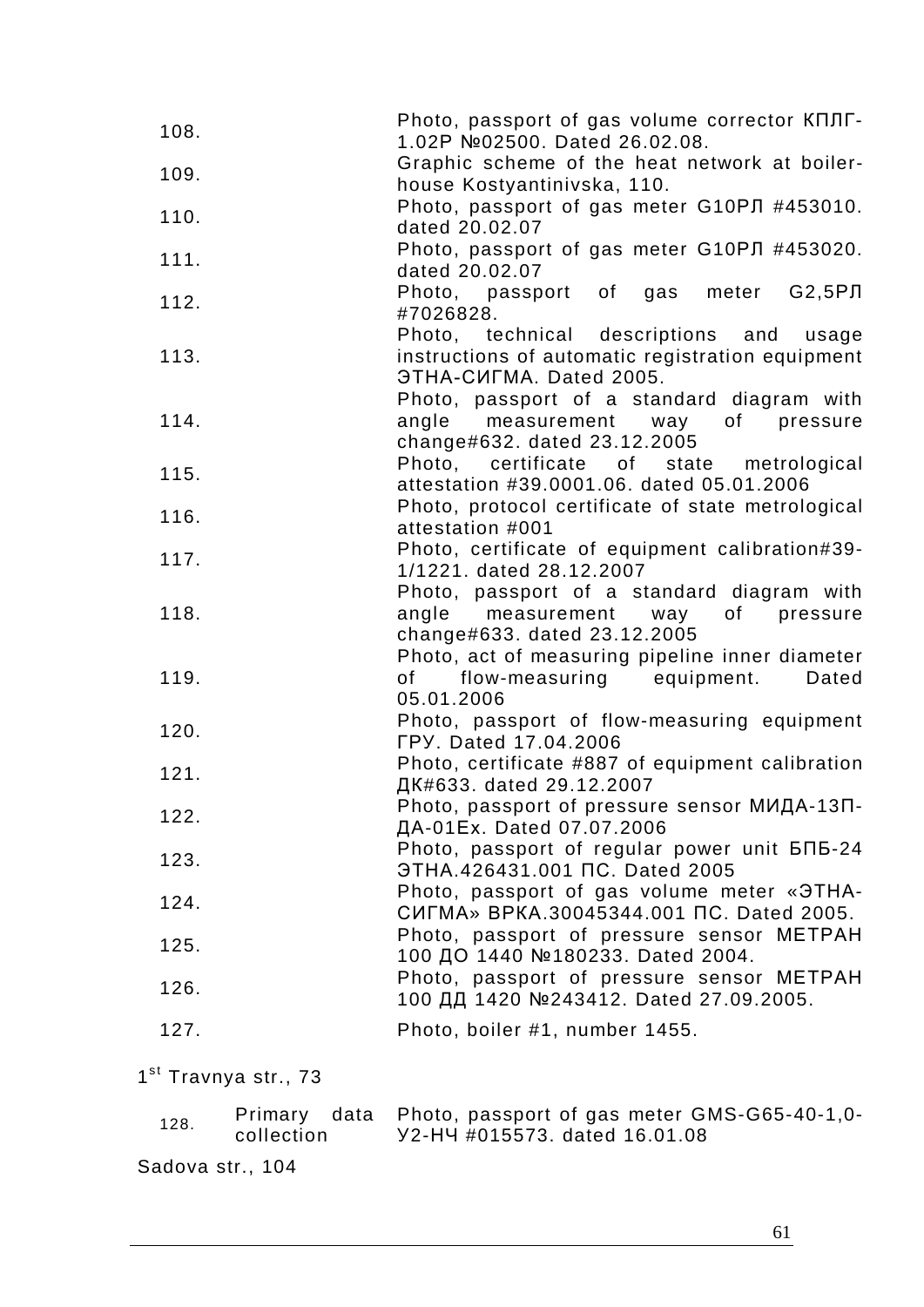| 129.             |                            | Photo, passport of gas volume corrector KNNT-<br>1.02PNº02170. Dated 05.12.07                                                                                                                                           |  |  |  |  |
|------------------|----------------------------|-------------------------------------------------------------------------------------------------------------------------------------------------------------------------------------------------------------------------|--|--|--|--|
| 130.             |                            | Photo, passport of gas meter GMS-G160-80-1,0-<br>Y2-HY #108003. dated 01.11.2005.                                                                                                                                       |  |  |  |  |
|                  | Kostyantinivska str., 115  |                                                                                                                                                                                                                         |  |  |  |  |
| 131.             |                            | Photo, passport of gas volume corrector KNNT-<br>1.02P Nº02195. Dated 10.12.07                                                                                                                                          |  |  |  |  |
| 132.             |                            | Photo, gas meter GMS-G65-40-1,0-Y2-H4<br>#015573. dated 16.01.08                                                                                                                                                        |  |  |  |  |
| 133.             |                            | Photo, passport of gas meter GMS-G65-40-1,0-<br>Y2-H4 #114956. dated 27.11.07                                                                                                                                           |  |  |  |  |
| Kyivska, 200     |                            |                                                                                                                                                                                                                         |  |  |  |  |
| 134.             | Primary data<br>collection | Graphic scheme of the heat network at boiler-<br>house, Kyivska, 200.                                                                                                                                                   |  |  |  |  |
| 135.             |                            | Photo, certificate of state metrological<br>attestation #39.0262.06. dated 18.04.2006                                                                                                                                   |  |  |  |  |
| 136.             |                            | Photo, protocol certificate of state metrological<br>attestation #062                                                                                                                                                   |  |  |  |  |
| 137.             |                            | Photo, certificate of equipment calibration#39-<br>1/0355. dated 30.05.2008                                                                                                                                             |  |  |  |  |
| 138.             |                            | Photo, passport of parameters measurement<br>equipment. Dated 29.05.08                                                                                                                                                  |  |  |  |  |
| 139.             |                            | Photo, passport of a standard diagram with<br>angle measurement way<br>of pressure<br>change#046. dated 17.04.2006                                                                                                      |  |  |  |  |
| 140.             |                            | Photo, act of measuring pipeline inner diameter<br>flow-measuring equipment.<br>Dated<br>of the set of the set of the set of the set of the set of the set of the set of the set of the set of the set o<br>01.11.1999. |  |  |  |  |
| 141.             |                            | Photo, technical descriptions and usage<br>instructions of automatic registration equipment<br><b>GTHA-CULMA. Dated 2006.</b>                                                                                           |  |  |  |  |
| 142.             |                            | Photo, passport of flow-measuring equipment<br><b>FPY. Dated 17.04.2006</b>                                                                                                                                             |  |  |  |  |
| 143.             |                            | Photo, gas pipeline scheme.                                                                                                                                                                                             |  |  |  |  |
| 144.             |                            | Photo, gas pressure sensor METPAH 100 ДД<br>1420 №264102. Dated 12.2005.                                                                                                                                                |  |  |  |  |
| 145.             |                            | Photo, gas pressure sensor METPAH 100 ДД<br>1440 №264082. Dated 12.2005.                                                                                                                                                |  |  |  |  |
| 146.             |                            | Photo, daily log-book.                                                                                                                                                                                                  |  |  |  |  |
| 147.             |                            | Photo, operational boiler-house journal                                                                                                                                                                                 |  |  |  |  |
| 148.             |                            | Photo, boiler #2 KBF 7,56 №2272                                                                                                                                                                                         |  |  |  |  |
| Lenina str., 200 |                            |                                                                                                                                                                                                                         |  |  |  |  |

149. Photo, act of putting into operation alarm and automatic safety of boiler ɄȼȽ-7,56 ʋ2. dated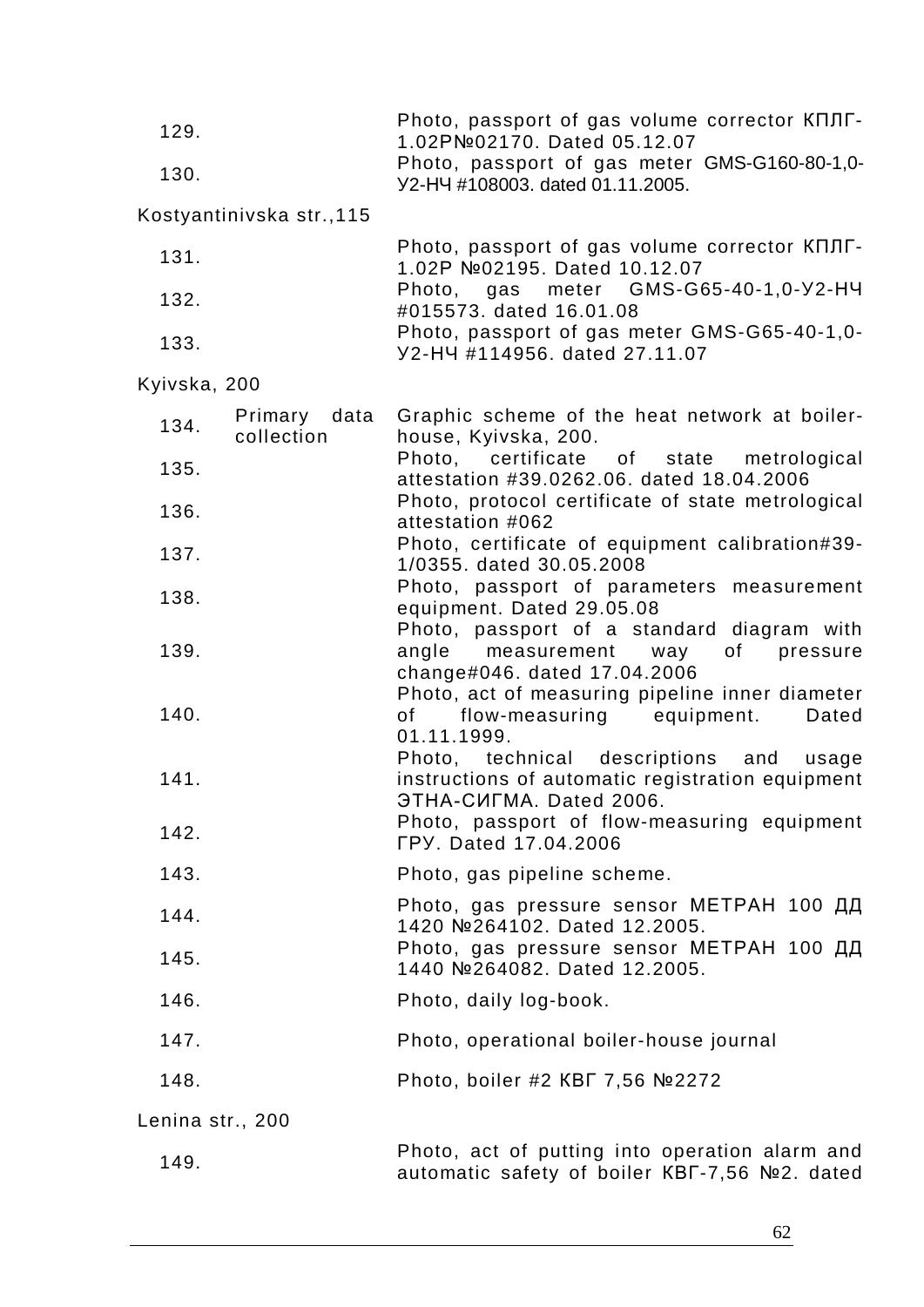"Borznateplocomunenergo"

| 150.               | Primary data<br>collection    | Photo, results of defining main relative error.<br>Gas meter G-100. Dated 22.03.2007                                                                                                                                                                                                                                                                                                                                                                             |
|--------------------|-------------------------------|------------------------------------------------------------------------------------------------------------------------------------------------------------------------------------------------------------------------------------------------------------------------------------------------------------------------------------------------------------------------------------------------------------------------------------------------------------------|
| 151.               |                               | Photo, results of defining main relative error.<br>Gas meter G-100TEMP. Dated 13.03.2007<br>Photo, passport of gas flow meter G-100 TEMP<br>1/50 #020605. dated 29.08.2002<br>Photo, calibration results of gas flow meter G-<br>100 TEMP 1/50 #020605. dated 29.08.2002<br>Photo, results of defining main relative error.<br>Gas meter G-100TEMP. Dated 06.02.2009<br>Photo, results of defining main relative error.<br>Gas meter G-100TEMP. Dated 05.06.2008 |
|                    |                               |                                                                                                                                                                                                                                                                                                                                                                                                                                                                  |
| 152.               |                               |                                                                                                                                                                                                                                                                                                                                                                                                                                                                  |
| 153.               |                               |                                                                                                                                                                                                                                                                                                                                                                                                                                                                  |
| 154.               |                               |                                                                                                                                                                                                                                                                                                                                                                                                                                                                  |
| 155.               |                               |                                                                                                                                                                                                                                                                                                                                                                                                                                                                  |
| Sverdlova str., 22 |                               |                                                                                                                                                                                                                                                                                                                                                                                                                                                                  |
| 156.               | data<br>Primary<br>collection | Photo, passport of gas flow meter G-100 TEMP<br>1/50 #060906. dated 11.09.2006                                                                                                                                                                                                                                                                                                                                                                                   |
|                    |                               | Photo, certificate of acceptance of gas volume                                                                                                                                                                                                                                                                                                                                                                                                                   |
| 157.               |                               | КПЛГ-1.02Р<br>Nº02997.<br>corrector<br>Dated<br>25.09.2008<br>Photo, gasification of central district hospital's<br>boiler house scheme                                                                                                                                                                                                                                                                                                                          |
| 158.               |                               |                                                                                                                                                                                                                                                                                                                                                                                                                                                                  |
|                    |                               | Photo, inference #185/108 of the complex state                                                                                                                                                                                                                                                                                                                                                                                                                   |
| 159.               |                               | expertise on the gasification of the central<br>Sverdlova<br>str.,22.<br>boiler-house<br>at<br>dated<br>25.12.2002<br>Photo, monthly report of contracted loading for<br>December, Dated 30.12.2008.<br>Photo, internal pipeline scheme of the boiler                                                                                                                                                                                                            |
| 160.               |                               |                                                                                                                                                                                                                                                                                                                                                                                                                                                                  |
|                    |                               |                                                                                                                                                                                                                                                                                                                                                                                                                                                                  |
| 161.               |                               | house.                                                                                                                                                                                                                                                                                                                                                                                                                                                           |
| 162.               |                               | Photo, control paper for 02.2009.                                                                                                                                                                                                                                                                                                                                                                                                                                |
| 163.               |                               | КПЛГ-2.01Р<br>Photo, gas volume<br>corrector<br>Nº02997. Produced 09.2008.<br>Photo, gas flow meter G-100 TEMP 1/50<br>#060906. Produced 2006.                                                                                                                                                                                                                                                                                                                   |
| 164.               |                               |                                                                                                                                                                                                                                                                                                                                                                                                                                                                  |
| 165.               |                               | Photo, boiler «Провітерм» №С0209040159<br>COO. Produced 09.2002.                                                                                                                                                                                                                                                                                                                                                                                                 |
| Lenina str., 2     |                               |                                                                                                                                                                                                                                                                                                                                                                                                                                                                  |
| 166.               |                               | Photo, certificate of acceptance of gas volume<br>$K\Pi$ ЛГ-2.01Р №03112.<br>corrector<br>Dated<br>17.10.2008                                                                                                                                                                                                                                                                                                                                                    |
| 167.               |                               | Photo, passport of of gas volume corrector<br>КПЛГ-2.01Р №03112. Dated 17.10.2008                                                                                                                                                                                                                                                                                                                                                                                |
| 168.               |                               | Photo, boiler-house gasification scheme                                                                                                                                                                                                                                                                                                                                                                                                                          |